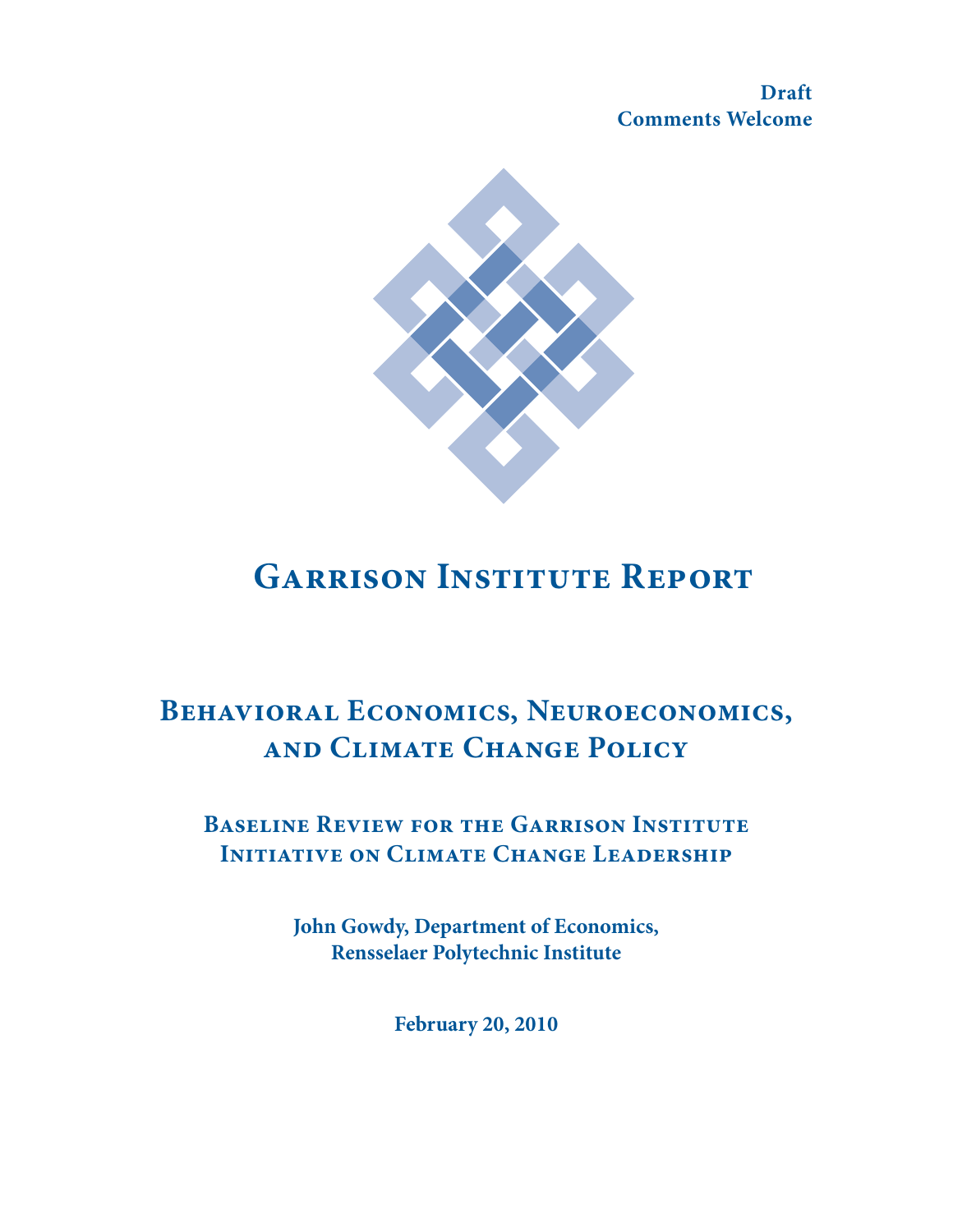### **BEHAVIORAL ECONOMICS, NEUROECONOMICS, AND CLIMATE CHANGE POLICY**

### **BASELINE REVIEW FOR THE GARRISON INSTITUTE INITIATIVE ON CLIMATE CHANGE LEADERSHIP**

**John Gowdy, Department of Economics, Rensselaer Polytechnic Institute**

**February 20, 2010**

Garrison Institute PO Box 532, Garrison, New York 10524 Telephone: 845.424.4800 www.garrisoninstitute.org

**© 2010 Garrison Institute. Information included in this report is available for non-commercial use with appropriate attribution. The Garrison Institute would appreciate a copy of use for our records.**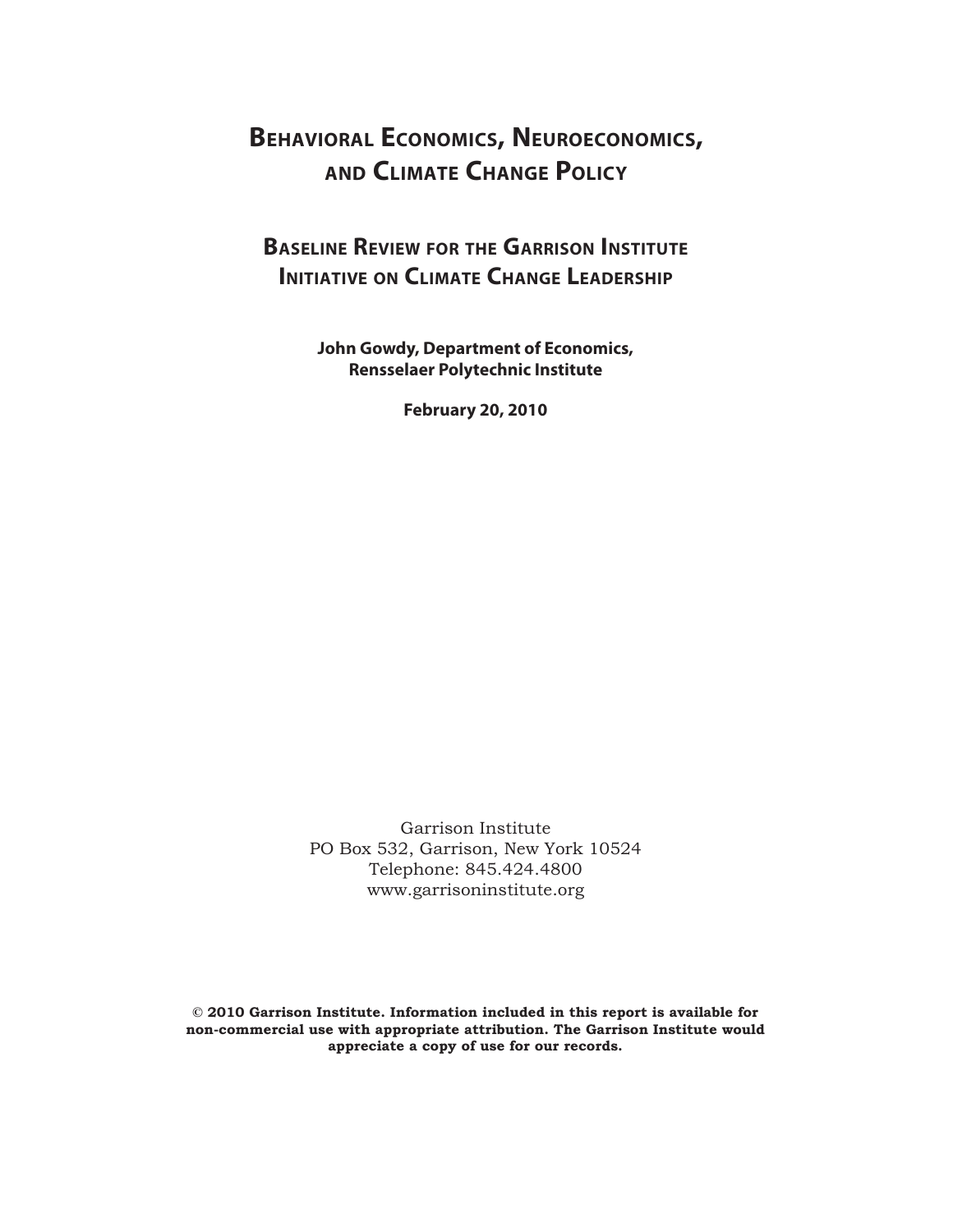# **TABLE OF CONTENTS**

| I. The Gulf between Science and Public Perception in the Climate      |
|-----------------------------------------------------------------------|
| II. What is Behavioral Economics, What is Neuroeconomics?3            |
| III. Back to Adam Smith: Returning Psychology and Common              |
|                                                                       |
| V. The Mismatch between Neoclassical Theory and Climate               |
|                                                                       |
|                                                                       |
|                                                                       |
|                                                                       |
|                                                                       |
| VII. Some Key Findings from Behavioral Economics and Neuroeconomics20 |
|                                                                       |
|                                                                       |
| 3) Social Crowding Out by Monetary Incentives33                       |
|                                                                       |
| IX. Economists' Reaction to Behavioral Economics36                    |
|                                                                       |
| XI. Summary: Climate Change, Neuroscience and Behavioral Economics38  |
|                                                                       |
|                                                                       |
|                                                                       |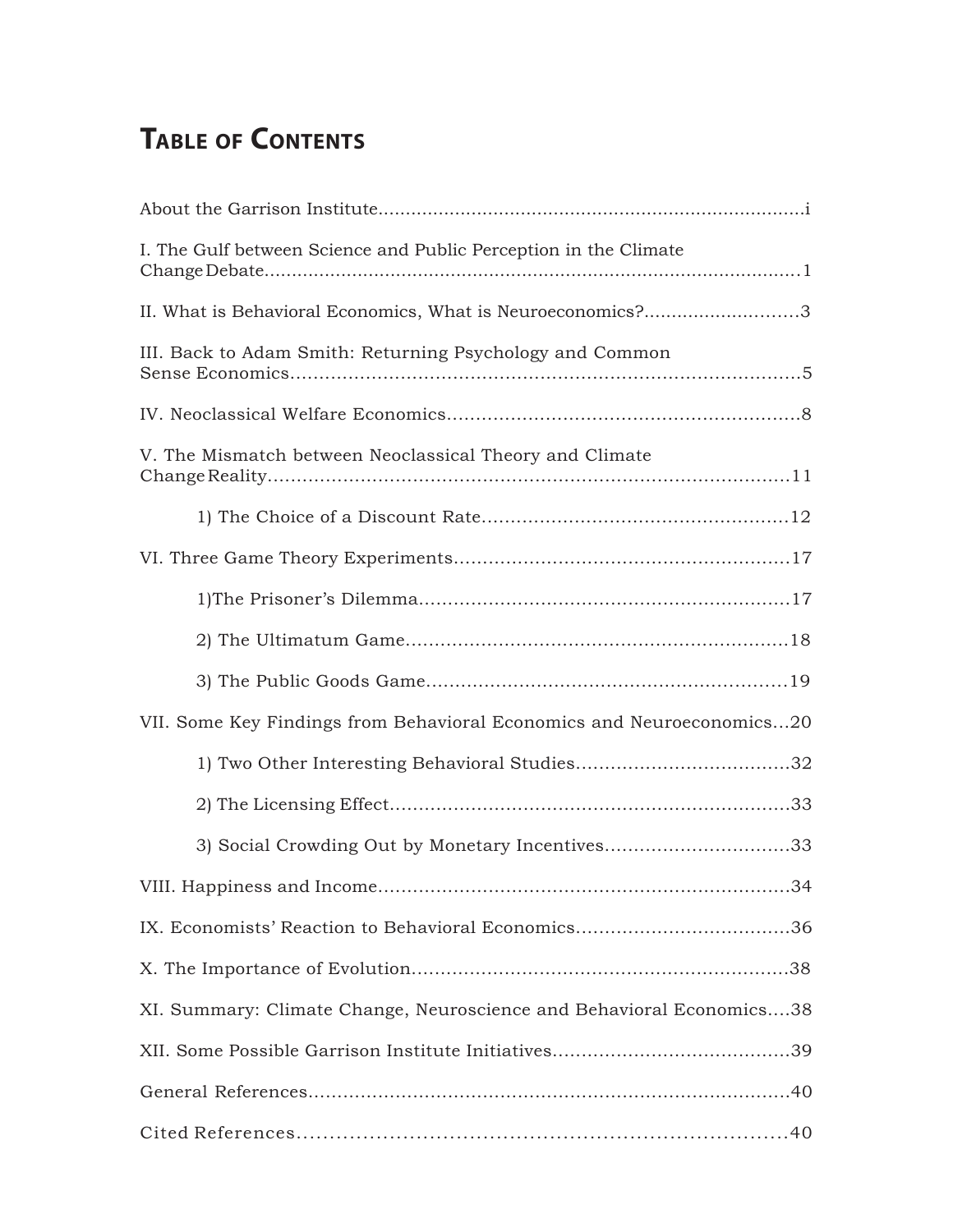### **ABOUT THE GARRISON INSTITUTE**

Founded in 2003, the Garrison Institute is a non-profit, non-sectarian organization exploring the intersection of contemplation and engaged action in the world.

Our mission is to apply the transformative power of contemplation to today's pressing social and environmental problems, helping build a more compassionate, resilient future.

We envision and work to build a future in which contemplative ideas and approaches are increasingly mainstream, and are applied at scale to create the conditions for positive, systemic social and environmental change.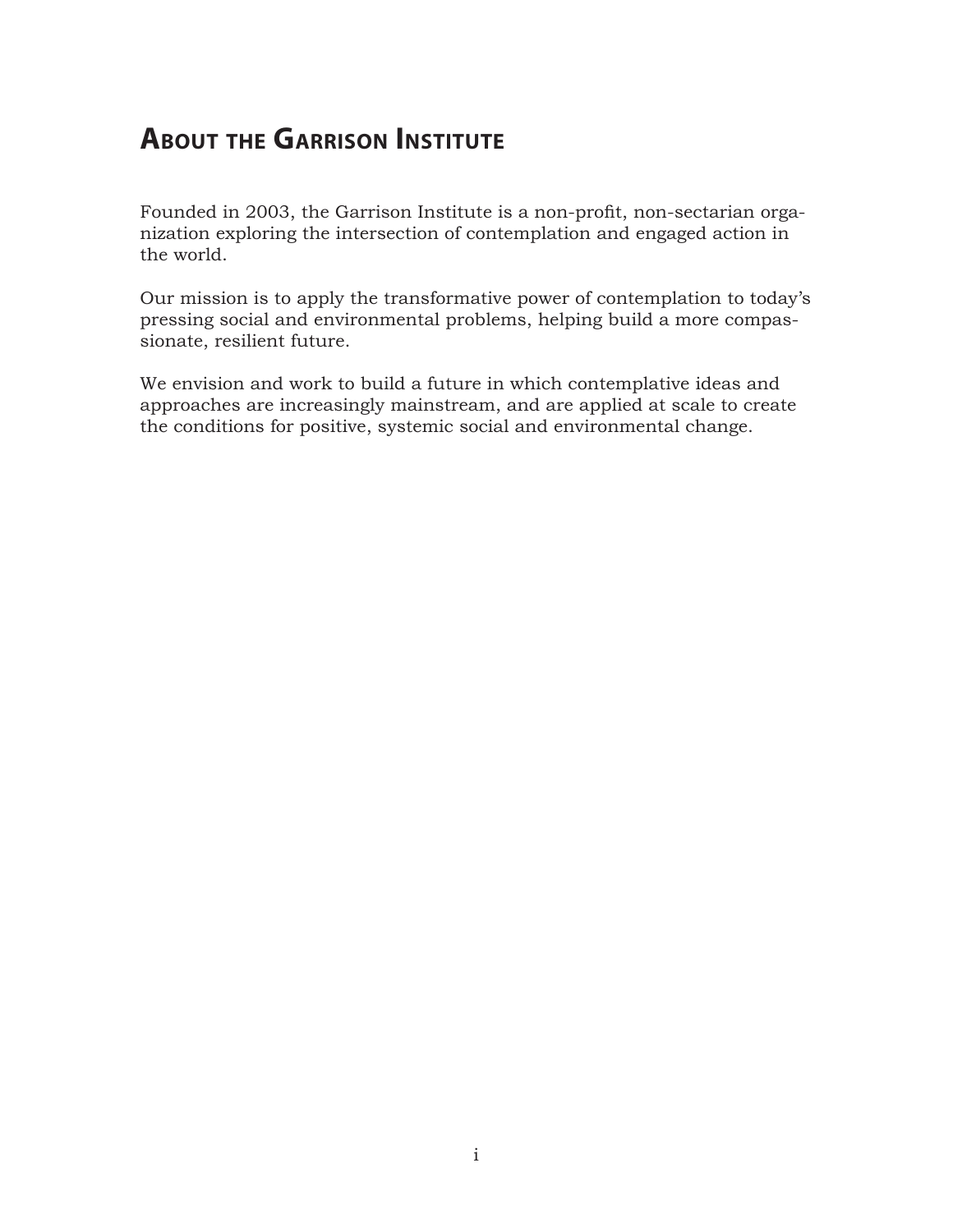"Reality is infinitely various when compared to the deductions of abstract thought, even those that are most cunning, and it will not tolerate rigid, hard and fast distinctions. Reality strives for diversification."

— Fyodor Dostoyevsky, *The House of the Dead*

# **I. THE GULF BETWEEN SCIENCE AND PUBLIC PERCEPTION IN THE CLIMATE CHANGE DEBATE**

The climate change debate has taken on a new urgency with the latest scientific information about current CO2 emissions, projections of future CO2 levels, and past climate regimes. Between 1990 and 1999, CO2 emissions grew at a rate of 1.1% per year. Since 2000 the annual growth rate has been above 3% (Raupach et al. 2007). Recent emission rate projections are substantially higher than those of the IPCC or the Stern Review, primary because of coal burning in China (Auffhammer and Carson 2008; Botzen, Gowdy, van den Bergh 2008). In view of the magnitude of emission increases it seems unlikely that a "safe" level of atmospheric CO2 can be maintained. Based on several independent lines of reasoning and evidence, including controlled greenhouse experiments, past climate records, and computer modeling, we know that past fossil fuel emissions alone will eventually cause the earth to heat by several degrees Celsius. Over the past 800,000 years atmospheric concentrations of CO2 have varied between 180ppm and 280ppm (Dichter et.al. 2008). CO2 levels during this period are tightly correlated with temperature and sea levels. These 50ppm fluctuations around the average of 230ppm were enough to push the earth between warm periods comparable to today's climate to extremely cold ice age conditions. In 2009 atmospheric CO2 levels measured at Mauna Loa, Hawaii reached 390ppm, an increase over preindustrial levels of more than 100ppm. A recent article in *Science* (Tripati, Roberts and Eagle 2009) reports that during the Middle Miocene some 10-14 million years ago CO2 levels were about the same as today's but temperatures were 3C to 6C warmer and sea levels were 25 to 40 meters higher. If past climate regimes are an indication of what we can expect in the future, large, abrupt, and unpredictable changes can be expected in the coming centuries.

The chances of limiting CO2 emissions to a level consistent with today's stable climate regime are bleak. CO2 levels could reach 2000 ppm within a few centuries if the readily available coal, petroleum and natural gas are burned (Kump, 2002). Kasting (1998) believes that the most likely scenario is that atmospheric CO2 will peak at about 1200 ppm sometime in the next century. A climate-carbon model developed by Bala et al. (2005) has the business-asusual CO2 peak occurring around the year 2300 at 1400 ppm. Recent emissions scenarios by the IPCC include a worst case, carbon intensive scenario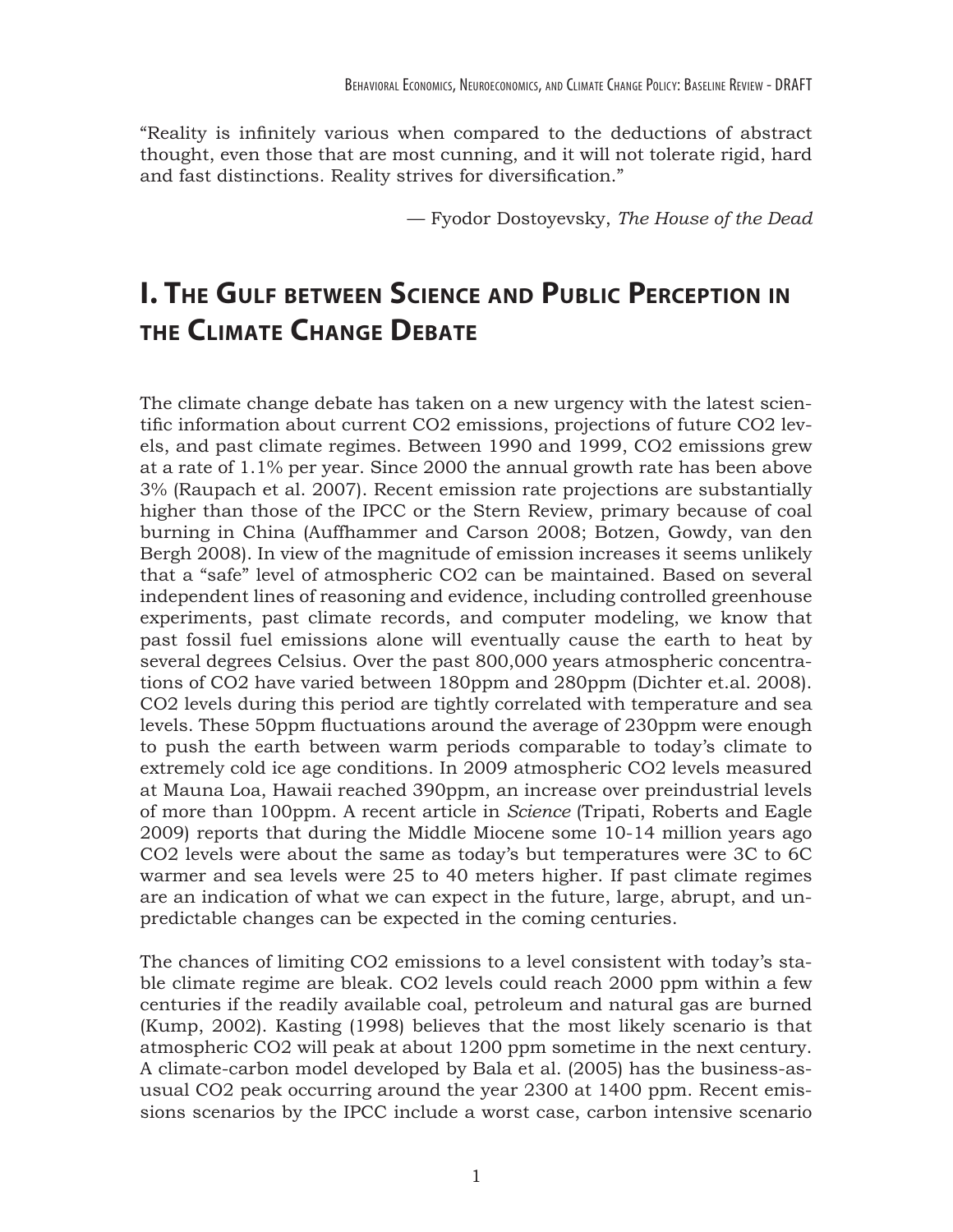projecting a level of 1370 ppm by 2100 (Kintisch, 2008). Obviously, if CO2 levels reach these extremes, abrupt and catastrophic climate events are all the more likely. The scientific consensus is that delaying emission reductions for even a few more years may be disastrous (Anderson and Bows 2008; Archer 2009; Jaeger, Schnellnhuber and Brovkin 2008).

But how can this information be conveyed to the general public in such a way as to support greenhouse gas abatement policies and to actually change behavior? There is a gulf between the scientific consensus as to the seriousness of the risks of climate change and public perception of the problem. A majority of Americans, about 54% (Leiserowitz 2007), favor a wait-and-see approach to emissions reduction policies. Studies have shown that even well-educated people have difficulty with problems involving even moderately long chains of causality (Sterman 2008). Complicating public perception of the problem is the fact that climate change science is still plagued with uncertainty about the timing of future warming and the role of various feedback mechanisms accelerating or delaying the impacts of current fossil fuel use. It has been suggested that public acceptance of the aggressive policies needed to mitigate the most serious damages from further climate change could be enhanced by a better understanding of the mental models people use to evaluate long term risks (Leiserowitz 2006). Most Americans are concerned about climate change yet they are reluctant to support the public policies required to mitigate it or to change personal behavior (Jamieson 2006; Oppenheimer and Todorov 2006). One reason seems to be that they view the problem as affecting those in the distant future and those in distant countries. Another reason is more basic. Humans, like other mammals, evolved to respond effectively to immediate threats. It is difficult for most people to respond forcefully to the threat of climate change, with all its uncertainties about magnitude and timing, when we face so many more immediate concerns.

Another complicating factor shaping attitudes about climate change is the "groupishness" of human behavior (van den Bergh and Gowdy 2009). On major issues, including climate change, opinions are often adopted to conform to those of a person's reference group rather than to objective scientific information. The good news is that humans are not bound by hard and fast behavioral rules. Humans are to a large extent unique among the animal kingdom in their ability to empathize with others and plan for the distant future. As indicated by an array of popular books (*Nudge, Predictably Irrational, Animal Spirits*), economists are relying more and more on behavioral science for insights into human behavior. Behavioral economics and neuroscience is beginning to uncover patterns that may help to formulate effective policies and design effective institutions to meet the growing threat of disruptive climate change.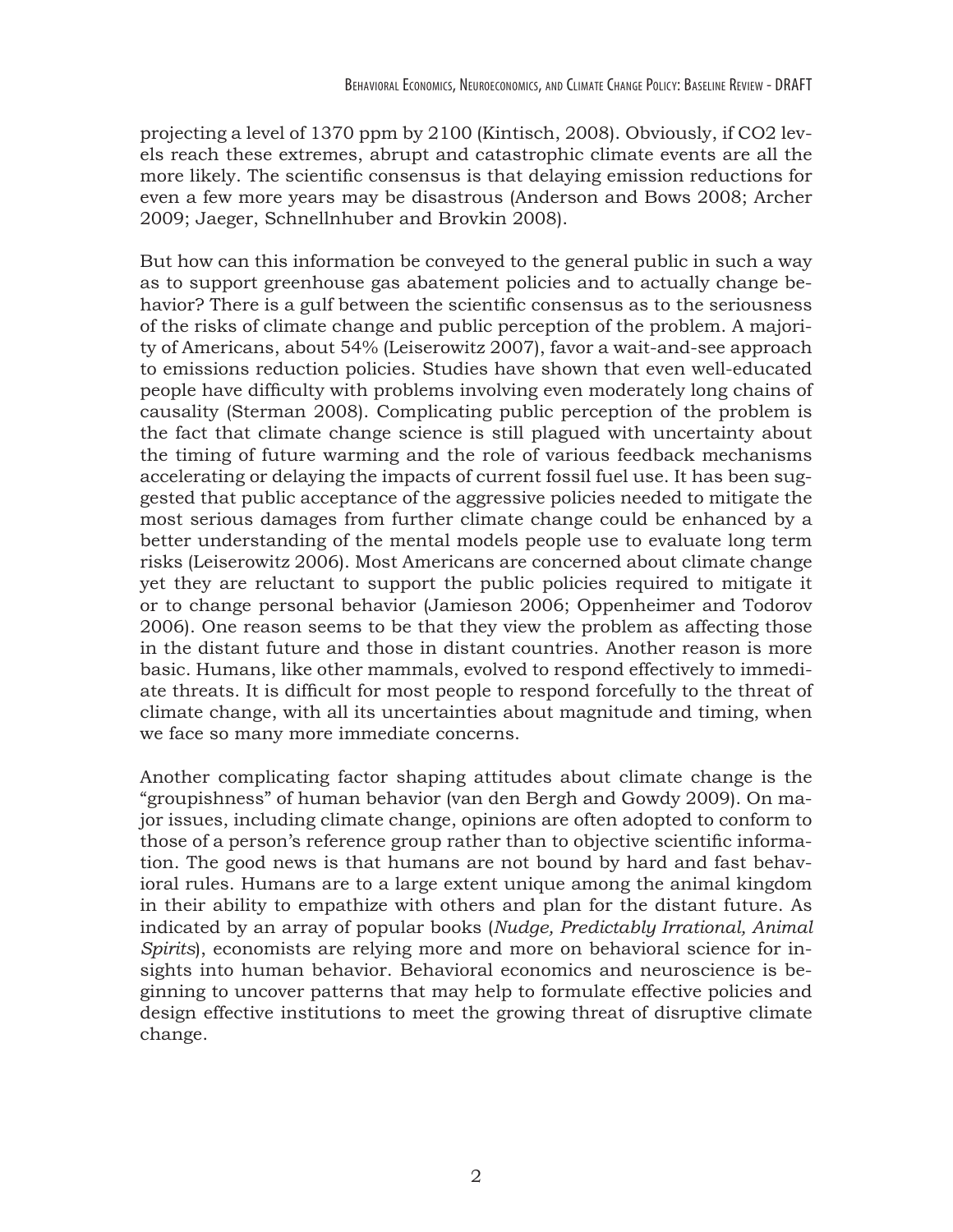# **II. WHAT IS BEHAVIORAL ECONOMICS, WHAT IS NEUROECO-NOMICS?**

The field of economics has prospered over the last century by focusing its attention on a few key insights — the importance of individual incentives in explaining behavior, that humans strive to do the best they can with the limited means at their disposal, and the ability of economic actors to *self-organize* to efficiently solve resource allocation problems. These insights are deeply rooted in Western culture (Sahlins 1996) and are central themes in the Classical Economics of Adam Smith, David Ricardo and John Stuart Mill. In many ways behavioral economics is a return to the psychological foundations of economics that was all but abandoned when economic theory was recast as a purely mathematical problem of constrained optimization. The mathematical requirements of the constrained optimization approach are embodied in neoclassical assumptions about human behavior embodied in what is variously called "the rational actor model", "*Homo economicus*", or simply "economic man".

Behavioral economics began with the discovery by economists of so-called "anomalies" in human behavior, that is, deviations from the assumptions embodied in the neoclassical model. One of the first anomalies reported in the standard economics literature is the Allais (1953) paradox. Given the choice between a 100% chance of receiving \$1 million dollars or a 50/50 chance of receiving either \$2.1 million or zero, which would you pick? Almost everyone would pick the sure \$1 million even though the expected payoff is higher for the second choice (.5 times \$2.1million or \$1,050,000). This directly contradicted the "independence axiom" of standard expected utility theory. Deviations from standard choice theory slowly accumulated in the economics literature as a growing number of economists recognized the importance of modern psychology in understanding economic behavior. During the 1950s and 1960s pioneers like Daniel Ellsberg, Harvey Leibenstein, Tibor Scitovsky, Herbert Simon and Robert Strotz pushed the standard economic model toward more realism. In the 1960s and 1970s the field of psychology began to move closer to economics as the metaphor for the human brain changed from a stimulus-response mechanism to an information processing device (Camerer and Loewenstein 2004, p. 6). The convergence of these trends in economics and psychology had two important consequences that established the field of behavioral economics. First, criticism of rational economic man became focused on testable scientific hypotheses of consumer choice theory. It was no longer enough for standard economists to just say "We don't believe your criticisms, we think humans are self-regarding utility maximizers." Once careful experiments falsified basic assumptions of the rational actor model it was incumbent upon the defenders of the model to refute or accept the experimental results. The second consequence was the establishment of regulari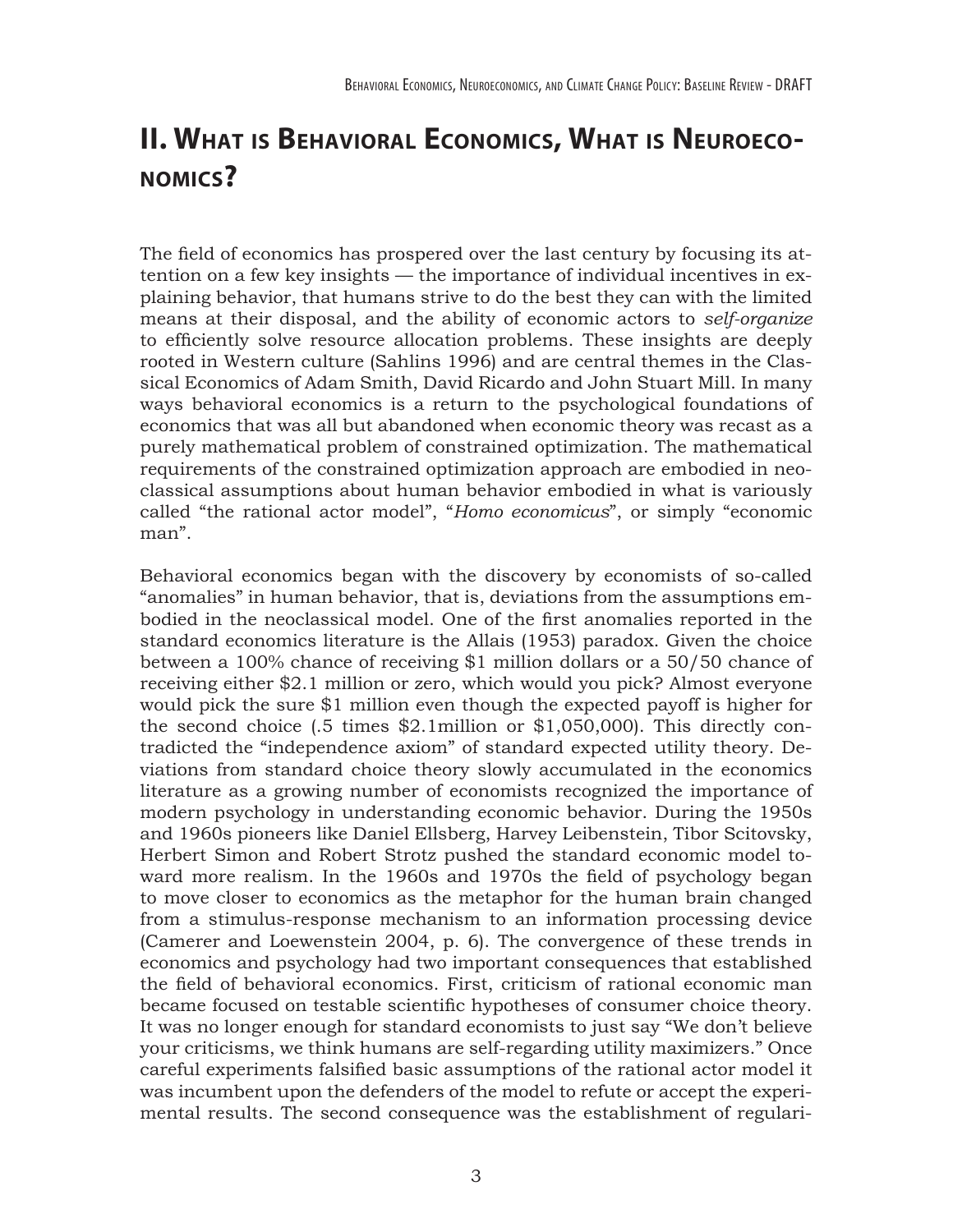ties in human behavior (loss aversion, reference dependency, the endowment effect, altruistic punishment). The final step, currently incomplete but well underway, is to use the findings of behavioral economics to construct a more complete and science-based theory of human decision-making.

Neuroeconomics focuses on how the human brain processes information by actually measuring neural activity using sensory devices, eye-tracking and other physical indicators of brain activity. It is closely related to behavioral economics and also grew out of a reaction against neoclassical choice theory. Like behavioral economics, the field was inspired by the early work of Allais and Ellsberg and also by Herbert Simon's theories of bounded rationality. In the 1970s Kahneman and Tversky constructed a number of psychological experiments involving choice, judgment, and decision making that not only further undermined rational choice theory but also laid the groundwork for neuroscientists to examine specific brain functions. Glimscher, Camerer, Fehr and Poldrack (2009, p. 4) write:

"…[T]he neoclassical school had a clear theory and sharp predictions, but the behavioral economists continued to falsify elements of that theory with compelling empirical examples. Neuroeconomics emerged from within behavioral and experimental economics because behavioral economists often proposed theories that could be thought of as algorithms regarding how information was processed, and the choices that resulted from that information processing."

Today, modern noninvasive tools of neuroscience, like fMRI scanning, have made it possible to confirm that regularities ("anomalies") in behavior uncovered by behavioral economics have a physiological (biological) basis.

There is an interesting and somewhat ironic tension within neuroeconomics. Many economists see neuroeconomics as an alternative to the rigidities of the standard economic model while neuroscientists see that model as providing a needed theoretical framework to organize a mass of loosely related data. This tension is described by Cohen and Blum (Neuron 36(2) introduction to special issue on "Reward and Decision"):

Within neuroscience, for example, we are awash with data that in many cases lack a coherent theoretical understanding… Conversely, in economics, it has become abundantly evident that the pristine assumptions of the "standard economic model" — that individuals operate as optimal decision makers in maximizing utility — are in direct violation of even the most basic facts about human nature.

Prominent neuroscientists (Glimscher for example) who were trained as psychologists envy the mathematical and logical precision of neoclassical theory and look to that model as a way of organizing a rather disjointed field. On the other hand, prominent economists (Camerer, Loewenstein and Prelec, for ex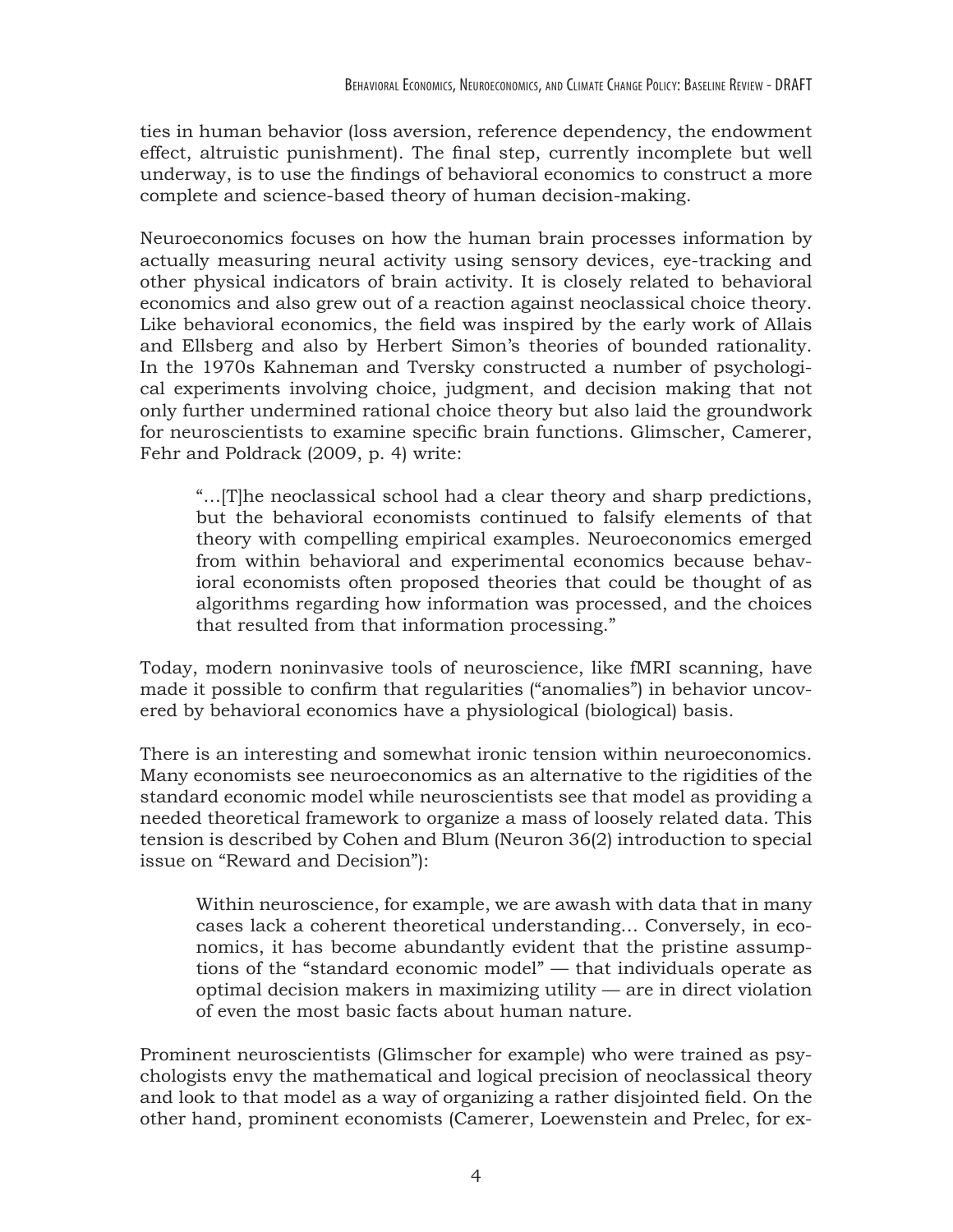ample) see the anomalies uncovered by behavioral economics as a refutation of standard (Walrasian) theory. Neuroscience provides physiological evidence that neurobiological constraints prevent real humans from acting "as if" they are rational utility maximizers.

The one framework that can link behavioral economics and neuroeconomics is modern evolutionary theory. Human behavior is a complex outcome of the interactions between "nature" and "nurture". There is no hard and fast separation between the two. The belief that they are separate has been referred to as Descartes error — the separation of mind and body, reason and emotion (Demasio 1994). Behavior and the neurological structure of the brain have co-evolved over eons to solve some basic survival problems. In the case of humans, cultural behavior is a complex and complicating factor but it too can be analyzed using the basic Darwinian framework of variation, selection and retention of evolved traits (Hodgson 2004). The evolutionary perspective on behavioral economics and neuroeconomics is discussed in detail in Section XI below.

## **III. BACK TO ADAM SMITH: RETURNING PSYCHOLOGY AND COMMON SENSE ECONOMICS**

Gintis (2006) suggests that the current revolution in behavioral economics and neuroscience is part of a larger on-going project  $-$  namely the unification of the social sciences along the lines of the unification of the natural sciences in the twentieth century. Over the last one hundred years or so the basic understandings of such diverse fields as biology, physics and chemistry were made to be *compatible* even though their subject matter is very different. For example, although they describe very different processes, the theory of natural selection does not contradict the laws of thermodynamics. By contrast theories of individual human behavior held by economists, sociologists, anthropologists, and decision scientists are contradictory and incompatible. Gintis (2006, 2) writes:

The behavioral sciences all include models of individual human behavior. Therefore, these models should be compatible, and indeed, there should be a common underlying model, enriched in different ways to meet the particular needs of each discipline. Realizing this goal at present cannot be easily attained, since the various behavioral disciplines currently have *incompatible* models. Yet, recent theoretical and empirical developments have created the conditions for rendering coherent the areas of overlap of the various behavioral disciplines, as outlined in this [Gintis, 2006] paper.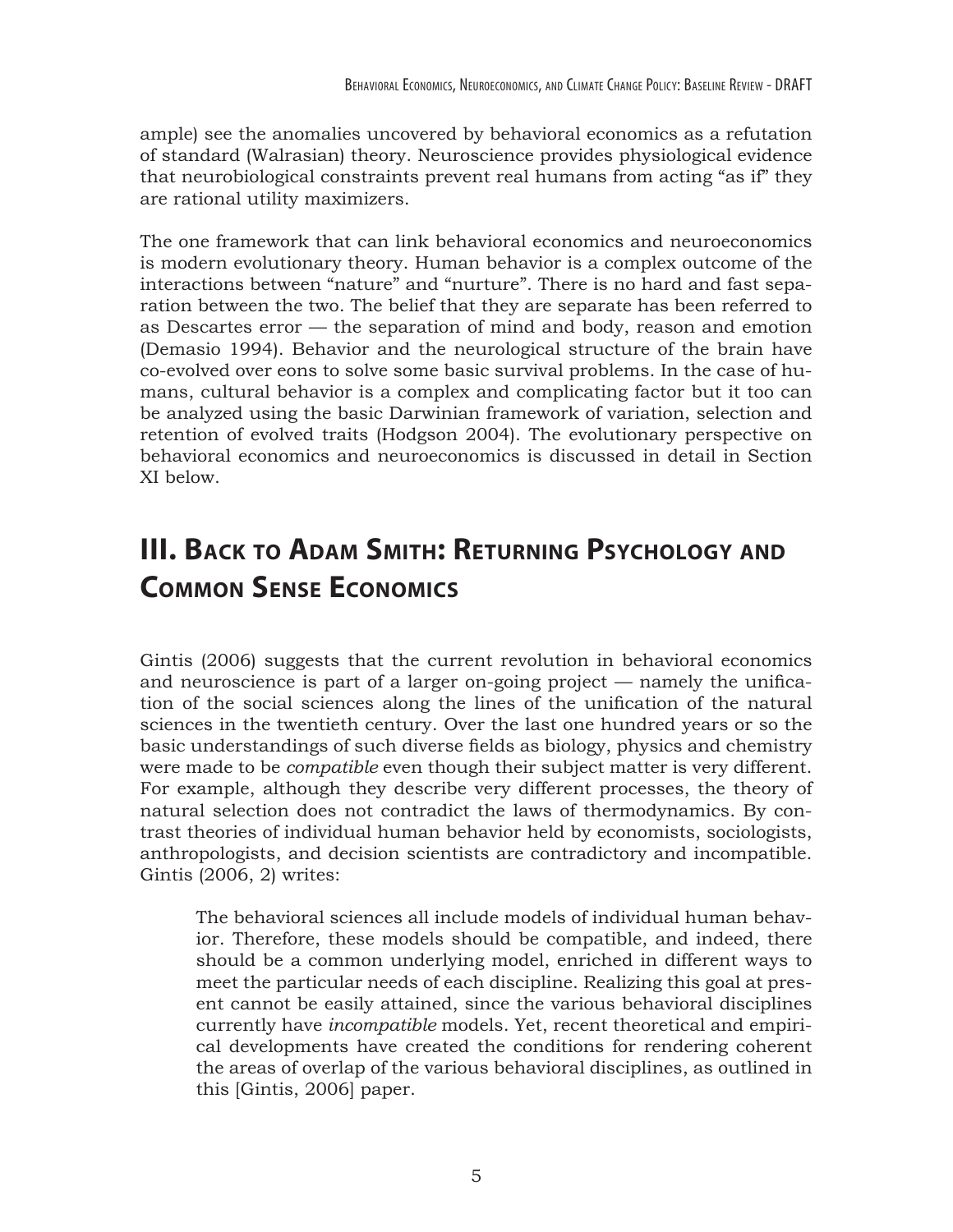This is not to deny that each social science discipline will have its own realm of inquiry. Anthropologists will still study how entire cultures function and how humans physically evolved, sociologists will still study the institutions of modern societies, and psychologists will still study human mental functions and behavior. Different disciplines will explore different aspects of human behavior and human cultures. But the basic assumptions of one discipline should be compatible with the assumptions of the other social sciences regarding "human nature." Making the economic model of behavior compatible with established facts from other behavioral sciences will not be an easy task. As Pensdorfer (2006, 712) points out, behavioral economics is largely organized around the failures of standard economics rather than being a standalone alternative. But an alternative is clearly needed. Results from behavioral economics, game theory, and neuroscience indicate that simply modifying the basic *Homo economicus* assumptions will not yield a satisfactory model of human behavior. Progress is being made by focusing on observing how and why people make choices, identifying consistent patterns in these observed choices, and determining how these choices might be predicted (Rieskamp, Busemeyer, and Mellers, 2006).

Behavioral economics and neuroeconomics represent a major step in the unification of the social sciences by bringing psychology back into economic theory. In many ways this is a return to the Classical roots of economics. Adam Smith's first major work was *The Theory of Moral Sentiments* and in many ways was a much more "modern" approach to economics that his most famous book *The Wealth of Nations*. Smith described human behavior in all its richness including sympathy and compassion for others:

When we are always so much more deeply affected by whatever concerns ourselves than by whatever concerns other men; what is it which prompts the generous upon all occasions, and the mean upon many, to sacrifice their own interest to the greater interest of others? It is not the soft power of humanity, it is not that feeble spark of benevolence which Nature has lighted up in the human heart, that is thus capable of counteracting the strongest impulses of self-love. It is a stronger power, a more forcible motive, which exerts itself upon such occasions. It is reason, principle, conscience, the inhabitant of the breast, the man within, the great judge and arbiter of our conduct..." (Adam Smith, *The Theory of Moral Sentiments*, quoted in Heilbroner, pps. 68-69)

Psychology and social context was important to economists during the hundred years following the publication of the Wealth of Nations in 1776. David Ricardo, Thomas Malthus, John Stuart Mill and Karl Marx drew heavily on the incipient sciences of human behavior.

Adam Smith gave the world the metaphor of the "invisible hand" to describe the workings of the economic system. The economy is a marvelous self-organizing system that somehow coordinates production possibilities and con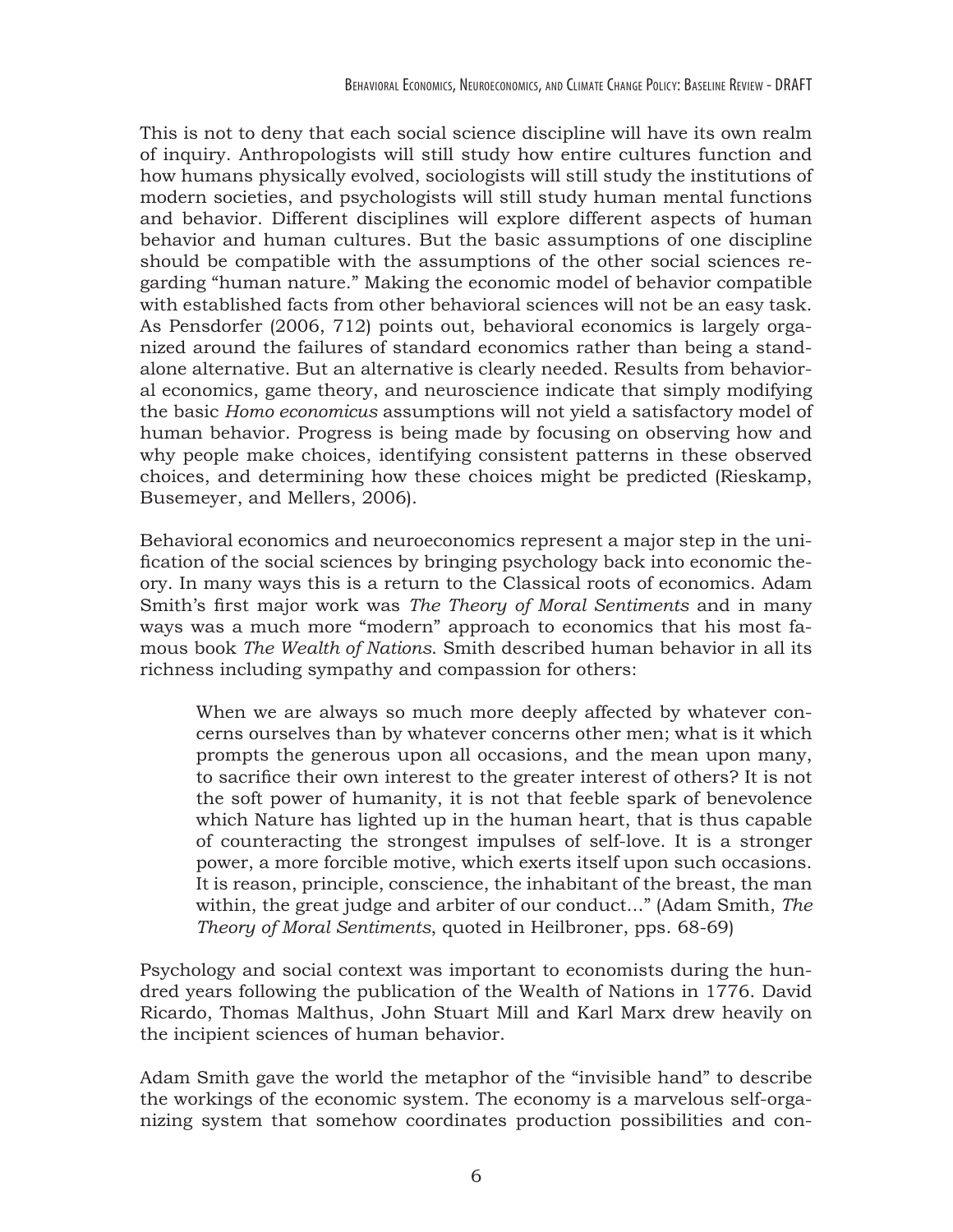sumer desires of billions of people every day. But Smith understood that economic activity takes place within a system of morality and social constraints on greed and avarice. Smith had no illusions about the benevolence of the merchant class nor was he blind to the darker aspects of capitalism:

Civil government, so far as it is instituted for the security of property, is in reality instituted for the defense of the rich against the poor, or of those who have some property against those who have none at all. (Adam Smith, *Wealth of Nations*, quoted in Heilbroner, p. 101)

The man whose whole life is spent in performing a few simple operations, of which the effects too are, perhaps, always the same, or very nearly the same, has no occasion to exert his understanding, or to exercise his invention in finding out expedients for removing difficulties which never occur. He naturally loses, therefore the habit of such exertion, and generally becomes as stupid and ignorant as it is possible for a human creature to become. (Adam Smith, *Wealth of Nations*, quoted in Heilbroner, p. 102)

The interest of the dealers, however, in any particular branch of trade or manufactures, is always in some respects different from, and even opposite to, that of the public. To widen the market and narrow the competition, is always the interest of the dealers… The proposal of any new law or regulation of commerce which come from this order, ought always to be listened to with great precaution, and ought never to be adopted till after having been long and carefully examined, not only with the most scrupulous, but with the most suspicious attention. It comes from an order of men, whose interest is never exactly the same as with that of the public, who have generally an interest to deceive and even to oppress the public, and who accordingly have, upon many occasions, both deceived and suppressed it. (Adam Smith, *Wealth of Nations*, quoted in Heilbroner, pp. 94-95)

Smith would have been quite comfortable with the insights from behavioral economics regarding the importance of fairness, social context and other-regarding behavior. He argued strongly that the interests of the business class frequently conflicted with those of civil society. One of his three reasons for the existence of government (along with national defense and establishing a system of justice) was to provide public works and public institutions that it "cannot be expected that any individual or small number of individuals should erect or maintain" (quoted in Heilbroner, p. 102). Smith, like the other Classical economists, saw clearly the dangers of unbridled markets and the need for government provision of public goods.

 The scope of economic theory and policy was narrowed considerably after the "marginalist revolution" in the 1870s. With the importation from thermodynamics of mathematical models of equilibrium in a field of forces the richness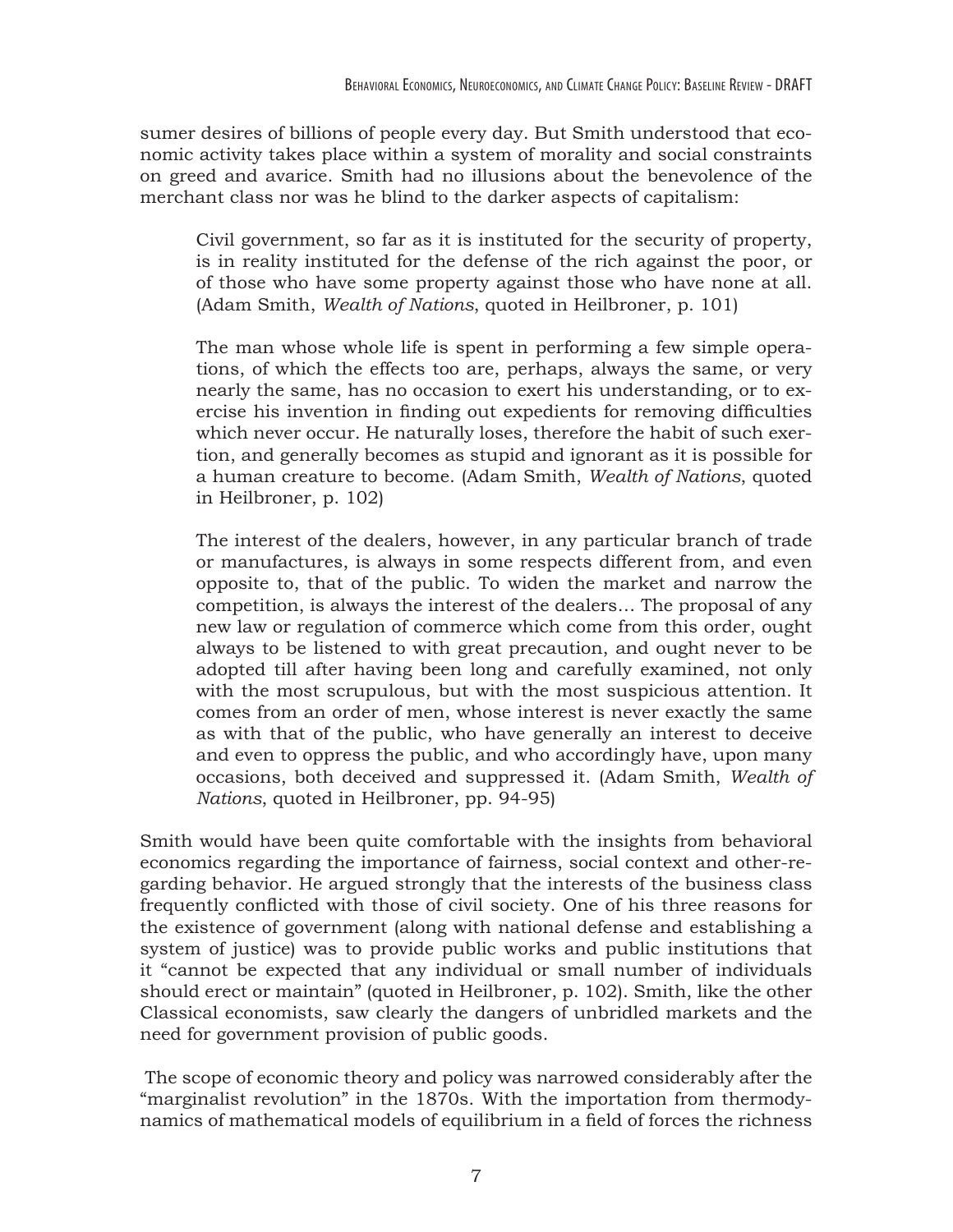of Smith's invisible hand metaphor was reduced to a purely mechanical process of efficient resource allocation (Gowdy 2009a, Mirowski 1989, chapter 5). In the stripped-down model of rational allocation, economists had no use for insights from psychology. Vilfredo Pareto wrote in 1897:

It is an empirical fact that the natural sciences have progressed only when they have taken secondary principles as their point of departure, instead of trying to discover the essence of things… Pure political economy has therefore a great interest in relying as little as possible on the domain of psychology. (Quoted in Glimsher et al. 2009, from Busino 1964)

During the twentieth century, especially in the decades following WWII, the dominant view among economists was that preference formation need not be analyzed since it could be directly observed in market choices (revealed preference) and, assuming consistency in choice and self-regarding behavior, it could be described by simple mathematical axioms. To understand the importance of the behavioral revolution in economics it is necessary to have some grasp of the essential features of neoclassical welfare economics.

# **IV. NEOCLASSICAL WELFARE ECONOMICS**

One reason for the enthusiastic reception of the system developed by Pareto, Leon Walras and a few others was that it provided a rigorous and much more sweeping proof of the social goodness of Adam Smith's invisible hand. An unfettered market economy will lead naturally to the greatest possible social welfare, namely to a position where no further trading of goods or productive inputs can improve the situation of one person without harming another (called *Pareto optimality*). This is the central tenet of neoclassical economics:

*The First Fundamental Theorem of Welfare Economics:* Assume all individuals are selfish price takers. Then a competitive equilibrium is Pareto optimal. (Feldman 1987, IV, 890)

*The First Fundamental Theorem* is a powerful result of the axioms of consumer choice and calculus of constrained maximization. The free trade of goods and services in a perfectly operating market economy, with a given income distribution, will automatically lead to a situation such that there is no feasible alternative that would make society better off.

*Homo economicus* is central to neoclassical welfare economics. The point of Walrasian theory is to demonstrate that competitive markets are Pareto optimal. To prove this theorem it is necessary to assume that economic agents are self-regarding (not just "selfish"). Without this assumption it cannot be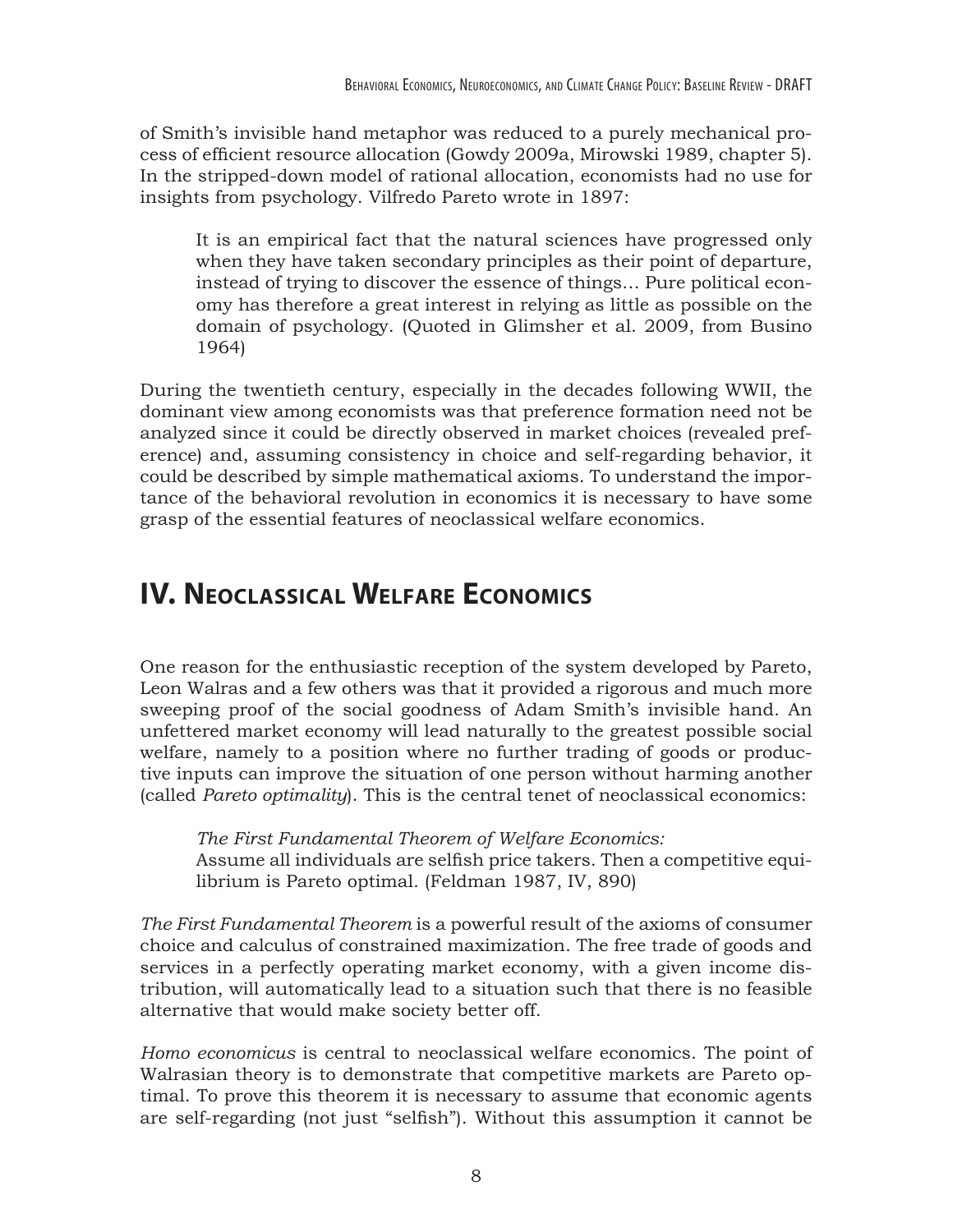proved that free trading of goods among individuals will lead to the point where the marginal rates of substitution for goods are the same for all individuals. And this result is needed to go on to prove the First Fundamental Theorem. This may seem esoteric but the First Fundamental Theorem is one of the great achievements of economic theory, that is, to demonstrate the logical and mathematical possibility of Adam Smith's invisible hand. The Walrasian framework reflects the worldview of many if not most economists — competition in free markets leads to the greatest social good. The basic starting point of economic analysis, going back to Adam Smith at least, is something like "people do the best they can with the limited means at their disposal." But economics took a wrong turn when this common sense observation became severely restricted to something like "self regarding individuals employ perfect logic to maximize a smooth, single-valued, twice differentiable consumption function ". This is not to deny that markets are a powerful tool for allocating scarce resources. But evaluating whether or not particular markets achieve the best possible allocation should be based on empirical evidence, not on mathematical derivations.

The problem is not just that humans are characterized as "selfish" but that they are "self-regarding." In the rational actor model, one person's evaluation of a payoff does not depend on what others have or think. This is clearly false and leads to poor predictions of actual human behavior as illustrated by the results of the Ultimatum Game (see below) and other behavioral experiments as well as direct evidence from neuroeconomics about physical brain activity.

There is also a Second Fundamental Theorem of Welfare Economics that recognizes that markets may be imperfect.

*The Second Fundamental Theorem of Welfare Economics:* Assume that all individuals and producers are selfish price takers. Then almost any Pareto optimal equilibrium can be achieved via the competitive mechanism, provided appropriate lump-sum taxes and transfers are imposed on individuals and firms. (Feldman 1987, vol. IV, 891)

The second theorem is actually a wide open justification for market intervention. It can be used not only to correct market failures but also to impose a more fair distribution of income if society so decides. But the second theorem is also based on self-regarding behavior. The reason that market outcomes are imperfect is not that people are "irrational" but rather that they are responding rationally to "wrong" price signals. These wrong prices can in theory be corrected by enlightened intervention in markets so that Homo economicus can choose efficiently to achieve Pareto efficiency. But the recognition that markets may be imperfect does not negate the fact that economic theory is based on the assumption of autonomous individuals automatically self-organizing to assure the common good.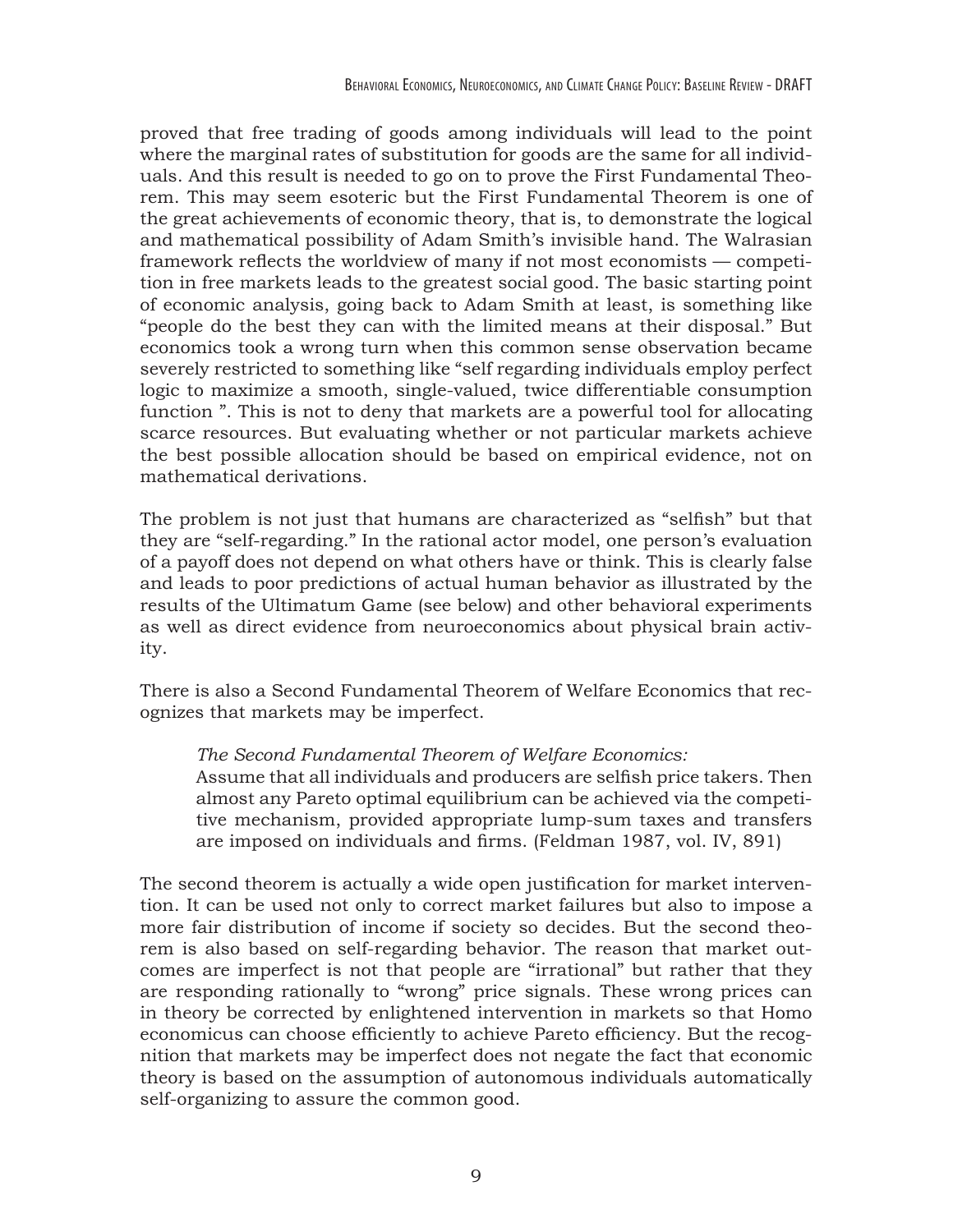The whole issue of rationally in economics is a minefield of politics, distribution, social justice etc. If market outcomes do not reflect the results of rational choice then there is nothing sacrosanct about any particular outcome. Markets may be "pretty good" allocators of goods and resources (given a "fair" initial income distribution and appropriate market failure corrections) but this is very different than saying they produce the "best" outcome (when corrected for externalities and public goods). This is what extreme free-market advocates fear. "Irrational" behavior calls into question the belief that free choice in competitive markets is the key to achieving the greatest social good and this opens the door of public regulation far beyond "internalizing externalities." Without the axioms of rational consumer choice, including the assumption that the preferences of any person are independent of those of all other persons, it cannot be proved that Adam Smith's invisible hand will lead to the common good. It is no wonder that so many economists are reluctant to accept the claims of behavioral economics and neuroeconomics regarding human behavior.



Figure 1. Market outcomes may be imperfect due to wrong prices or wrong decisions

In standard theory consumers make rational market choices based on the relative prices of goods and services. Economists recognize that sometimes markets are imperfect and that market prices might not reflect the true cost of production (the social costs of a firm's pollution for example). This is covered by the Second Fundamental Theorem which recognizes that governments have a legitimate role in making sure that markets are competitive and that the true costs of producing a good is reflected in its price. But there is no Fundamental Theorem to cover "irrational" decision making on the part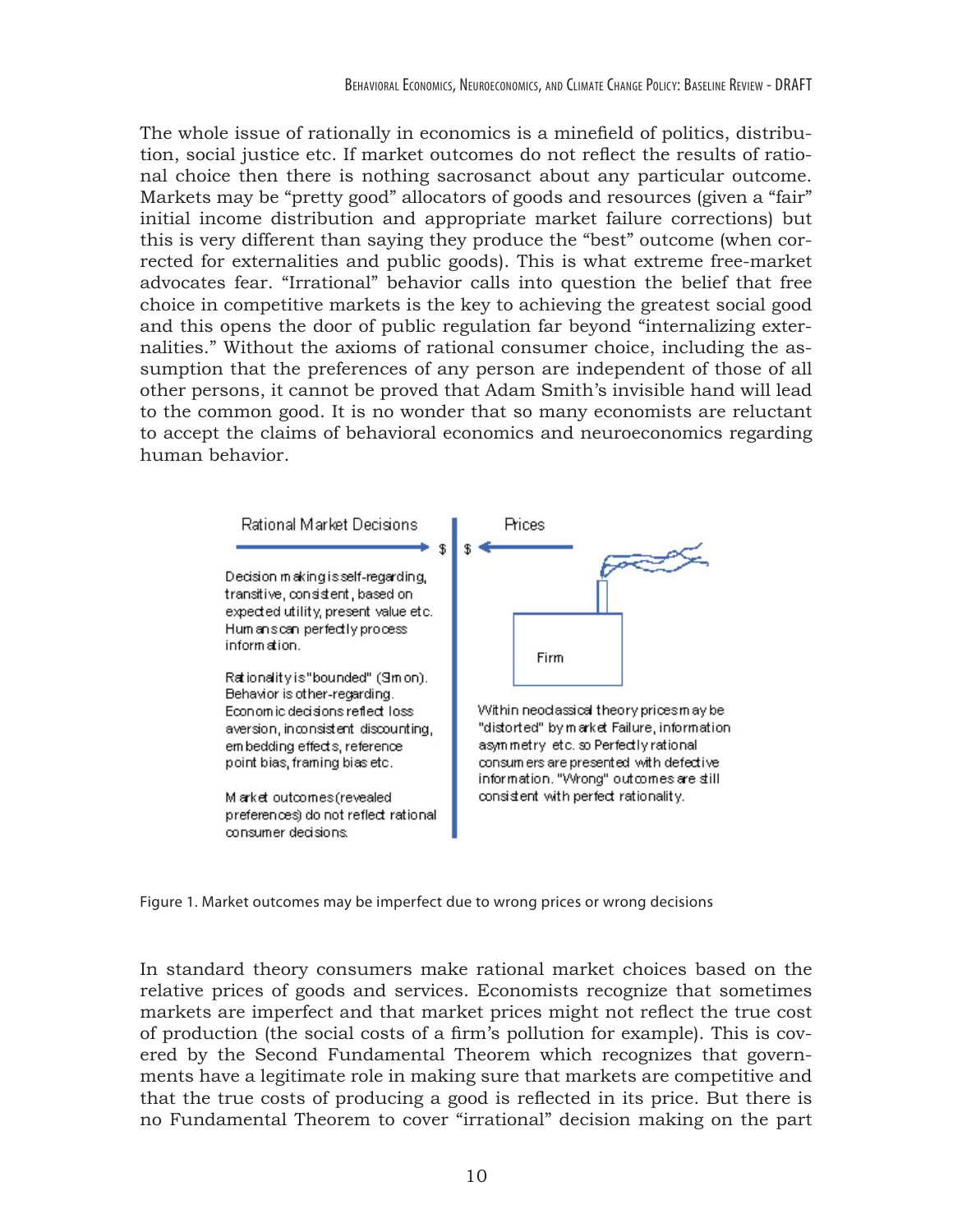of individual consumers (see Figure 1). Again, if market choices ("revealed preferences") are not rational then there is nothing sacrosanct about market outcomes. Choices made even in perfectly competitive markets do not automatically reveal what's best for society. This is the underlying reason why so many economists get so upset with criticisms of the rational actor model. Rational consumers are the lynch pin of the First Fundamental Theorem of welfare economics.

# **V. THE MISMATCH BETWEEN NEOCLASSICAL THEORY AND CLIMATE CHANGE REALITY**

The most widely used economic models of climate change, including those of Cline (1992), Nordhaus (1994), Stern (2007) and others examine climate in a *general equilibrium* framework. In this framework climate change protection is treated as just another possible investment to improve society's well-being as measured by the consumption of market goods. For example, in Nordhaus' models the general equation for intergenerational economic welfare is:

$$
W(t) = \int_{0}^{\infty} U[C(\mathbf{t})] e^{-r(\mathbf{t}-t)} d\mathbf{t}
$$
 (1)

where "total welfare" W(t) is to be maximized over all feasible consumption paths  $C(t)$ . Utility is characterized by a broadly defined utility function,  $U[C(t)]$ , which includes both direct and indirect consumption at time τ, τ- t is the specific time period considered, and  $r$  is the social discount rate. The condition for intergenerational sustainability is:

$$
dW(t) / dt \ge 0
$$
 (2)

This is the "weak" or "economic" definition of sustainability: a sustainable economy requires non-declining welfare (the stream of consumption goods) over time (Stavins, Wagner and Wager, 2002).

The mathematical requirements and consequences of this model have surprising implications for climate change policy as shown in Figure 2. Any spending on climate change mitigation necessarily means reducing economic output because capital is diverted from producing consumer goods. The only reason to invest in climate change mitigation by choosing path **B** over path **A** is if the potential economic damage from climate change is greater than the cost of mitigation. It is a wholly static view of economic activity that ignores the potential economic benefits of spurring new energy efficient industries and technologies. Furthermore, in most models the only industry directly affected by climate change is agriculture so the immediate (marginal) effects of climate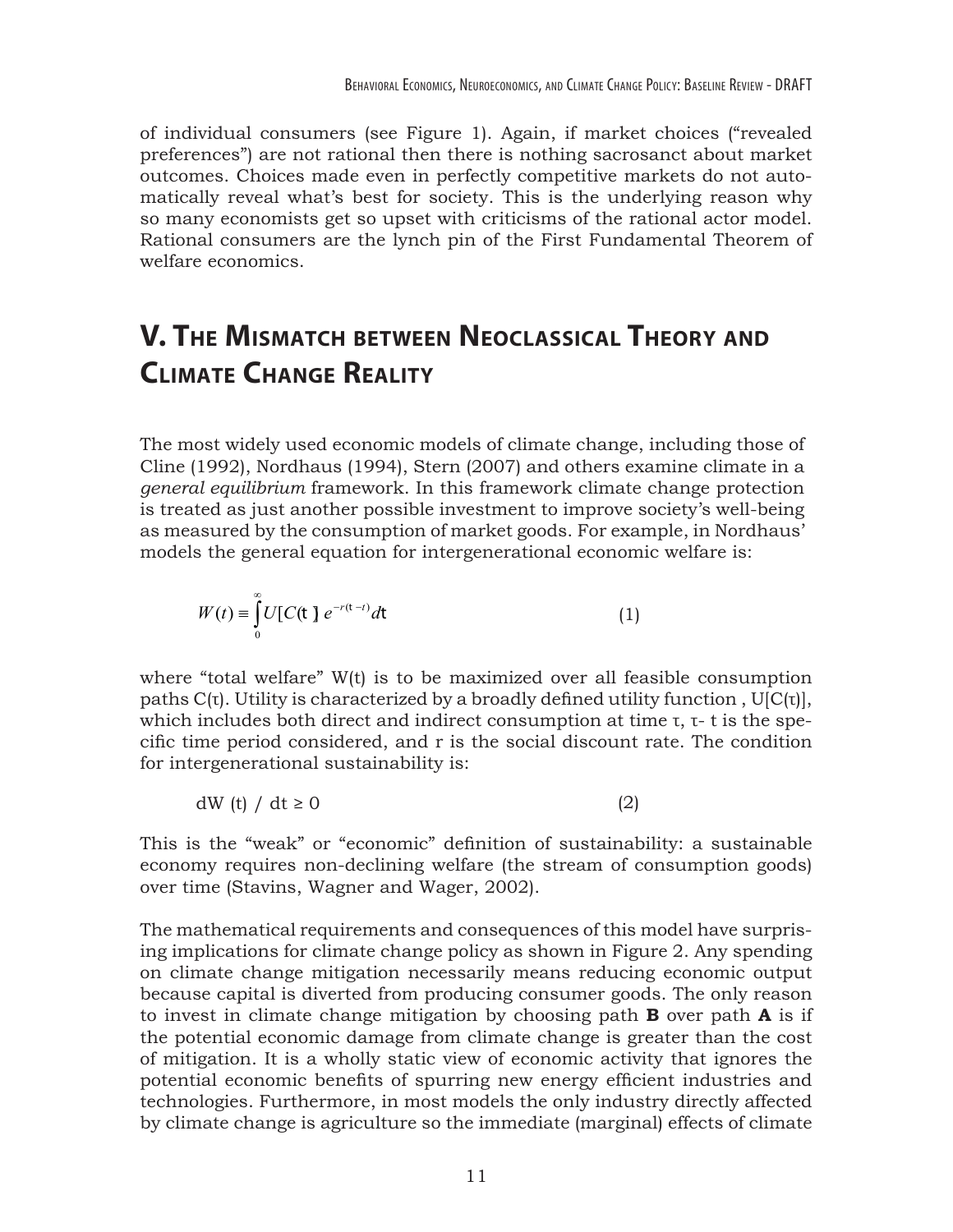change on economic output are small (Beckerman, Nordhaus, Shelling).



Figure 2. When to invest in climate change

#### **1) THE CHOICE OF A DISCOUNT RATE**

The choice of a discount rate is critical in economic models of climate change and for environmental economics in general. Neoclassical economists approach resource allocation problems using a financial investment model  $-$  a capital investment approach. Resources should be allocated to those investments yielding the highest rate of return accounting for uncertainty, risk, and the attitude of the investor toward risk. As illustrated in Figure 3, suppose an investor has a choice between letting a valuable tree grow at a rate of 4% per year, or cutting the tree down, selling it, and putting the money in the bank. Which decision is best depends on the rate of interest the bank pays.



#### Substitution of money for "natural capital"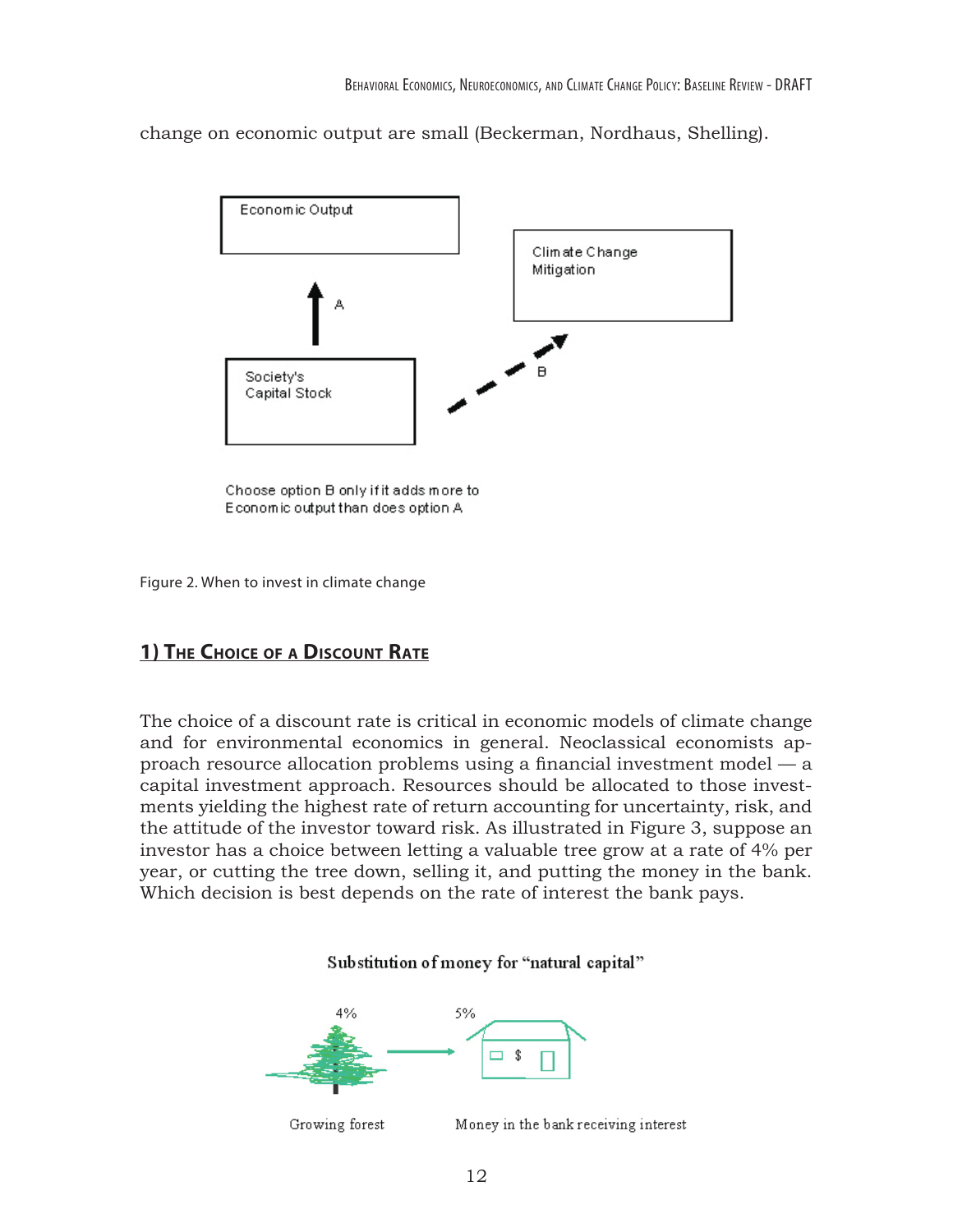Figure 3. Whether or not to cut down the forest depends on the rate the tree is growing and the rate of interest

If the bank pays 5% interest and the price of timber is constant, the investor will earn more money by cutting the tree down and selling it, that is, by converting natural capital into financial capital. This simple example is a metaphor for the conversion of the natural world into financial capital. The short-comings of applying this simple approach to climate change are numerous and include (1) the irreversibility of climate change affects, (2) pure uncertainty as to the effects of climate change, (3) the difference between private investment decisions made by individuals at a point in time and our responsibility as *Homo sapiens*, (4) the implicit assumption that all forms of capital are substitutable for one another, (5) the assumption that reinvestment of natural capital is possible and that future returns on the reinvestment are certain, and (6) the assumption that the change being evaluated is marginal, that is, it will not substantially alter existing economic conditions including relative prices (Hepburn 2006) . The discount rate can be seen as a reverse interest rate. In the above example, suppose the tree was not growing at all and the rate of interest on money was 6%. By not cutting down the tree and putting the money in the bank you would be losing 6% per year. This would be the discount rate on the tree in the world of financial investment.

Surprisingly, even in the most complicated formulations of neoclassical climate change models, the differences in the magnitude of the costs and benefits of climate change mitigation are driven by the choice of discount rates (Dasgupta, 2006; Nordhaus, 2007; Weitzman, 2007). The rate at which future costs and benefits is discounted is determined by three parameters, the social rate of time preference  $(\Delta)$ , the elasticity of consumption  $(\eta)$ , and the rate of growth of per capita consumption (g).

$$
r = \Delta + \eta \bullet g \tag{3}
$$

The upshot of the sometimes heated debate over the value of these parameters is that there is no scientific answer to which particular values in equation (3) should be used. A low discount rate (around 1.5% in Stern, 2007 and Cline 1992) will lead to cost-benefi t results favouring immediate and substantial expenditures of resources on climate change mitigation. A higher discount rate (around 3% in the Nordhaus' model) will lead to cost-benefit results indicating that only moderate mitigation polices are needed. Within the standard climate change models the three components of r determine how responsible we are for decisions today that increase our well-being at the expense of future generations. The higher the discount rate the less value we put on our negative impacts on those living in the future. It is instructive to examine in detail the factors included in the discount rate in the discounting equation and the arguments over their appropriate values.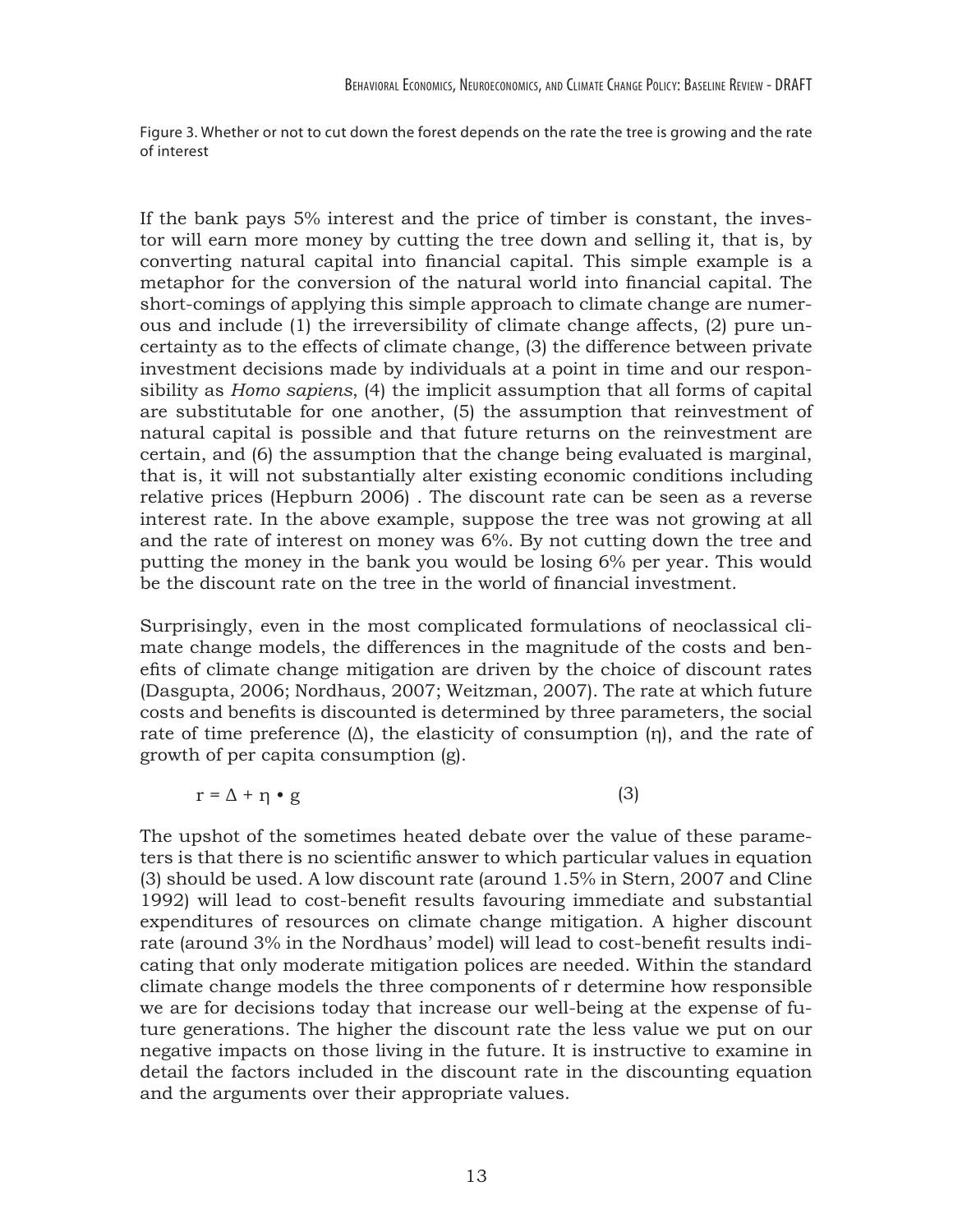The rate of pure time preference  $(\Delta)$  is a measure of the value of the well-being of future generations seen from the perspective of those living today. A positive value for Δ means that, all other things being equal, the further into the future we go the less the well-being of persons living there is worth to us. The higher the value of  $\Delta$  the less concerned we are about negative impacts in the future. A large literature exists arguing for a variety of different values for pure time preference but it is clear by now that there is no empirical way to determine the value of Δ. Choosing the rate of pure time preference comes down to a question of ethics and there is scant evidence that the discussion has moved toward resolution over the last century. Ramsey (1928, 261) asserted 80 years ago that a positive rate of pure time preference was "ethically indefensible." On the other side of the debate, Pearce (2003) took the position that a positive time discount rate is an observed fact since people do in fact discount the value of things expected to be received in the future. But even if we agree to use a market rate, which market rate should be used? U.S. market interest rates are typically used but why should these rates be the norm? Climate change will affect the entire world's population including those from cultures with very different ideas about obligations to the future. Portney and Weyant (1999, 4) point out that "[t]hose looking for guidance on the choice of discount rate could find justification [in the literature] for a rate at or near zero, as high as 20 percent, and any and all values in between." (quoted in Cole 2008). Frederick, Loewenstein, and O'Donoghue (2004) report empirical estimates of discount rates ranging from -6% to 96,000%! Discounting from the perspective of an individual at a point in time is not equivalent to a social discount rate which should reflect the long term interest of the entire human species. A positive observed market discount rate merely shows that market goods received in the future are worth less to an individual living now, not that they are worth less to another at the point they are received in the future.

The other important factor in the Ramsey equation determining how much we should care about the future is how well-off those in the future are likely to be. The standard economic model equates well-being with consumption and, as shown in equation (3), characterizes the material well-being of future generations using two components, the growth rate of per capita income in the future (g) and the elasticity of consumption (η). The elasticity of consumption shows the percentage change in well-being arising from a percentage change in the level of consumption. If η is equal to 1, corresponding to a logarithmic utility function, then 1% of today's income has the same value as 1% of income at some point in the future. So if per capita income today is \$10,000 and income in the year 2100 is \$100,000, \$1,000 today has the same value as \$10,000 in 2100. With that income growth assumption, in the standard climate change model, a  $$1,000$  sacrifice today would be justified only if it added at least \$10,000 to the average income of people living in the year 2100 (Quiggin 2007). The higher the value of η, the higher the future payoff must be for a sacrifice today. A number of assumptions are buried in the term η. It is assumed that η is independent of the level of consumption, that it is independent of the growth rate of consumption, that only consump-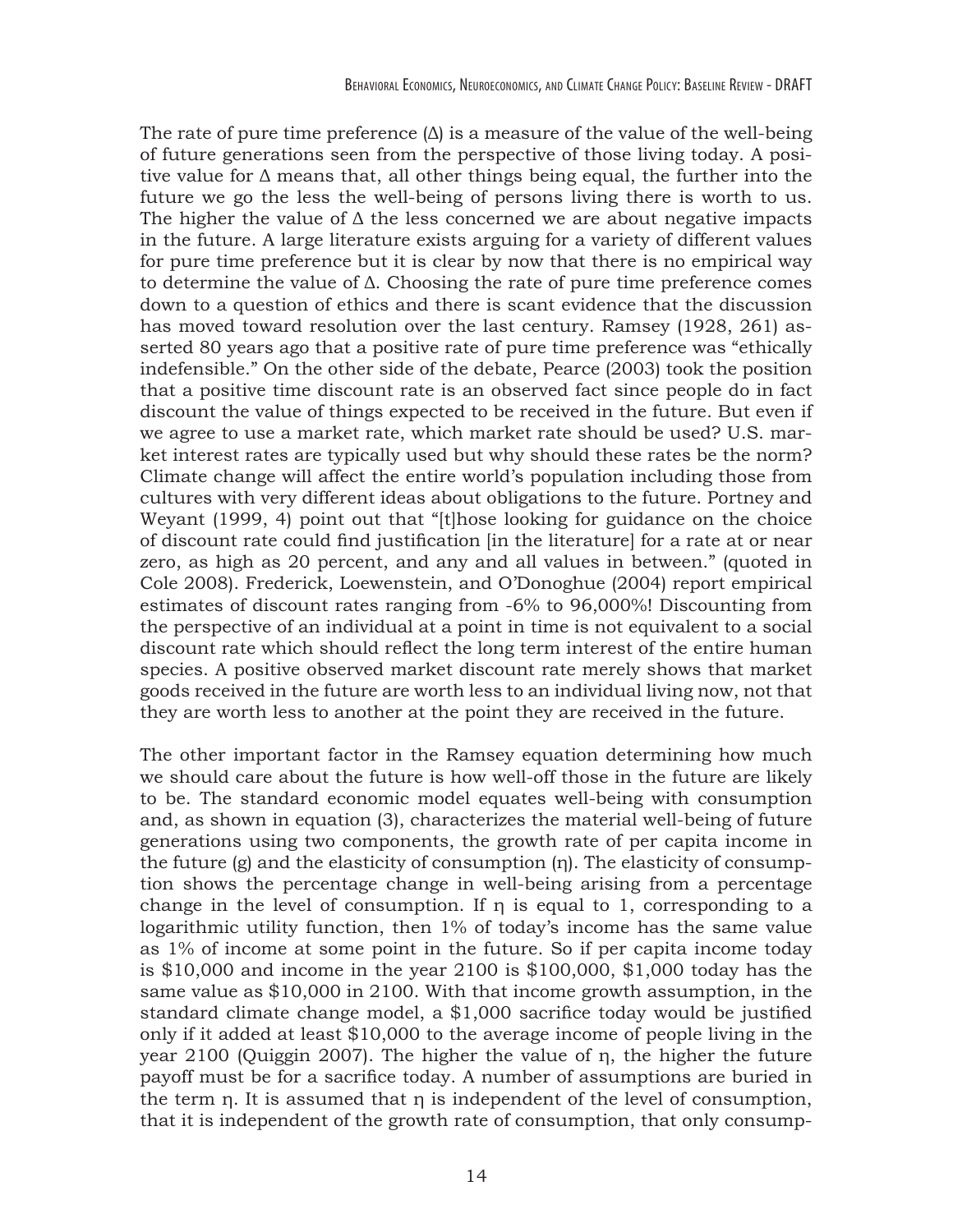tion increases well-being, and (usually) that its value is equal to 1 (Nordhaus 1994, Stern 2007). These assumptions are arbitrary and adopted mainly for convenience.

The climate change debate has demonstrated clearly that how much the current generation should change its behavior (which may or may not involve sacrifice) to protect future generations is a matter of ethics and best guesses as to the magnitude of future damages due to climate change. This realization had led several prominent economists to question the applicability of standard economic analysis to problems involving the well-being of distant generations in the face of pure uncertainty and massive environmental changes. Quiggin (2007, 18) writes of the economic analysis of climate change: "The real difficulty here is that we are pushing economic analysis to its limits, in an area where fundamental problems, such as the equity premium puzzle remain unresolved. Economists can help define the issues, but it is unlikely that economics can provide a final answer."

The increasing scepticism of leading environmental economists as to the usefulness of standard theory has also led naturally to a questioning of the role of markets in solving environmental problems. Partha Dasgupta, one of the pioneers of modern environmental economics writes:

The advances that have taken place in ecological economics in recent years have owed much to collaboration between ecologists and economists. Among those advances is a heightened awareness of the ubiquity of non-linearities in ecological processes and the inability of the price mechanism – even a complete specification of property rights – to allocate resources efficiently. (Dasgupta 2008, 6)

Like many economists, Martin Weitzman is sceptical of the Stern Review's choice of parameter values. But he sees the Stern Review as "an opportunity for economists to take stock of what we know about this subject, how we know it, what we don't know, and why we don't know it." (Weitzman, 2007, 703).

The latest views of Weitzman (2007) and Dasgupta (2007, 2008) suggest a profound reformulation of the economic analysis of climate change. We are in uncharted waters where the costs of mitigation may be large but the cost of inaction is potentially infinite, namely the extinction of our species and a catastrophic reorganization of the earth's climate and biosphere. It is likely that the magnitude of damages from the mega-greenhouse will be so great as to lie outside the marginal effects on GDP that have been the focus of traditional models. Weitzman notes that most of the damages of global warming are likely to be unmeasured by GDP.

Weitzman's major contribution to the Stern Review debate is to highlight the importance of recognizing the limits of standard science in dealing with situations involving large uncertainties about the possibility of catastrophic future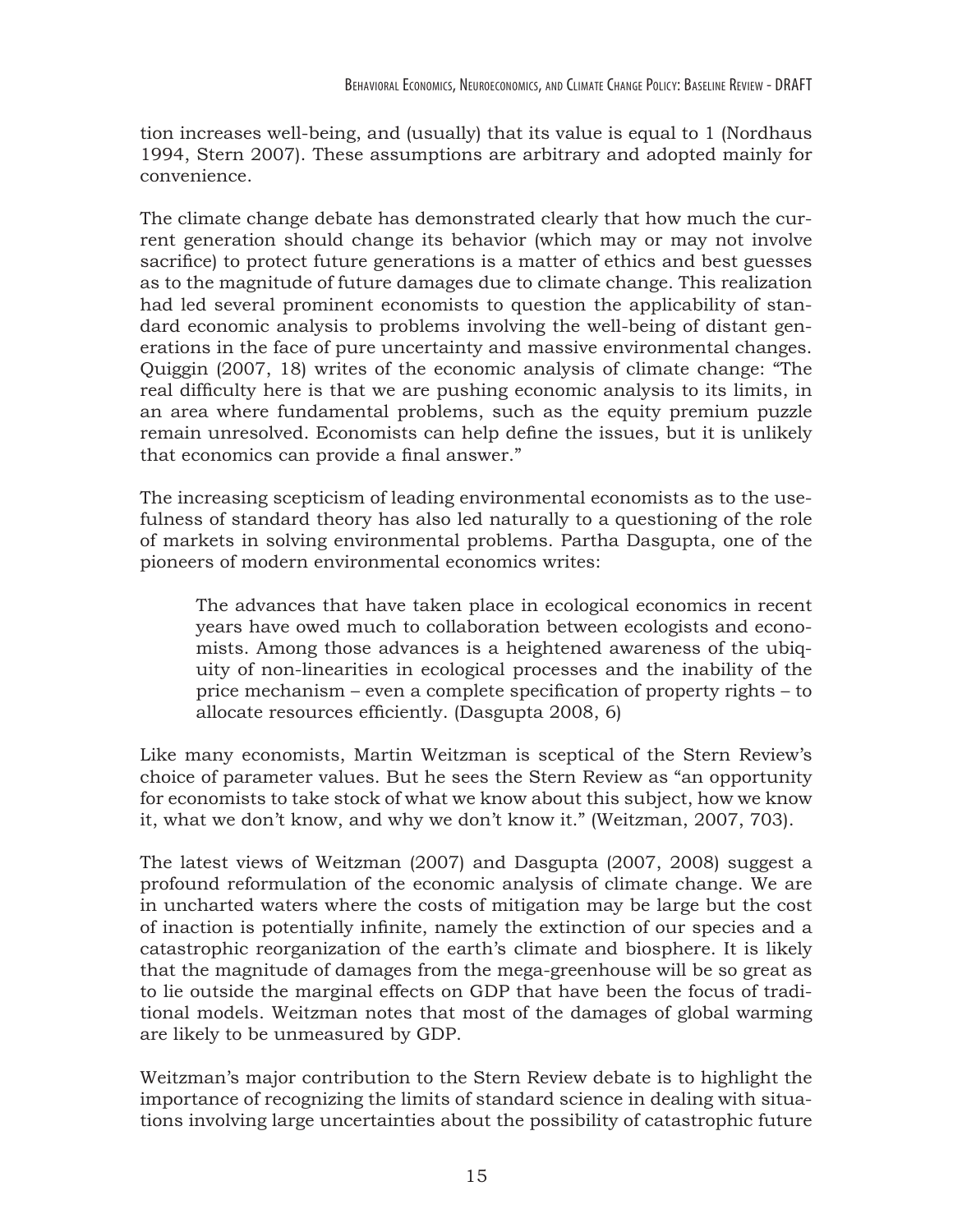events. In Weitzman's view the economic analysis of global warming should be seen not a problem of smoothing consumption over time but rather determining how much insurance to provide to avoid a small chance of ruinous catastrophe.

The discounting equation above (3) may have been misused by economists, but it contains the three essential questions as to our responsibility to future generations. How should we value the well-being of those living in the future that will be impacted by policy decisions we make today  $(\Delta)$ ? How well-off will those in the future be (g)? How much happier will they be made by additions to their material well-being (η)? It turns out that how people discount the future is one of the central questions that behavioral economists and neuroscientists are beginning to answer. How people discount the future is perhaps the most important ethical question in the climate policy debate. But discounting is also central to individual behavior and a key determinate of how much people are willing to move toward sustainable behavior.

To summarize, the built-in assumptions of the neoclassical model as typified by Nordhaus' DICE model include:

1. Individual human well-being is measured by income and social welfare is measured by the sum of individual income. In the standard model climate change mitigation policies are justified only if they lead to a net increase in per capita consumption (income).

2. Income received in the future is discounted — future income is worth less than income received in the present.

3. The standard model is entirely static. There is no adequate description of the dynamic complexity that characterizes real economies.

4. Consumer goods (and productive inputs) are always substitutable for one another. There is nothing unique about anything that gives people utility, including a stable climate.

5. There is no notion of humans as biological creatures living within social and environmental contexts.

6. Economic agents (consumers and producers) are entirely autonomous. Consumers are not influenced by the actions or characteristics of other consumers, producers are unaffected by other producers.

7. The only value of a stable climate is its contribution to economic value (broadly defined).

Modifying these assumptions has proved to be very difficult, if not impossible, within the mathematics of the standard Walrasian model. In particular, the independent actor assumption turned out to be the fatal flaw in the model that opened the door for the behavioral attack on the neoclassical model.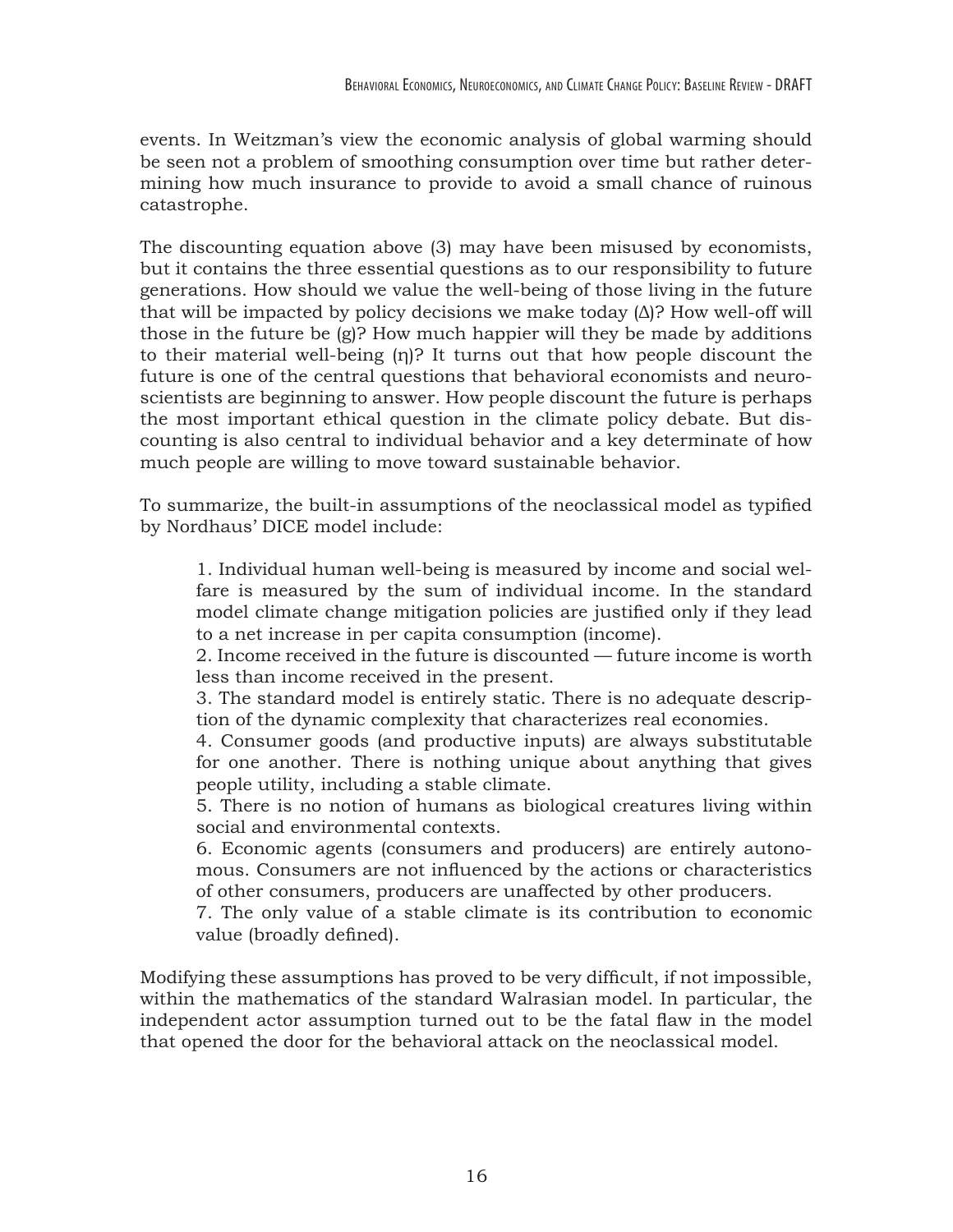### **VI. THREE GAME THEORY EXPERIMENTS**

In the 1950s and 1960s the inconsistencies uncovered by Allais, Ellsberg, and others were considered to be oddities. They were thought to be interesting but irrelevant to economic theory. This began to change in the 1980s when carefully designed experiments documented the fact that "anomalies" to the rational actor model were not only widespread but actually dominated human decision making. By the turn of the twenty-first century experimental results from behavioral economics, evolutionary game theory and neuroscience had firmly established that human choice is a social, not self-regarding, phenomenon. Two broad principles emerged from the behavioral economics literature (1) human decision-making cannot be accurately predicted without reference to social context and (2) regular patterns of decision-making, including responses to rewards and punishments, can be predicted both within particular cultures and across cultures. These principles emerged in large part because of controlled experiments from the field of game theory. In particular, three classic game theory experiments, The Prisoner's Dilemma, The Ultimatum Game, and The Public Goods Game proved to be decisive in establishing behavioral regularities that contradicted the assumptions of the standard economic model.

#### **1) THE PRISONER'S DILEMMA**

For many years game theory was one of the bastions of orthodoxy in economics. The classic textbook example of the inevitability of selfish behavior is the Prisoner's Dilemma. The setting for the game is this. The police have captured two people, the Gecko brothers, Seth and Quentin, suspected of committing a serious crime. The case against them is not strong so they need a confession from at least one of them. They put the two brothers in separate rooms and offer them the deal shown in Figure 4. If neither confesses they get 3 years each. If they both confess they get 4 years each. If one confesses and the other does not the confessor gets 1 year and the non-confessor gets 6 years. The way the game is framed it is "rational" for Seth or Quentin to confess no matter what the other one does. Suppose Seth confesses, then Quentin should confess in order to get 4 years instead of six. Suppose Seth does not confess, then Quentin should also confess in this case to get 1 year instead of 3. The same logic applies to Seth who should also confess no matter what Quentin does. This is called a Nash Equilibrium (named for Nobel laureate John Nash) which occurs when each player's strategy is optimal, given the strategies of the other players. A player has a dominant strategy if that player's best strategy does not depend on what other players do (as in the prisoner's dilemma — always confess).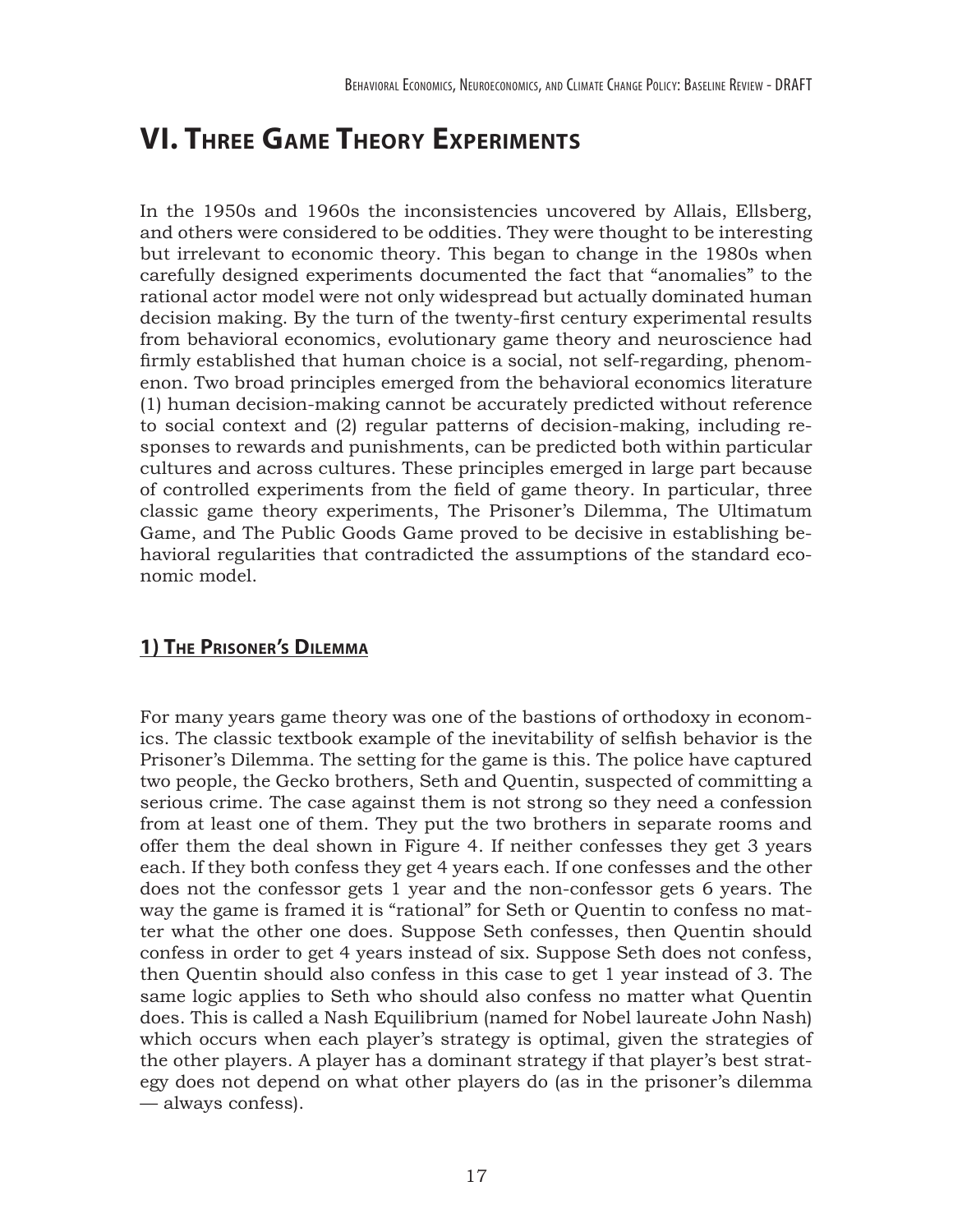

Figure 4. The Prisoner's Dilemma

The theoretical result of the PD game, no cooperation, is based on the assumption that there is no interaction between the two players. But in repeated PD games people tend to cooperate. That is, after two players become accustomed to playing with each other a degree of trust develops so that they cooperate to get lighter sentences. More surprisingly, even in one-shot anonymous PD experiments, over one half of the players cooperate (Field, 2001). Among the first two people to play the game in the 1950s were the imminent economist and mathematician Armen Alchian and John Williams, a distinguished mathematician at the Rand Corporation. When they cooperated in the one-shot PD game John Nash remarked. "I would have thought them more rational." (quoted in Field, 2001).

#### **2) THE ULTIMATUM GAME**

One of the most important contributions to behavioral economics was the Ultimatum Game (UG) formulated more than twenty-five years ago by Güth, Schmittberger, and Schwarz (1982). In the Ultimatum Game a leader offers one of two participants a certain sum of money and instructs that participant to share it with the second player. The second player can either accept the offer or reject it in which case neither player gets anything. If the players behave according to model of *Homo economicus*, the first player should offer the minimum amount and the second player should accept any positive offer. More should always be preferred to less no matter what the social context is. Results from the UG game show, however, that the majority of proposers in Western countries offer between 40% and 50% of the total and that offers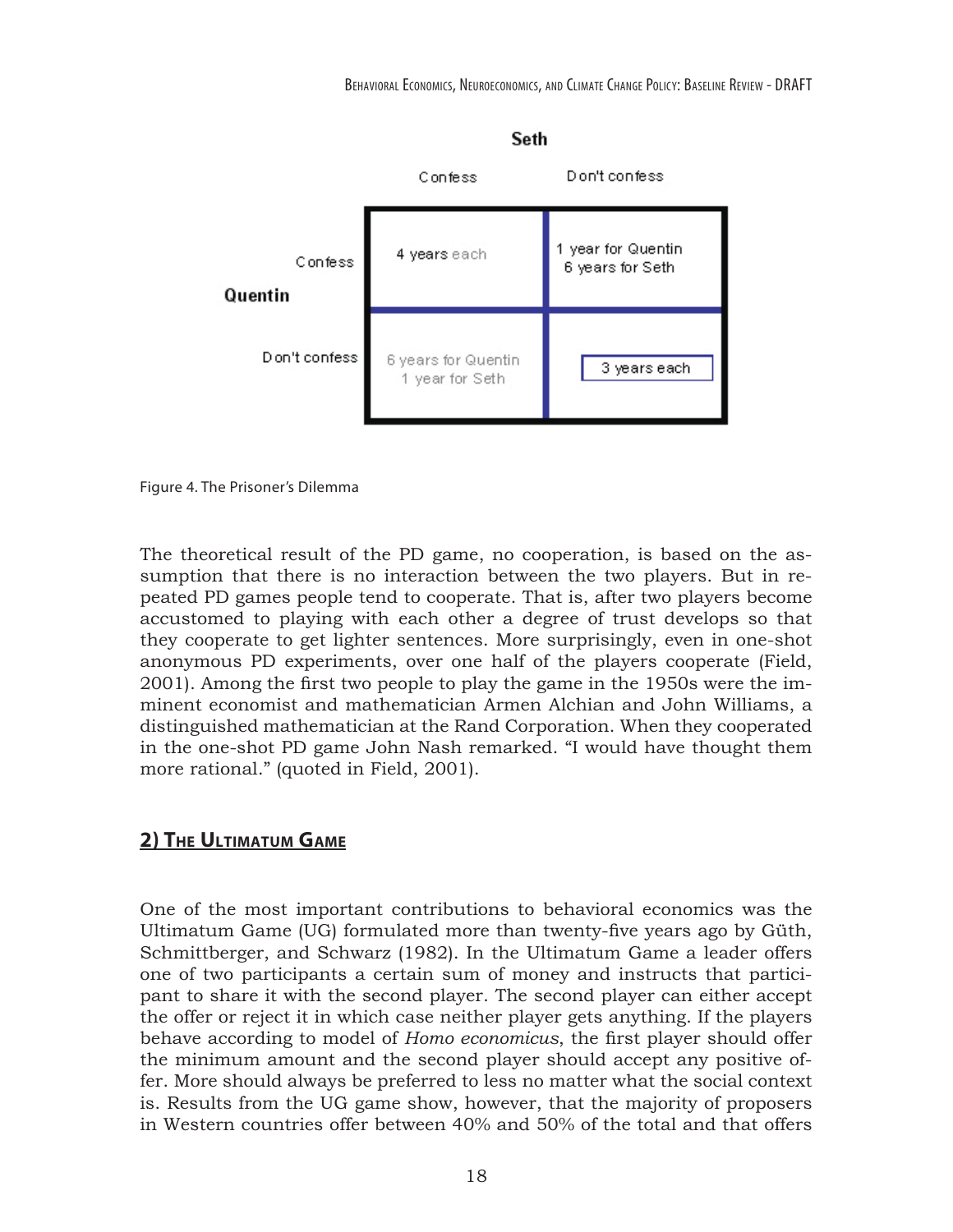under 30% of the total are usually rejected because they are not "fair" (Nowak, Page and Sigmund, 2000). These results have held up even when the game is played with substantial amounts of real money (Gowdy, Iorgulescu, and Onyeiwu, 2003).

Like the Prisoner's Dilemma game before it, the UG helped revolutionize the way economists think about economic decision making. Results from this game as well as from a variety of other game theoretic experiments showed that, in a variety of settings and under a variety of assumptions, other-regarding motives are a better predictor of behavior than those embodied in *Homo economicus*. Humans regularly exhibit a culturally conditioned sense of fairness and they are willing to enforce cultural norms even at economic cost to themselves. This is called *altruistic punishment*. Cross-cultural UG experiments also show that cultural norms vary and that they dramatically affect the average amount offered in the game and the rates of rejection (Henrich et al., 2001). A striking result of numerous UG experiments is that the model of rational economic man is not supported in any culture studied. Henrich et al. (2001, 73-74) summarize the results of behavioral experiments in 15 smallscale societies ranging from hunter-gatherers in Tanzania and Paraguay to nomadic herders in Mongolia:

We can summarize our results as follows. First the canonical model is not supported in any society studied. Second, there is considerable more behavioral variability across groups than had been found in previous cross-cultural research, and the canonical model fails in a wider variety of ways than in previous experiments. Third, group-level differences in economic organization and the degree of market integration explain a substantial portion of the behavioral variation across societies: the higher the degree of market integration and the higher the payoffs to cooperation, the greater the level of cooperation in experimental games. Fourth, individual-level economic and demographic variables do not explain behavior either within or across groups. Fifth, behavior in the experiment is generally consistent with economic patterns in everyday life in these societies.

#### **3) THE PUBLIC GOODS GAME**

Another standard game is the public goods game. This game has many variants but a typical version goes something like this. There are ten players and they play the game for ten rounds. On each round each player is given the choice of depositing some amount of money (say 50¢) in "community pool" or keeping a larger amount for himself (say \$1). If he deposits 50¢ in the common pool he and the nine other players get 50¢ each. So if all players are cooperative then each player receives \$5 per round (10 X 50¢) for a total of \$50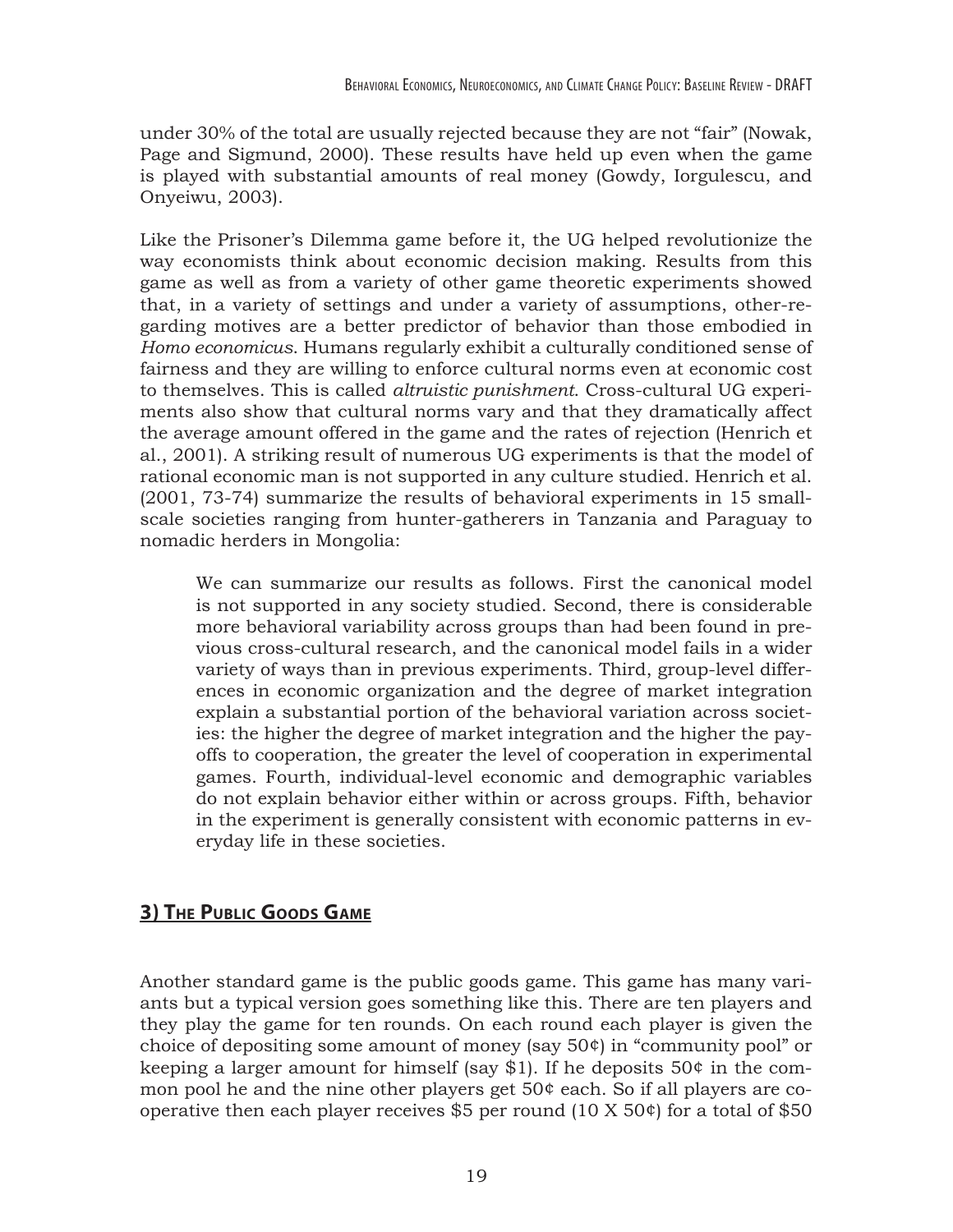at the end of the ten round game. If all players are selfish they only get \$1 per round or \$10 at the end of the game. The catch is that if one player acts selfishly and the other players cooperate, the selfish player gets \$5.50 per round  $(9 X 50¢ + $1)$  and all the others get \$4.50  $(9 X 50¢)$ . So it pays to be a defector (free rider) not a cooperator. Standard welfare theory predicts that "rational" players would never cooperate and that each player would take \$1 for him or herself starting with round one of the game. But results of public good games show much more complicated behavior. Typically the majority of players begin by cooperating but then they change their behavior to defecting when they see others being selfish. If the game is played many times people build up a sense of trust and there is a return to cooperation. If players are allowed to punish free riders by fining them the game usually evolves to a cooperative outcome (for a summary of PG games see Gintis, 2000b, chapter 11).

Results from the ultimatum game, the public goods game, and other game theoretic experiments show that, in a variety of settings and under a variety of assumptions, other-regarding motives are a better predictor of behavior than those embodied in self-regarding *Homo economicus*. Humans regularly exhibit a culturally conditioned sense of fairness and they are willing to enforce cultural norms even at economic cost to themselves.

# **VII. SOME KEY FINDINGS FROM BEHAVIORAL ECONOMICS AND NEUROECONOMICS**

If the neoclassical assumptions about human behavior (transitivity, non-satiation, strictly rational behavior) are untenable, where do we go from here? Is it possible to construct a model of human behavior consistent across disciplines to inform economic theory and policy? The answer is a tentative "yes". A number of empirical findings and behavioral regularities have been identified and these are beginning to be used to inform public policy.

1. Emotions are not "irrational", they are essential to decision-making in humans. The standard view is that people strive to make rational decisions but are sometimes thwarted by their emotions. By contrast, the emerging view of cognition is that the human brain it is a unified, highly evolved system with complementary, rather than conflicting (rational and emotional), components. Referring to the idea of some economists that "irrational" behavior is the product of ancient emotional systems within the brain, Glimcher, Dorris, and Bayer (2005, 252) write:

What we cannot stress strongly enough is that the vast majority of evolutionary biologists and neurobiologists reject this view. There are probably two principle reasons that biologists reject this dualist view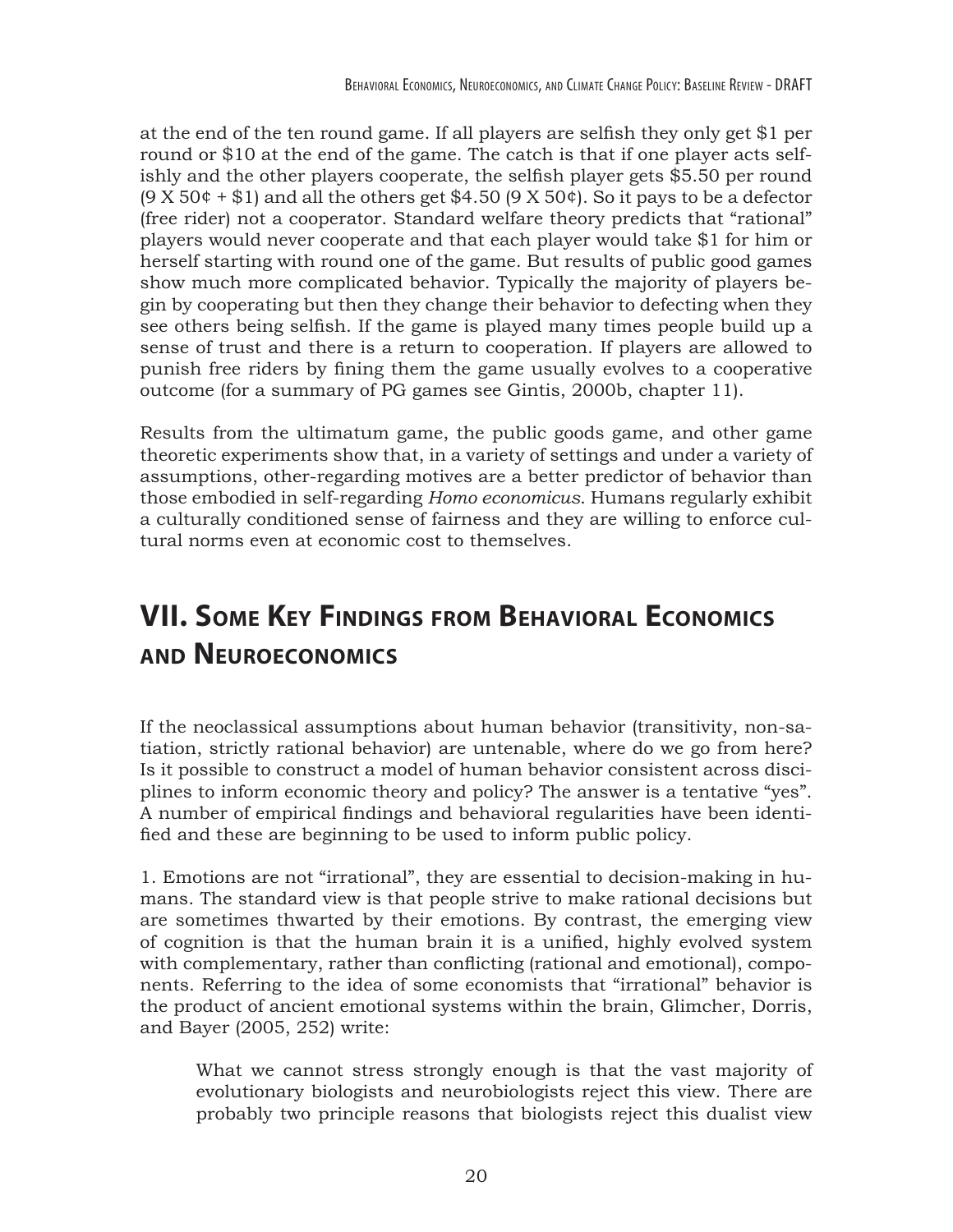of the nervous system; one neurobiological and one behavioral. First there is no neurobiological evidence that emotional and non-emotional systems are fully distinct in the architecture of the human brain. Second there is no evidence that rational and irrational behaviors are the products of two distinct brain systems, one of which is uniquely rational and one of which is uniquely irrational.

Studies have shown that some people with neurological damage to the emotional part of the brain are incapable of making even simple decisions even though they can clearly describe the problems they are asked to solve and the consequences of each possible decision. More surprisingly, people with damage to a part of the brain called the *ventromedial prefrontal cortex* act like "rational economic men." For example, most people would have difficulty making the following choice: "You know that a carrier of an airborne strain of Ebola is about to board a plane where he will share the same stale air with scores of strangers. Do you allow him to risk infecting fellow passengers or do you kill him if that is the only way to prevent him from getting on the flight?" (Swaminathan, 2007) Yet people with brain damage have no problem in answering the question. They would make the rational, utilitarian decision and kill the passenger.

…when people are confronted with ambiguity their emotions can overpower their reasoning, leading them to reject risky propositions. This raises the intriguing possibility that people who are less fearful than others might make better investors, which is precisely what George Loewenstein and four other researchers found when they carried out a series of experiments with a group of patients who had suffered brain damage. Each of the patients had a lesion in one of three regions of the brain that are central to the processing of emotions… The researchers presented the patients with a series of fifty-fifty gambles, in which they stood to win a dollar-fifty or lose a dollar. This is the type of gamble that people often reject, owing to loss aversion, but the patients with lesions accepted the bets more than eighty per cent of the time, and they ended up making significantly more money than a control group made up of people who had no brain damage. (Cassidy 2006 )

2. There is no sharp distinction between "brain", "mind", and "society." One of the most remarkable findings from neuroscience is the importance of socialization in human brain development. According to Brian Wexler (2006) two important ideas have emerged from new knowledge about the sensitivity of the human brain to social inputs. The first is the incredible diversity and variability among individuals resulting from environmental influences on brain development. Wexler (2006, 3) writes:

There is an evolutionary advantage for life forms that reproduce sexually because mixing of genetic material from parents produces variety in their offspring. Thus, different individuals have different character-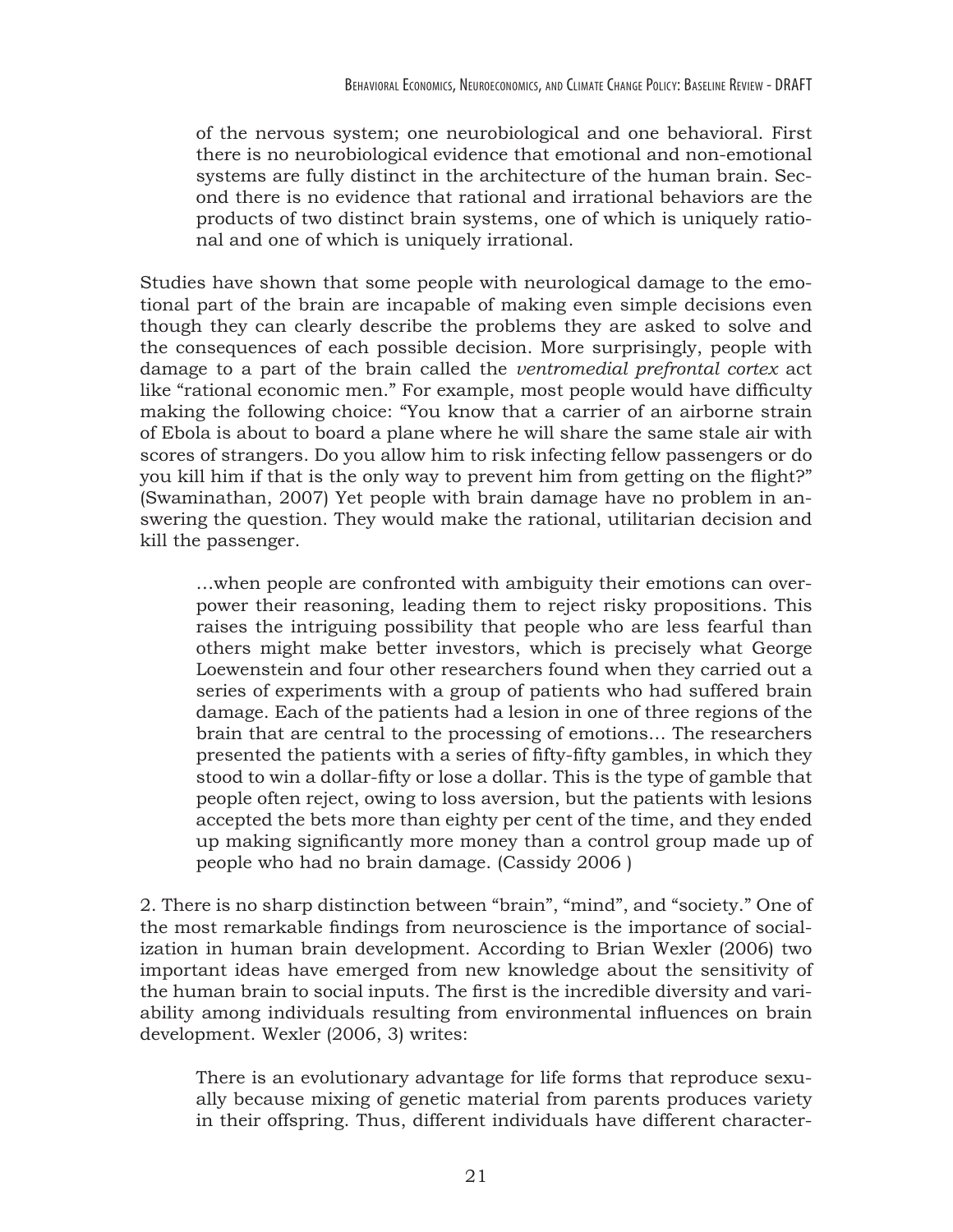istics, which increases the likelihood that some members of the group will be able to function and reproduce even when the environment in which the group lives changes. In an analogous manner, the distinctive postnatal shaping of each individual's brain function through interaction with other people, and through his or her own mix of sensory inputs, creates an endless variety of individuals with different functional characteristics. This broadens the range of adaptive and problem-solving capabilities well beyond the variability achieved by sexual reproduction.

It has long been realized that human are unique in the length of time required to raise a child to maturity. Neoteny, the characteristic of retaining juvenile features, may function in humans to extend prenatal development after birth. Again quoting Wexler (2006, 98):

Infancy and childhood last much longer in humans than in other mammals, allowing greater influence of these social interactions on brain development. The process through which such interactions have their effects has been well studied, albeit more descriptively rather than experimentally. Several distinct but overlapping and interacting processes have been described: instrumental parenting, turn taking, imitation, identification, internalization, and play. These processes are the basis for the long-lasting effects of the social environment on development of the human brain, the sensitivity of humans to change in their environment in general and their social environment in particular, and the great efforts humans will make to maintain consistency in their environment.

The human brain continues to develop neurologically for years after birth and the way it develops depends critically on how a child is socialized. It is another way that variability can be introduced into evolutionary mix. This also provides a sort of microfoundation to Richerson and Boyd's (2005) argument that large brains were an evolutionary advantage for humans during the extreme climate volatility during ice ages. The ability to adapt customs and technology to changing conditions allowed humans to successfully compete for food resources with animals that depended on more purely genetic adaptation mechanisms.

Wexler's second insight into human brain development is even more important for climate change adaptation and climate change policy. Humans alter the environment that shapes brain development to an unprecedented degree. Wexler (2006, 3) writes:

These human alterations in the shared social environment include physical structures, laws and other codes of behavior, food and clothes, spoken and written language, and music and other arts… It is this ability to shape the environment that in turn shapes our brains that has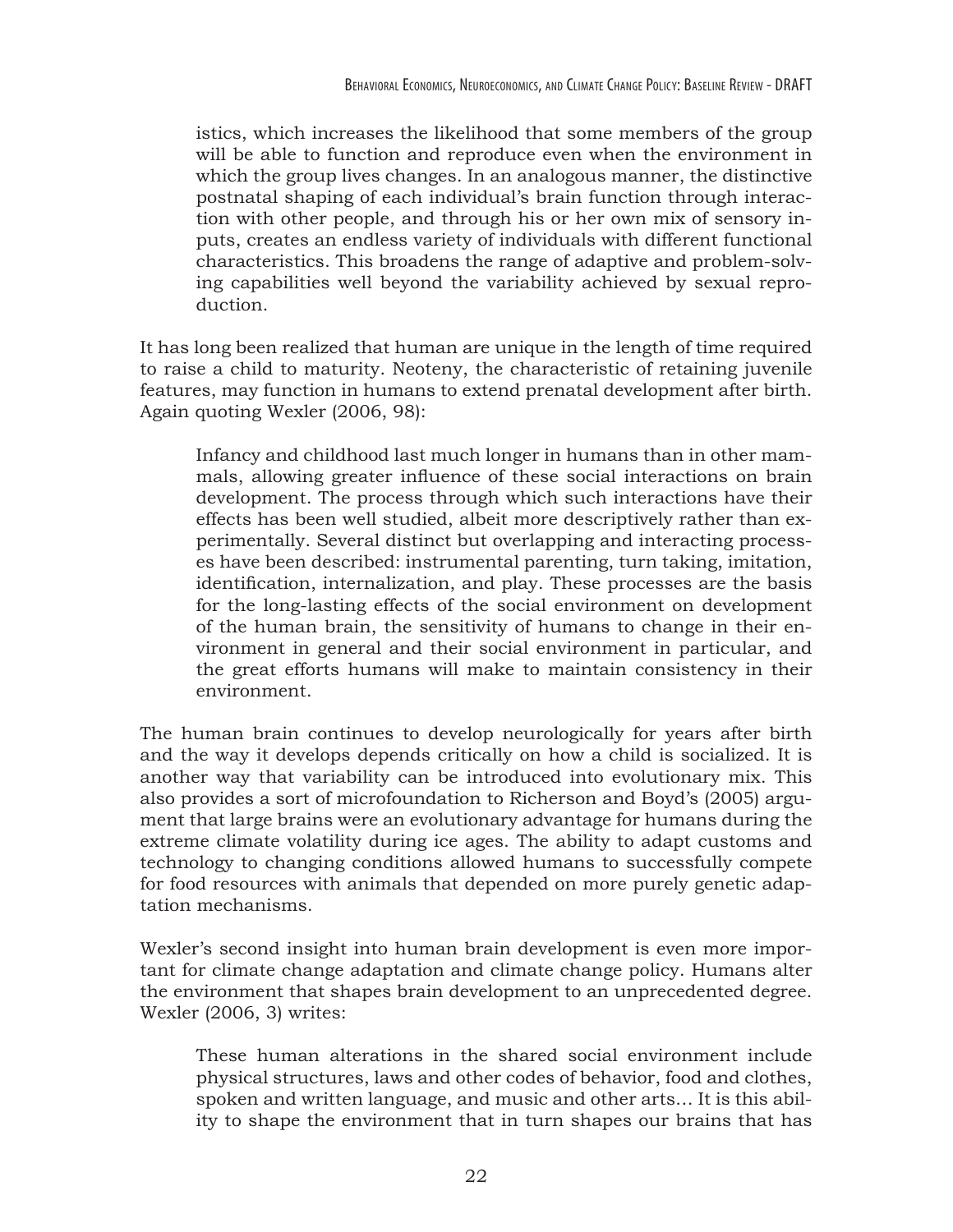allowed human adaptability and capability to develop at a much faster rate than is possible through alteration of the genetic code itself.

Most of the world's population (although certainly not all) live in a material environment almost entirely created by humans. Very little of our well-being comes directly from the natural world (although ultimately, of course, it all does). We have adapted technologically, socially, and even neurologically to a human world insulated from the ultimate effects of our activities on the earth that supports us. For most of us climate change is something in the distant future affecting people in distant lands. But again, the good news is that humans have an unrivaled ability to adapt to new situations and meet new challenges. The importance of post-natal brain development in humans means that we have the innate ability to change our attitudes and ways of living both to reduce our pressure on the environment and to adapt to the inevitable changes we have set in motion. The evolution of our "social brain" (Grist 2009) means that pure altruism can exist and override self-preference for the good of the group.

3. Most of our daily decisions are made unconsciously. Rational deliberation is a costly, time consuming process. The human brain has a variety of ways to conserve on thinking and this has important policy implications. One of the most relevant is the difference between "opt-in" or "opt-out" choices. For example, consider the statistics for different countries on organ donations.

#### **Table 1. Percent of Drivers Donating Organs**

Denmark 4% Netherlands 28% United Kingdom 17% Germany 12% Austria 100% Belgium 98% France 100% Hungary 100% Poland 100% Portugal 100% Sweden 86%

Source: YouTube presentation by Dan Ariely at http://www.youtube.com/watch?v=JhjUJTw2i1M

What accounts for the vast differences in donation rates in countries that are otherwise quite similar? The answer is simply that people in the first four countries listed in table 1 are asked the question on their driver's application "Check the box below if you *want* to participate in the organ donor program". People in the other countries were asked the question "Check the box below if you *do not want* to participate in the organ donor program". We like to think of ourselves as rational decision makers in control of the choices we make. But in effect the person who designed the questions is really the one who made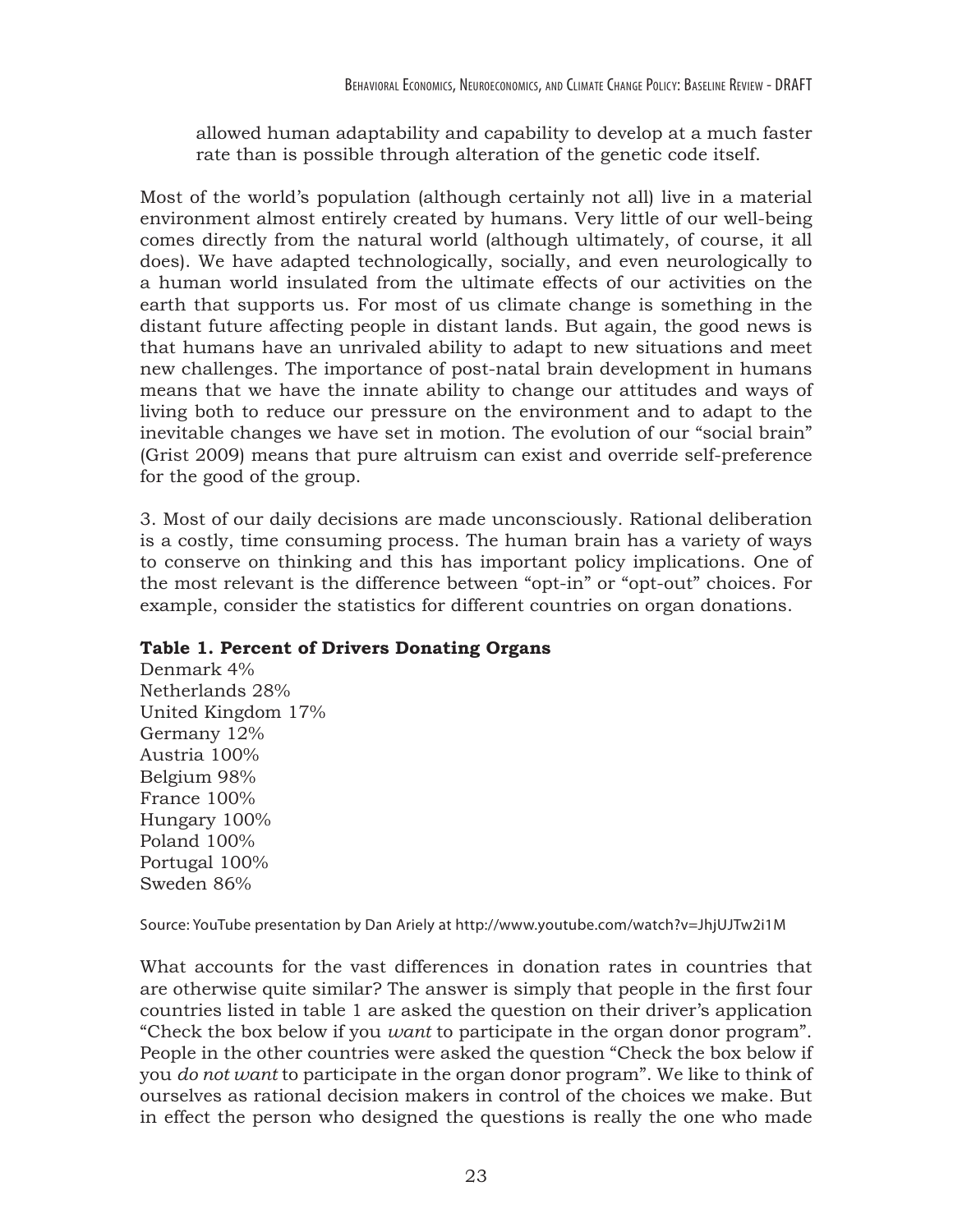the choice about organ donations. Organ donation is a rather complicated moral decision and we would prefer not to think too much about it, so the fall-back, do-nothing-active choice is appealing.

4. Habituation and heuristic short-cuts are important in human decisionmaking. The process of learning involves familiarizing ourselves with new information to the extent that we no longer have to consciously think about it when it comes up. We make most decisions based on past experience. Habituation also has a neurological basis. It has long been known that two groups of neurons, in the *ventral tegmental* and the *substantia nigra pars compacta*  areas, and the dopamine they release, are critical for reinforcing certain kinds of behavior (Schultz, Dayan and Montague, 1997; Glimcher, Dorris and Bayer, 2005). Schultz (2002) measured the activity of these neurons while thirsty monkeys sat quietly and listened for a tone which was followed by a squirt of fruit juice into their mouths. After a period of a fixed, steady amount of juice, the amount of juice was doubled without warning. The rate of neuron firing went from about 3 per second to 80 per second. As this new magnitude of reward was repeated, the firing rate returned to the baseline rate of 3 firings per second. The opposite happened when the reward was reduced without warning. The firing rate dropped dramatically, but then returned to the baseline rate of 3 firings per second.

Humans become habituated both to higher levels of reward and lower levels. Again, for public policy considerations this has good and bad consequences. Consider the case of consumption. Consuming market goods can be a kind of addiction that requires ever increasing amounts to give us a constant level of satisfaction. On the other hand, another implication is that we can also get used to lower levels of material consumption and be just as happy as before.

#### 5. Altruism and Group Selection

One of the most important revolutions in biology in recent years has been the wide-spread acceptance of group selection (Sober and Wilson 1998, Wilson and Wilson 2008). For a long time it was thought that any individual that acted for the good of the group would jeopardize its own survivability and thus such behavior would be quickly weeded out by natural selection. Wilson and Wilson (2008, 390) write:

Prudently managing a shared resource benefits all members of a group, including any "cheaters" who consume more than their share. Genes associated with cheating would therefore spread throughout the group, and the propensity for cooperative resource management would be undermined. The situation is all too familiar in human experience; it is the phenomenon that Garret Hardin famously named "the tragedy of the commons."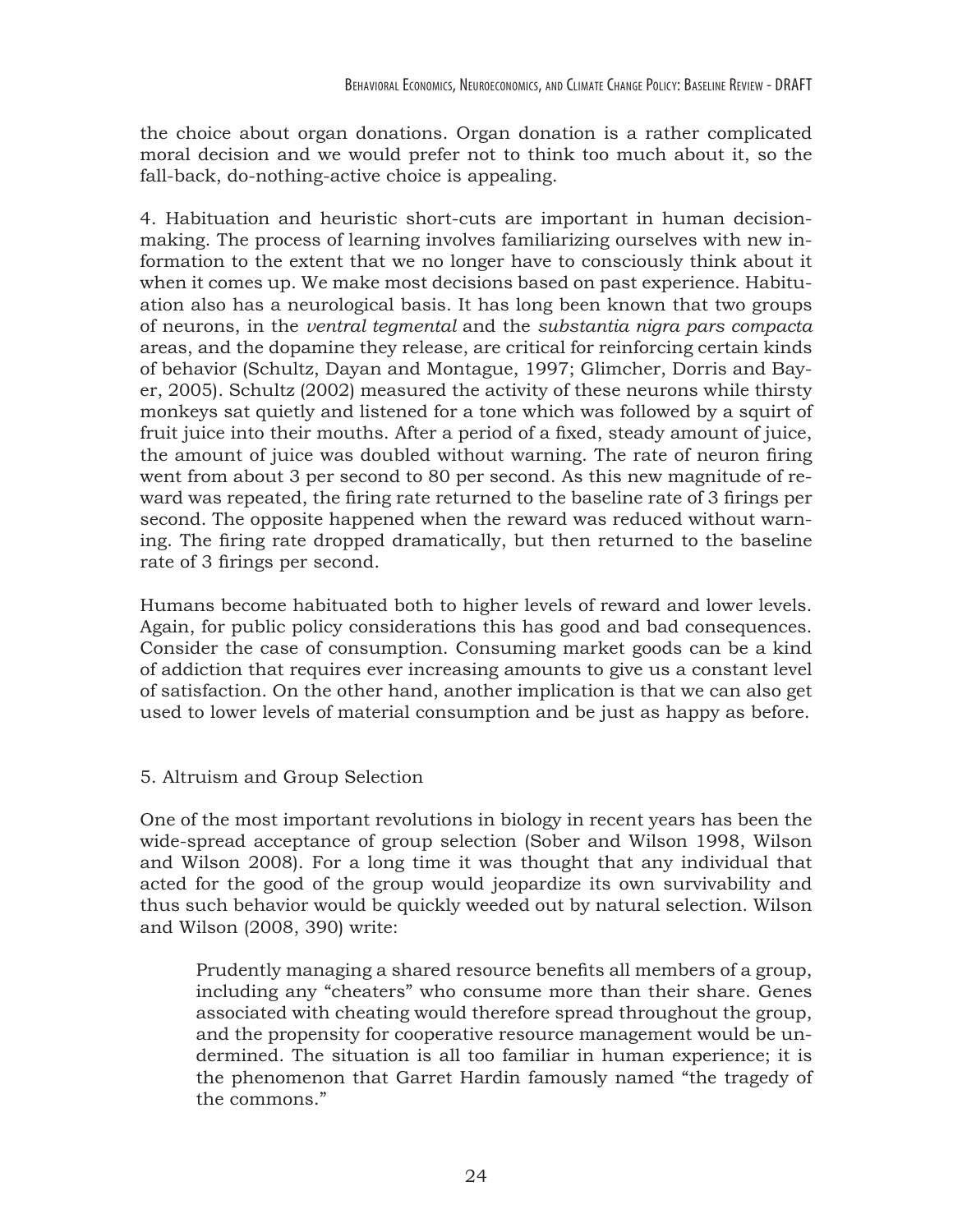In the 1970s many economists became enamored with the "selfish gene" idea in biology (Dawkins, 1976). It seemed to offer a "natural", "scientific" justification for rational economic man and for free market economic policies (Manner and Gowdy 2009). At that time theories of group selection in biology were in disfavor because there seemed to be no way around the fact that altruistic behavior made an organism less fit compared to its non-altruistic competitors. But gradually biologists came to realize that pure altruism could emerge if such behavior gave a competitive advantage to a particular group. Price (1970, 1972) presented a mathematical formula that decomposed changes in gene populations into two effects; between group and within group selection. If competition existed between groups, then individual behavioral traits that conferred an advantage to the group could be selected. Once it was established that cooperative behavior (pure altruism) could have an evolutionary advantage, theories of group selection once again became acceptable to biologists (Wilson and Hölldobler, 2005).

Group selection refers to a process of natural selection that favors traits that increase the fitness of one group relative to other groups (Wilson, 2005). Every member of the group depends on a common characteristic not isolated in a single individual. Such behavior is the result of Darwinian "selection" but not selection rooted solely in the characteristics of individuals (Richerson and Boyd, 2005). Group selection depends on *other-regarding interaction* among individuals, and is thus incompatible with isolated, self-referential interaction between cultural and genetic transmission. In social animals, natural selection is more likely to favor pro-social behavior than the selfish gene model would predict. Henrich (2004) notes that a purely genetic approach cannot explain the degree of pro-social behavior observed in humans. He suggests that a co-evolutionary process between cultural and genetic transmission is at work. Using a group selection perspective we can pose a scientific explanation for the cooperation and fairness observed in large groups and among unrelated strangers in non-repeated contexts. Given the genetic homogeneity of the human species, the wide variation in degrees of cooperation observed in human societies points to a cultural origin. In addition, if the large scale cooperation often observed in humans was purely based on genetic natural selection one would anticipate it would be more widespread in nature. Henrich (2004, 30) suggests:

…rooting the development of large-scale cooperation in the details of human social learning, addresses this challenge. Other mammals do not cooperate to the degree humans do because they lack the social learning abilities that produce cultural evolution and behavioral equilibria not available to genetic transmission alone.

Bands of early humans competed against each other for scarce resources and those bands that were more cohesive most likely had a survival advantage. Wilson (2005) regards the distinction between absolute and relative fitness as essential to understanding the impact of group selection. By increasing the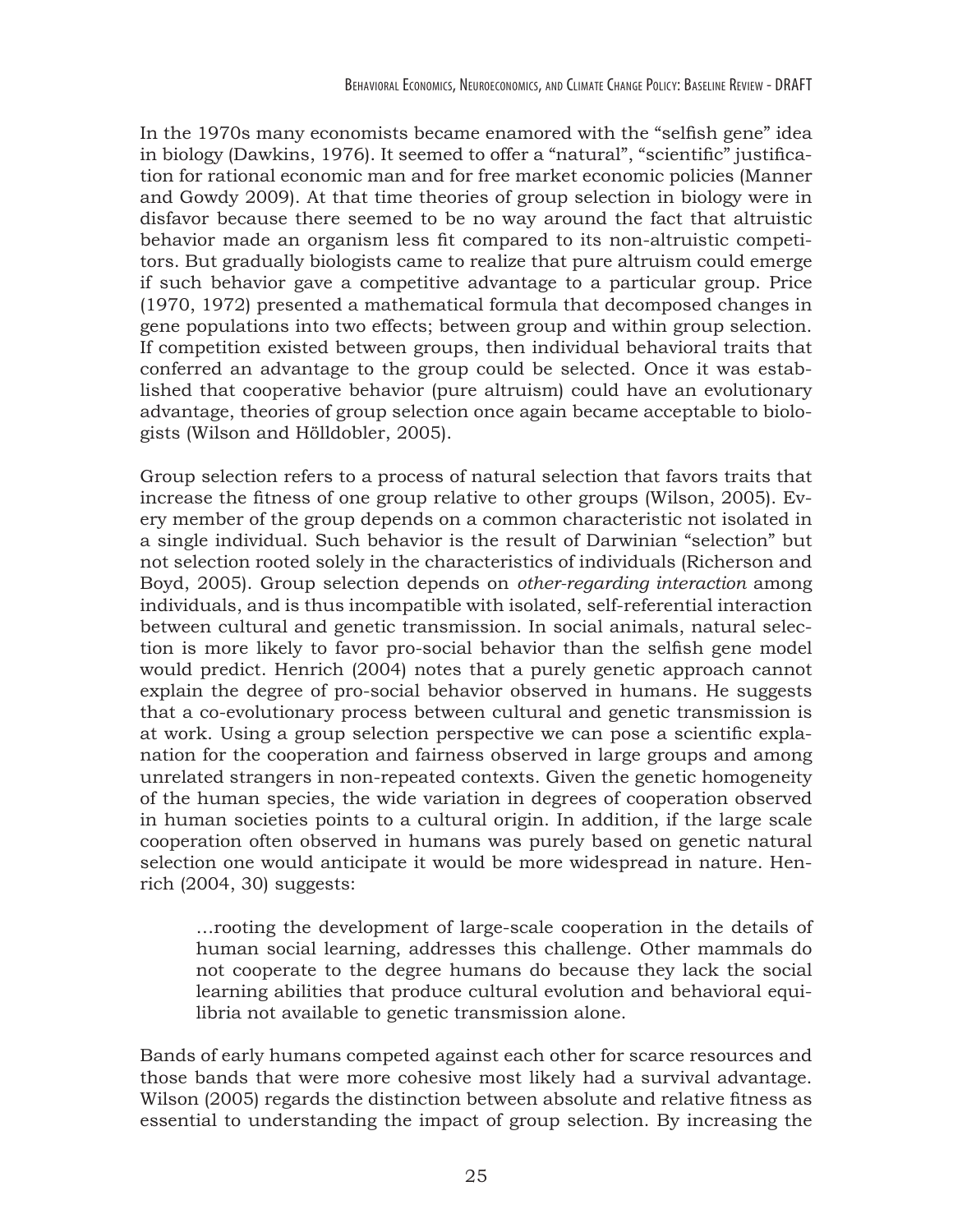absolute fitness of individuals within a single, isolated group (or population) to the same degree, their relative fitness does not alter, so that the fitness change will be without evolutionary consequences. But when adding other groups that interact (perhaps depending on the same scarce resources), the absolute change in fitness for the original individuals will mean an improved average fitness of the group relative to that of other groups. Then the group may grow more quickly than other groups and thus will increase its proportion in the total population. Wilson notes that explanations based on individuallevel selection tend to neglect the possibility of group selection effects because they focus on absolute instead of relative fitness improvements. He notes that by changing strategy individuals may reduce their relative fitness even if they improve their absolute fitness, simply because the group as a whole benefits from their change of strategy, as in the case of altruistic acts (van den Bergh and Gowdy 2009).

6. A sense of fairness is a universal human attribute although notions of fairness differ across cultures. Results from game theory and behavioral economics show that preferences are other-regarding. People act to affect the wellbeing of others, positively or negatively, even at significant cost to themselves (Fehr and Gächter, 1999). A sense of fairness, including pure altruism, is a critical factor in economic decisions. This is illustrated in various game theory experiments such as the public good game in which participants are willing to impose, at great cost to themselves, punishments on non-contributors, even in the last round of the game (Bowles and Gintis 2002). These kinds of behavior patterns have important consequences for judgments about human well-being and environmental policy design.

According to the biologist Alexander (1987), the evolution of ethics received a major stimulus from the long history of violent interactions among ancestral primate groups, and in line with this was aimed at strengthening the structure of the own group. This is supported by asymmetric behavior in conflicts among (living) apes and monkeys: conflict resolving inside the group, and extreme brutality to outsiders. Similarly, humans apply ethics asymmetrically to insiders and outsiders of the group they belong to. The most convincing examples of this are wars and religious and ethnic conflicts (de Waal 1996, 29; Wilson 2002). In a recent study, Choi and Bowles (2007) invoke a group selection model to show that group conflict between humans may be closely related to the evolution of altruism and a sense of what is fair and unfair. The latter has two faces, namely providing benefits to fellow group members and showing hostility towards outsiders, both at a personal cost. Field (2004, 8) phrases it as "…the ability to make common cause has a dark side: the control of within group conflict sometimes lays the foundation for violent attacks on outgroups. But the inclination is also what brings millions of people to the polls in democratic nations and is as much an underpinning of democracy as it is of totalitarianism."

7. Time Inconsistency and Hyperbolic Discounting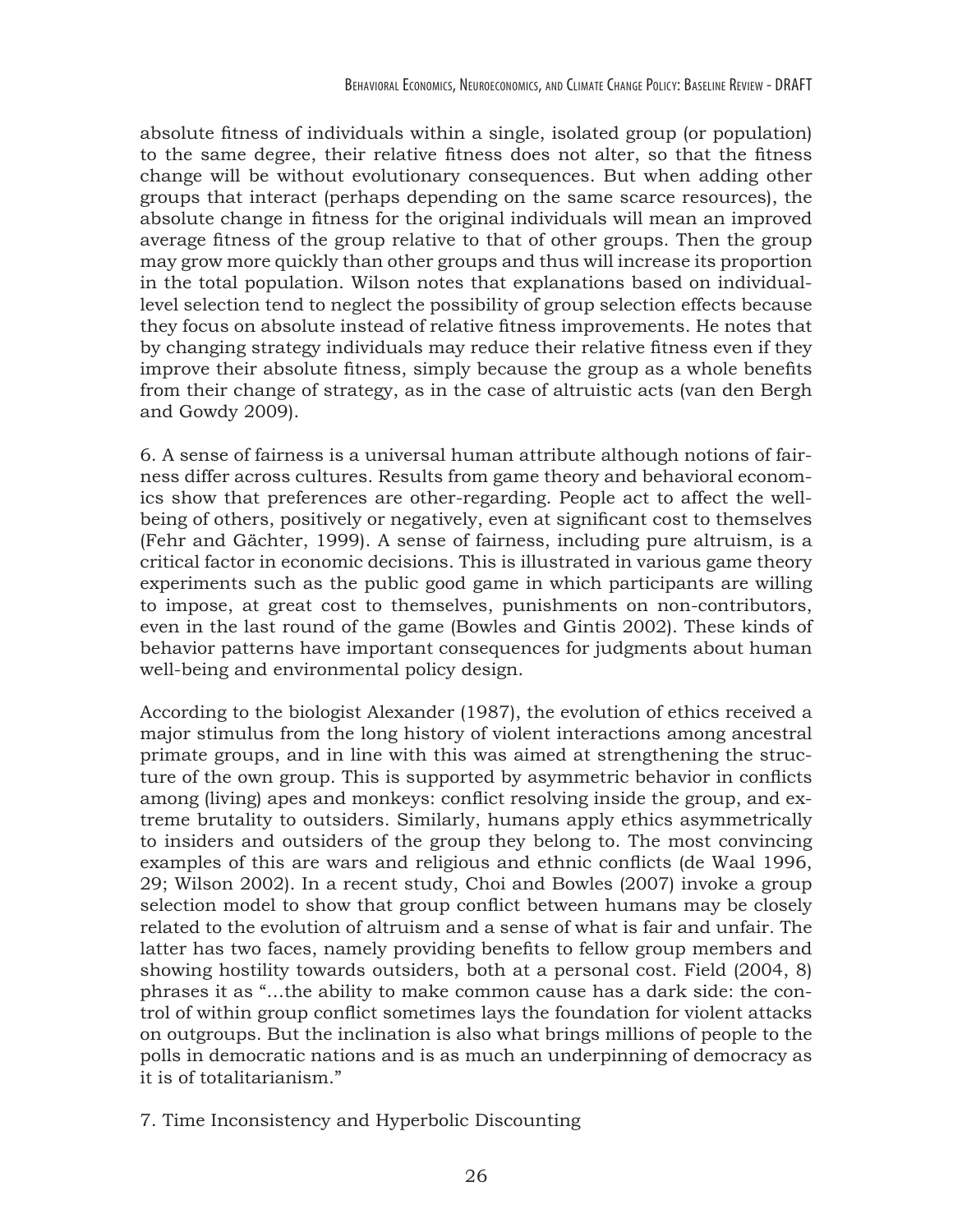Time consistency is critical to the standard economic assumption that benefits delivered in the future should be discounted at a fixed rate. But behavioral studies indicate that people discount the near future at a higher rate than the distant future and they have different discount rates for different kinds of outcomes (Frederick, Loewenstein and O'Donohue, 2004). This is called hyperbolic discounting and, as shown in Figure 5, the discount rate declines then flattens out so that after some time the present value of income received in the future does not continue to decrease.

The existence of hyperbolic discounting implies that standard economic analysis may seriously underestimate the long-term benefits of climate change mitigation policies. If people discount hyperbolically, and if we respect stated preferences, straight-line discounting should not be used to place values on distant-future environmental damages such as those caused by abrupt climate change. Hyperbolic discounting has been widely discussed in the theoretical literature and has had some impact on policy recommendations. Cropper and Laibson (1999) recommend using hyperbolic discounting in the case of global warming and Chichilnisky (1996) uses hyperbolic discounting in her model of sustainable development. One of the positive features of welfare economics is that, in theory, it respects individual choice. If individuals choose to place the same value on biodiversity present 50 years from now as they do on biodiversity 100 years from now, then economists should respect that preference.



Figure 5. Hyperbolic Discounting

Rubinstein (2003) points out that hyperbolic discounting has been accepted by many economists because it can be easily incorporated into the net present value framework of standard economic analysis. He argues that the evidence suggests that the larger problem is inconsistent, not hyperbolic, discounting.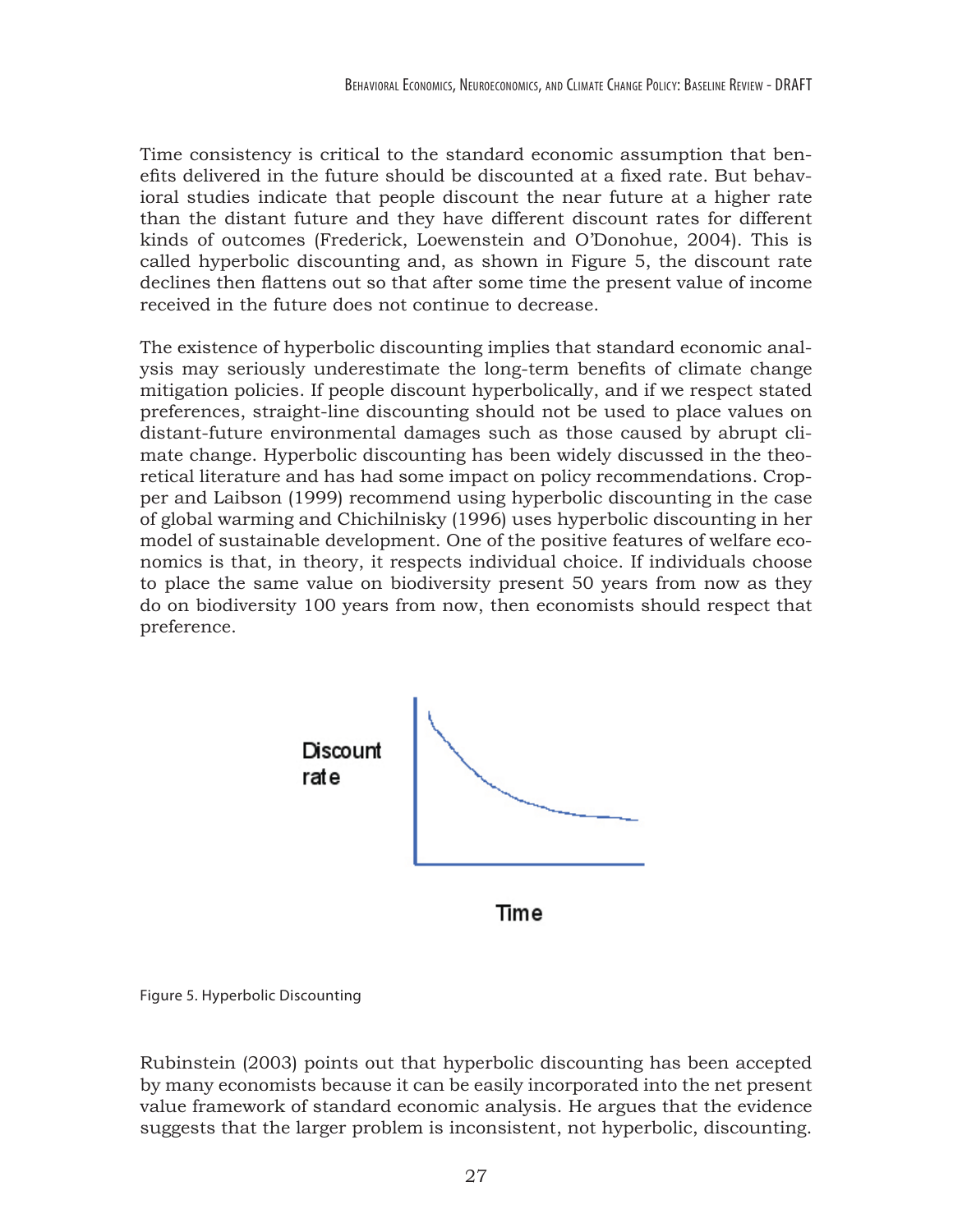People appear to have different discount rates for different kinds of outcomes. Considerable evidence exists that people are wildly inconsistent even when discounting similar things. Inconsistent discounting suggests that there may be limits to attempts to placing precise numbers on the general tendency of individuals to prefer something now rather than later.

Anticipation has been found to be a positive thing in itself and may result in something in the future actually having a *higher* value (Loewenstein 1987). This finding is relevant to environmental policies such as preserving national parks and other wildlife areas because individuals may enjoy them more in the future (after retirement, for example) and the anticipation of this is important.

8. The status quo bias, the endowment effect and prospect theory – One of the fi rst behavioral challenges to *Homo economicus* came from Kahneman and Tversky (1979) in their formulation of "prospect theory", that is, people evaluate changes in terms of a reference point. Anchoring is similar to prospect theory but a little more subtle. Researchers have discovered that estimates of probabilities (or payoffs) are related to immediate cues that "irrationally" influence valuation.

It seems to be a psychological law that people prefer something they already have to something they do not have (Kahneman and Tversky 1979). In a classic experiment by Jack Knetsch (1989) students in three classes were given the choice between a coffee cup and a chocolate bar. Students who were initially given a mug or a chocolate bar overwhelmingly chose to keep whichever one they were given. Those who were offered a choice at the end of the experiment had no clear preference. Tests of the endowment effect have shown that it is not due to wealth effects, income disparities, strategic behavior or transactions costs (Knetch 1989).

#### 9. Loss Aversion

One of the first behavior-based challenges to neoclassical economics came from Maurice Allais in the early 1950s in the form of the *Allais paradox* (Allais 1952). Using an example based on loss aversion Allais demonstrated the inconsistency of actual consumer choices and the predictions of expected utility theory. The explicit assumption in economic analysis is that only the absolute magnitude of the change matters, not the direction of the change. But the behavioral pattern is that people are more concerned about avoiding losses than they are about acquiring gains is well documented (Knetsch and Sinden, 1984). The hypothesis that losses are systematically valued more than equivalent gains has been verified in numerous experiments. These experiments show that preferences depend on the direction of the change, that is, whether people are paid to give up something they have, or have to pay to get something they do not have. The psychological model makes good predictions of economic behavior; the rational actor model does not.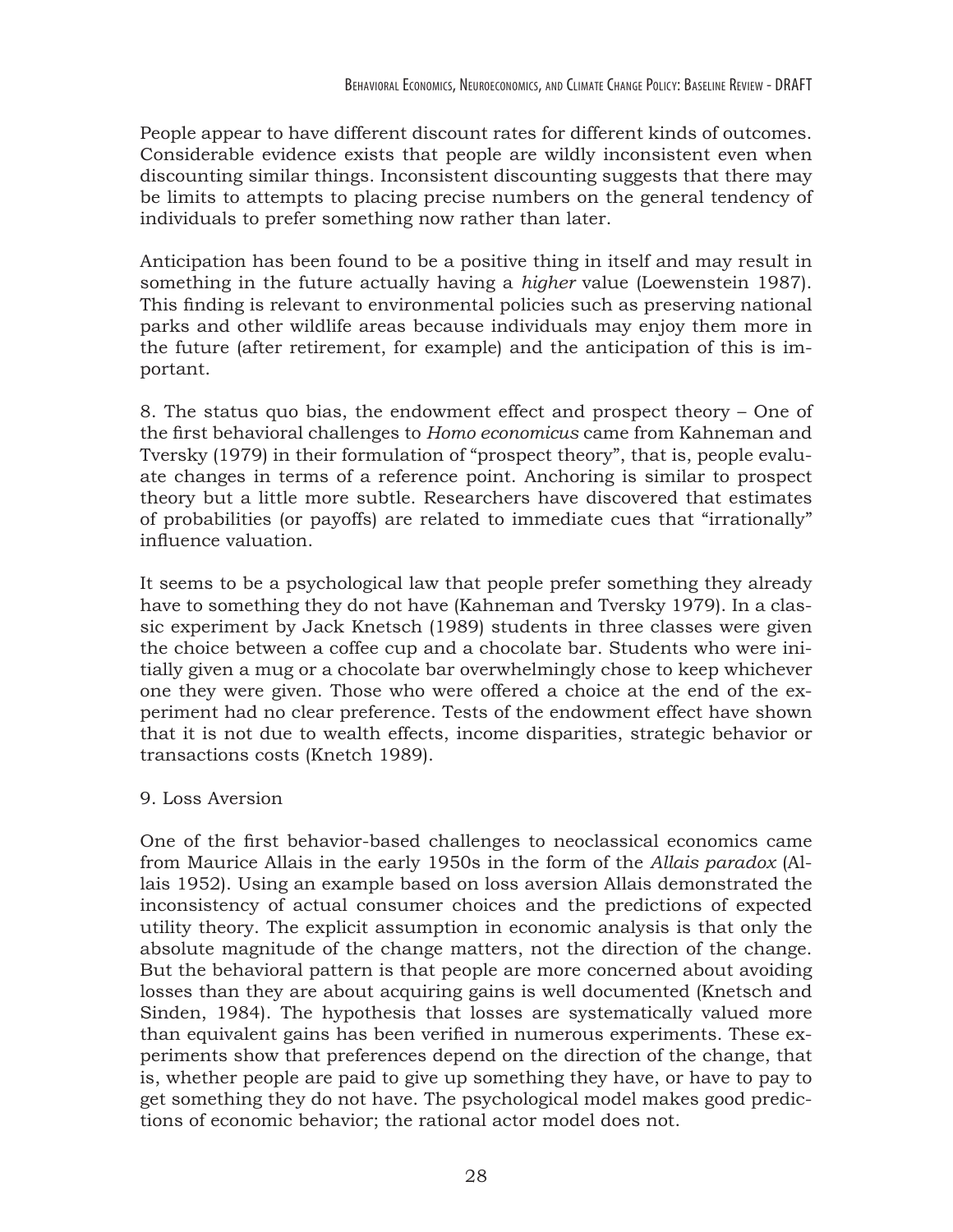The neurological basis for loss aversion was confirmed by Tom et al. (2007). They found that in order for people to accept a 50-50 gamble the potential gain needs to be twice as high as the potential loss. They discovered that the brain regions that evaluated potential gains and losses were more sensitive to losses. Also, between-subject differences in loss aversion reflected betweensubject differences in neural responses.

Loss aversion is one reason for the widely reported discrepancy between willingness to pay for a gain (WTP) and willingness to accept a loss (WTA) measures of environmental changes (Brown and Gregory 1999). Estimates of WTA a loss of something are typically several times greater than WTP for the gain of the same item. The implications for evaluating the costs of climate change are profound. Even in the context of standard utility theory, the required compensation for climate change damages (WTA) is likely to be much greater than the estimated market value of that loss (WTP).

There is most likely an evolutionary basis for loss aversion. Early humans were more likely to survive if they avoided potentially dangerous situations even if the expected payoffs were high. Humans are content to "satisfice" rather than "optimize" (Simon 1987).

#### 10. "Them and Us" - Herd Behavior and Group Selection

The human ability to cooperate with unrelated others is unique among mammals. But the groupishness of humans also has a dark side. Humans are also unique in their ability to inflict the most unimaginable atrocities on members of their species classified as "others." A strong case can be made that this has an evolutionary basis. For most of our existence humans lived in small bands of hunter-gatherers in competition with other, similar bands. Boehm (1997) argues that those bands that had a stronger social cohesion were able to out-compete other less cohesive bands. This group selection process became even stronger with the advent of large-scale societies after the wide-spread adoption of agriculture some 8,000 years ago. Boehm argues further that human institutions had a great impact on human evolution. D.S. Wilson (2002) argues that organized religions may be the result of evolutionary selection because of its almost unique ability to strongly bond together unrelated individuals.

David Berreby (2005, chapter 8) describes a remarkable experiment illustrating both the negative consequences of "them and us" behavior and also the ability of humans to redefine these categories. In 1954 Muzafer Sherif2 and his colleagues at the University of Oklahoma conducted an experiment in group behavior at Robbers Cave camp in the mountains of eastern Oklahoma (Sherif et al. 1961). Twenty-two middle class Caucasian students from Oklahoma schools were divided into two groups of eleven boys each. Each group was assigned to a particular area with its own bunkhouse, mess hall, and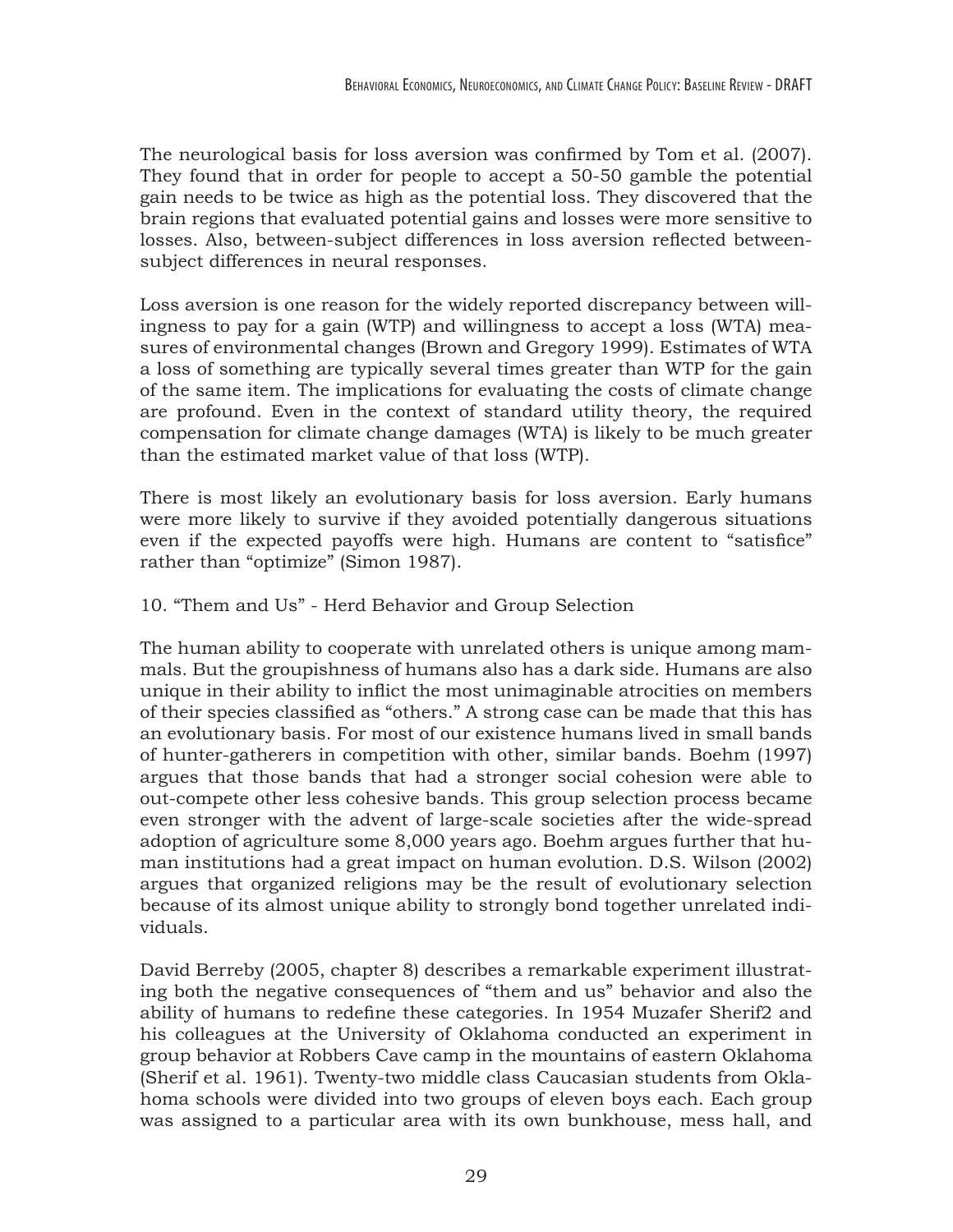swimming hole. Each group was given the freedom to explore the area and organize itself as the group members chose. The groups chose names ("Rattlers" and "Eagles") designed their own logos and constructed various behavioral rules that established their own identities. During the first week each group was unaware of the existence of the other group.

After the first week each group was made aware of the other group. The reaction of each group toward the other was immediate and negative. Berreby writes:

Among both bands, talk of "our" swimming spot and "our" field sprung up only after the boys knew there was another gang nearby. The feeling extended to everyone; fishermen and hikers passing through the state park would also cause the boys to fret about interference with "our" territory. Their passionate sense of Eagleness and Rattlerdom was marking the entire human world. (Berreby 2005, 170)

A week of arranged competition between the groups (baseball games, tug-ofwar contexts) made the rivalry between the two groups more intense and the sense of us versus them even more pronounced.

Fourteen days after they had arrived as strangers, then, these lookalike boys, all born around the same time, from look-alike households, had turned into two exclusive disdainful tribes, yelling "dirty bums" and "sissies" at their neighbors whenever their paths crossed. It had all been "experimentally produced from scratch" as Sherif put it. (Berreby 2005, 173)

At this point the results of the Robbers Cave experiment are discouraging. It seems that it is "human nature" to automatically coalesce into hostile camps each with its own rules of conduct and defining characteristics of what is correct and incorrect behavior. "Bad" human nature dominates our best intensions. But the third week of the experiment shows that the story of "us and them" is not so bleak as popularly imagined. During the third week Sherif initiated what he deemed to be the main objective of the experiment, namely, to disprove the "original sin" view of human nature.

During the third week Sherif initiated a number of activities that required the two groups to work together—repairing a broken faucet, raising money to rent a movie, getting a disabled truck going again. After a week of working together to solve common problems, the transformation of the "us-them" mentality was remarkable:

The last night, the boys decided they wanted to go to the camp's corral, where they roasted marshmallows. Then each group performed skits for the other. The next day was the last of the camp. At breakfast and lunch, the boys sat higgledy-piggledy, with no regard for Rattler-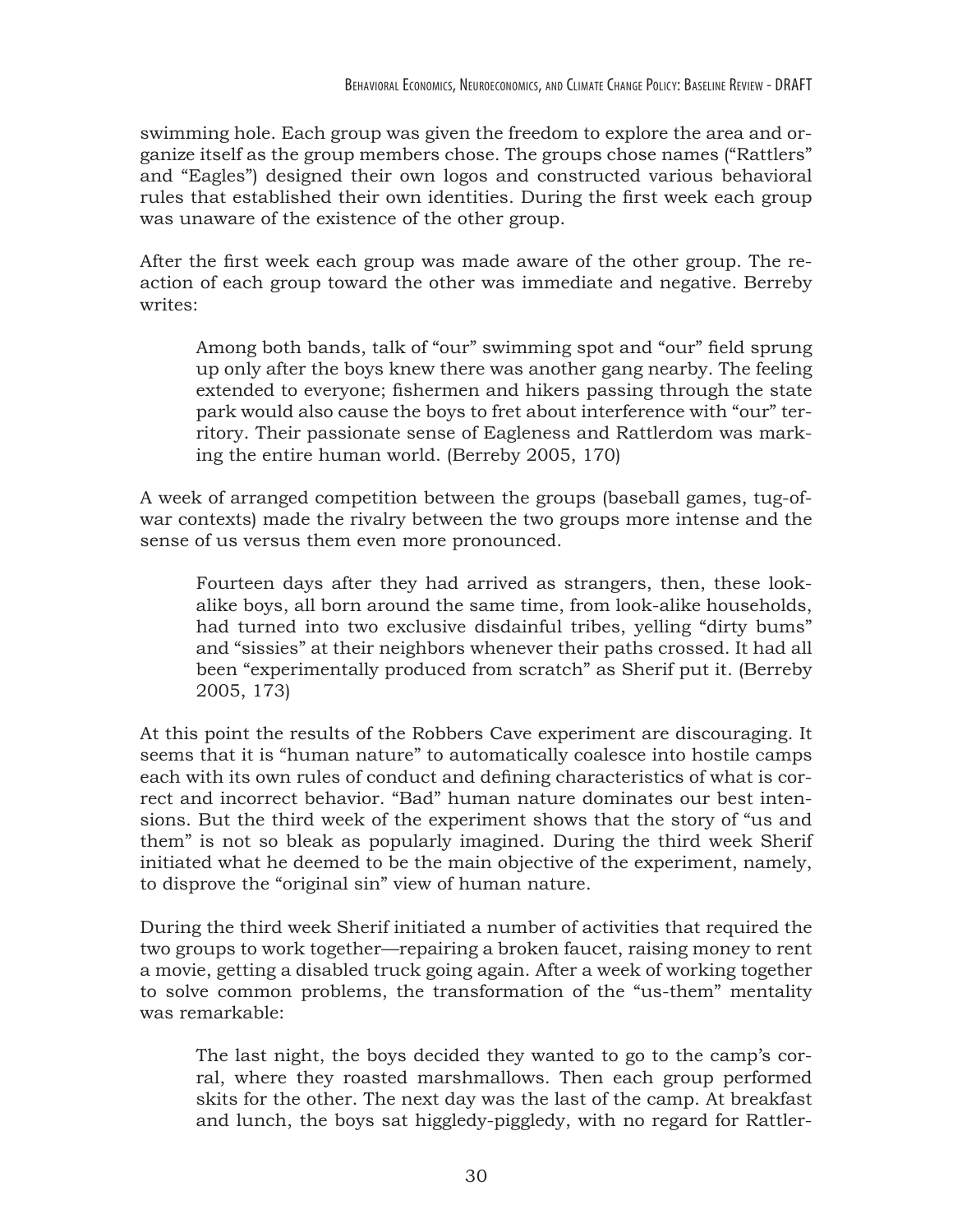dom and Eagleness. The frequent opinion polls he was taking also told Sherif that attitudes were changing: overwhelmingly hostile sentiments about "the others" had been replaced by overwhelmingly positive feelings. Meanwhile, the bands' ratings of their members had gotten somewhat less enthusiastic. It was as if the need to puff up their members had quieted, along with the urge to disparage the enemy. When they took seats on the bus for the trip home that afternoon, the boys ignored Rattler-Eagle lines completely. (Berreby 2005, 176-177)

Human history is full of accounts of horrible atrocities perpetuated by one group upon another. These groups may be based on real physical or ideological differences or they may be almost entirely arbitrary as in the Robbers Cave experiment. The good news is that the "us-them" distinction is always arbitrary and can be changed through communication, increasing familiarity with out-group members, and the presence of some common challenge affecting all groups.

#### 11. Social Norms and Process Regarding Preferences

People care about process as well as outcome. In designing economic policies the process of arriving at a decision may be as important for public acceptance as the actual outcome itself. For example, results from the ultimatum game, (mean offers and rejection rates) vary significantly according to the process through which money is obtained and the way offers are made. Offers are substantially lower if proposers win their position by doing well on a quiz (Hoffman et al., 1994). Rejection rates are much lower if respondents are told that the offers were generated by a computer. In the prisoner's dilemma game, defection rates are significantly higher if the game is referred to as the "Wall Street Game" rather than the "Community Game." Results from these and numerous other studies in game theory, experimental economics, and behavioral economics show that models that do not take into account social processes such as community norms about fairness may lead to poor predictors of economic behavior.

Biased cultural transmission is a theory of innovation diffusion based on the observation that people imitate others whose actions they trust or respect. People use heuristics, mental shortcuts and rules of thumb, to make otherwise complicated decisions. Biased cultural transmission may lead to the widespread adoption of economically inefficient ways of doing things. By *selectively* imitating respected individuals, people may insure that innovations become established in a community whether or not the innovation is superior to others as determined by cost-benefit calculations (Henrich, 2003). The important factor in adoption is the innovation's conformance with established cultural patterns. This has far-reaching implications for the design of economic policies.

#### 12. The Framing Effect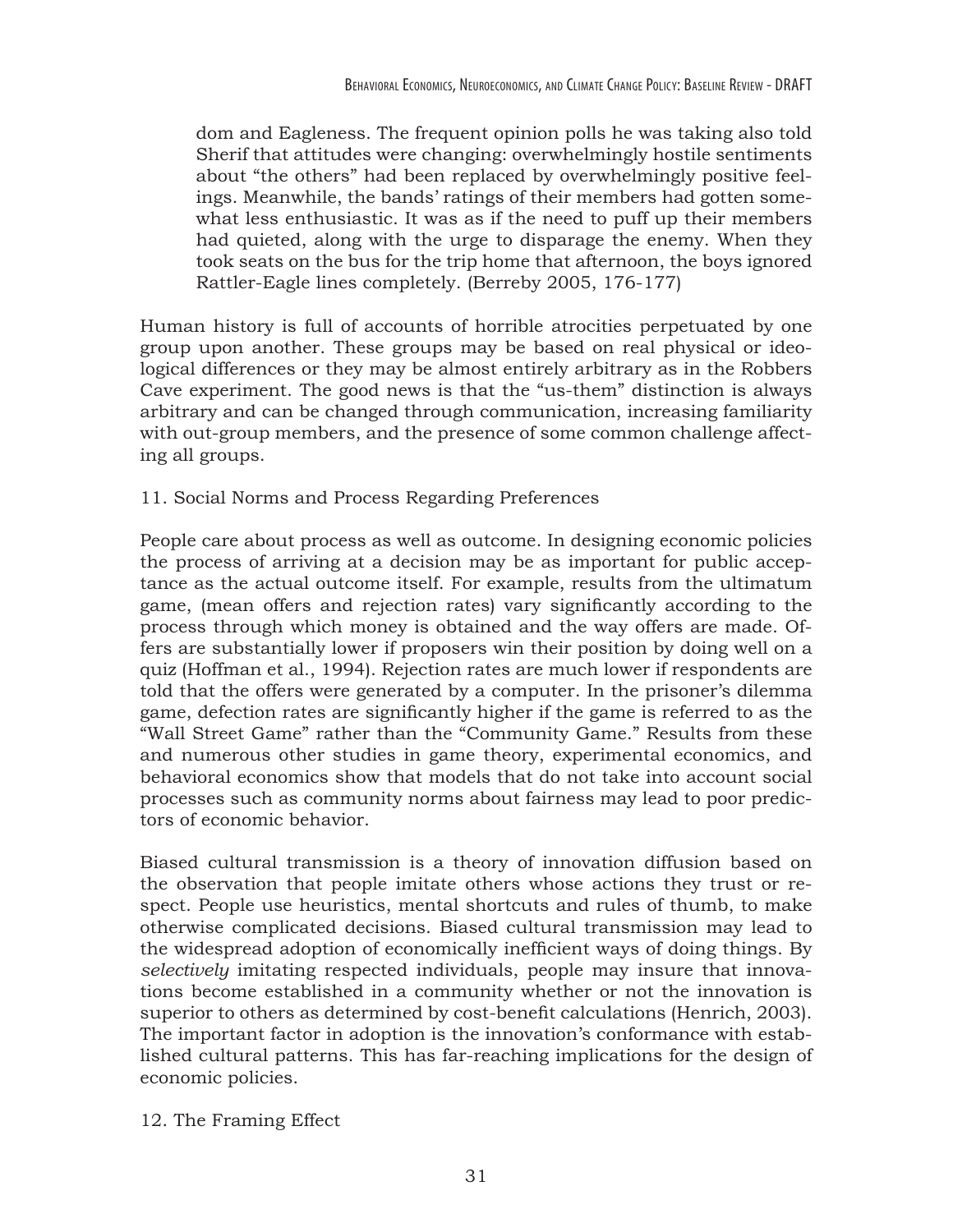Consistency in choice is the hallmark of rational economic man and it implies that the evaluation of choices will be unaffected by the manner in which the choices are framed. The "framing effect" means that the frame of reference may change according to how a particular choice is presented and this will affect the payoff decision. This effect has been confirmed in numerous other experiments and it too seems to have a neurological basis (Miller 2006). De Martino et al. (2006) used functional magnetic resonance imaging (fMRI) to look at the neurological effects of framing in a simple experiment. A group of 20 subjects in the United Kingdom were asked to choose between identical outcomes framed differently. They were told first that they would initially receive ₤50. They then had to choose between a "sure" option and a "gamble" option. The sure option was presented in two ways, either as a gain (say keep ₤20 of the ₤50) or as a loss (say lose ₤30 of the ₤50). The gamble option was presented in the same way in both cases—a pie chart showing the probability of winning or losing. People responded differently depending on how the question was framed and this was reflected in fMRI images. Different parts of the brain lit up depending on how the question was framed.

The fact that the framing effect found in this experiment had a neurological basis was confirmed:

Our data provide a neurobiological account of the framing effect, both within and across individuals. Increased activation in the amygdale was associated with subjects' tendency to be risk-averse in the Gain frame and risk-seeking in the Loss frame, supporting the hypothesis that the framing effect is driven by an affect heuristic underwritten by an emotional system. (De Martino et al., 2006, 686)

Neurological findings may or may not add anything new to the catalog of behavioral patterns observed by behavioral economics, but they do show that they are more than "anomalies". These observed behaviors are not random mistakes but rather are a part of our neurological inheritance.

#### **1) TWO OTHER INTERESTING BEHAVIORAL STUDIES**

Several other behavioral regularities have been identified but they are not so well-established. Nevertheless they are particularly interesting and relevant to climate change policy.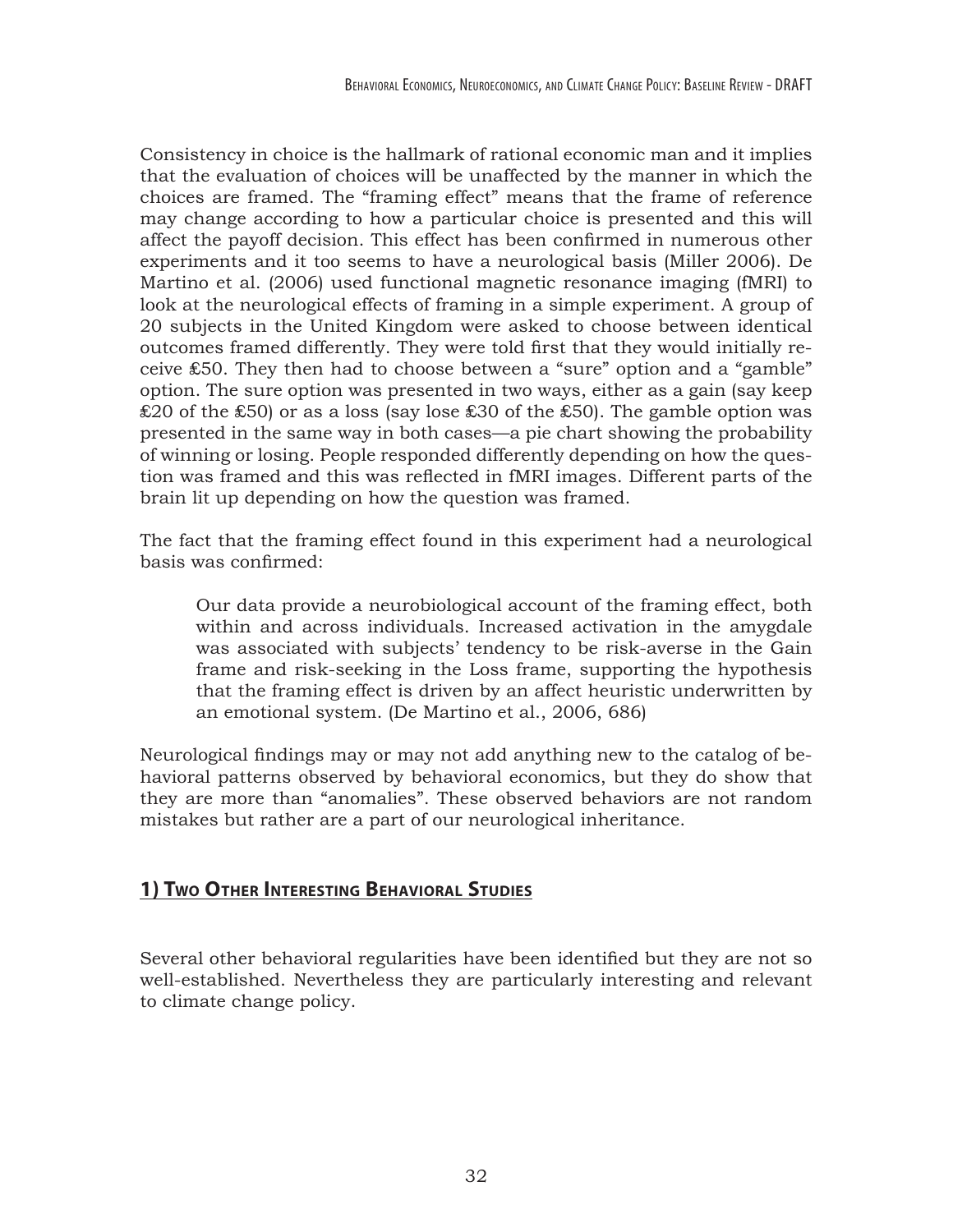#### **2) THE LICENSING EFFECT**

An interesting study reported in *Nature* (xxx,) found that "green shopping" actually increased selfish behavior. Students at the University of Toronto were first asked to buy a collection of products deemed to be either environmentally friendly or conventional. Some students picked the "green" products while others picked the regular products. The students then played a game in which they were given the opportunity to allocate money between themselves and someone else. Surprisingly, students who had bought green products were less willing to share than those who had bought conventional products. This is called the "licensing effect". Socially responsible behavior can establish the moral credentials that allow a person to engage in less responsible behavior later.

#### **3) SOCIAL CROWDING OUT BY MONETARY INCENTIVES**

A growing body of experimental evidence indicates that monetary incentives can be a deterrent to cooperative behavior (Frey, 1997; Frey and Oberholtzer-Gee, 2002). An often cited example is the finding that paying blood donors significantly reduces blood donations (Titmus, 1971). A recent experiment found that the mere mention of "money" had a negative effect on sociality. Vohs, Mead and Goode (2006) performed several experiments which compared various kinds of social behavior in groups of people that were first given reminders of "money" with groups given a "non-money" reminder. For example, in one experiment participants were asked to unscramble jumbled words to make phrases. In the money group the phrases involved some concept of money, like "a high-paying salary is important." In the control group the phrases were neutral, like "it is cold outside". This reinforced thinking in terms of money in the experimental group but not the control group. The groups were then subjected to nine experiments designed to test the effects of exposure to money on "self-sufficiency" and helpful behavior. In one experiment subjects were given \$2 in quarters which they were told was left over from an earlier experiment. At the end of the word scrambling game they were offered the chance to put money in a box to denote to needy students. Those exposed to reminders of money gave substantially less to the charity. In another experiment subjects reminded of money were less likely to ask for help in performing a complicated task. In another test, subjects were asked to sit at desks and fill out a questionnaire. Some desks faced a poster with a picture of money, and others faced a poster showing flowers or a seascape. They were then asked to choose between a reward characterized as a "group" or "individual" activity, for example, individual cooking lessons versus a dinner for four. Those exposed to the money poster were more likely to pick individual activities. The authors summarize the results as follows: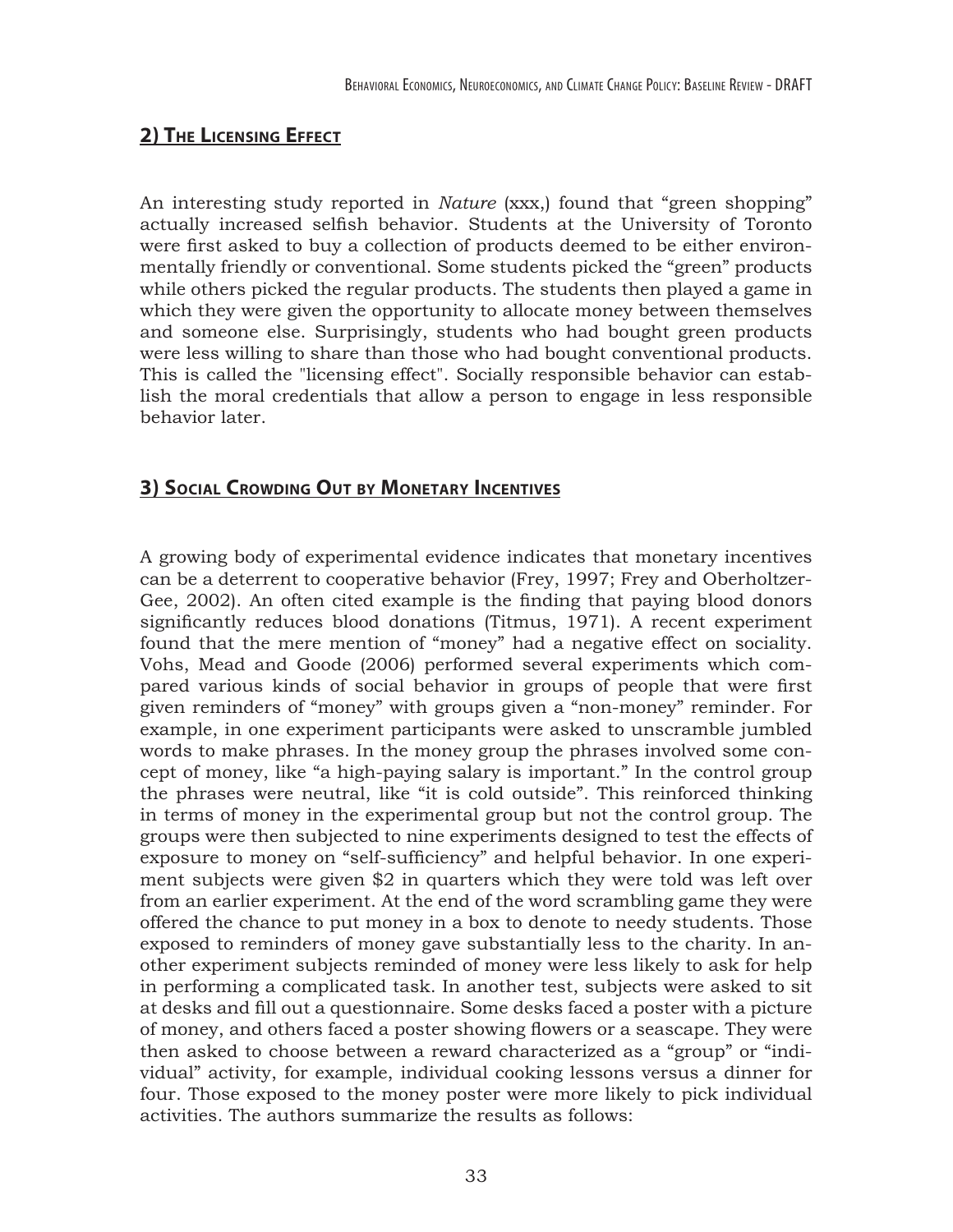Relative to participants primed with neutral concepts, participants primed with money preferred to stay alone, work alone, and put more physical distance between themselves and a new acquaintance…. When reminded of money, people would want to be free from dependency and would also prefer that others not depend on them." (Vohs, Mead, and Goode, 2006, 1154).

Behavioral responses like these, point to the importance of carefully considering the unintended consequences of climate change policies. The overriding lesson of behavioral and neuroeconomics is that the human brain is a complex system geared to surviving in a social world. To be "rational" is to make correct choices in particular social contexts with fluid and ever-changing rules of behavior.

# **VIII. HAPPINESS AND INCOME**

As discussed above most economic models, including climate change models, assume that social well-being can be equated to per capita income. Psychologists have long argued that well-being derives from a wide variety of individual, social and genetic factors. Economists came to the issue later but significant contributions have been made by Easterlin (1974), Frank (1999), Frey (1997), and Layard (2005). Recently (September 2009) a report commissioned by the government of France and headed by Nobel laureates Joseph Stiglitz and Amartya Sen called for the abandonment of "GDP fetishism" and the use of an array of social and environmental indicators as a guide to public policy. As Stiglitz pointed out, the Report of the Commission on the Measurement of Economic Performance and Social Progress, was made even more timely by the financial meltdown which laid bare the ephemeral nature of financial accounting. According to Stiglitz "A focus on the material aspects of GDP may be especially inappropriate as the world faces the crisis of global warming. Should we 'punish' a country  $-$  in terms of our measure of performance  $-$  if it decides to take some of the fruits of the increase in productivity from the advancement of knowledge in the form of leisure, rather than just consuming more goods?" (quoted in Kolbert 2009).

The increasingly high level of rigor of experimental psychology has helped to make the idea of direct measures of utility acceptable to economists. Methods have been devised and tested and calibrated to accurately measure levels of happiness across individuals and even across cultures. We are now closer than anyone could have imagined to developing something like Bentham's "hedonometer" providing a cardinal measure of social well-being.

What makes people happy? Surveys, behavioral experiments, and neurologi-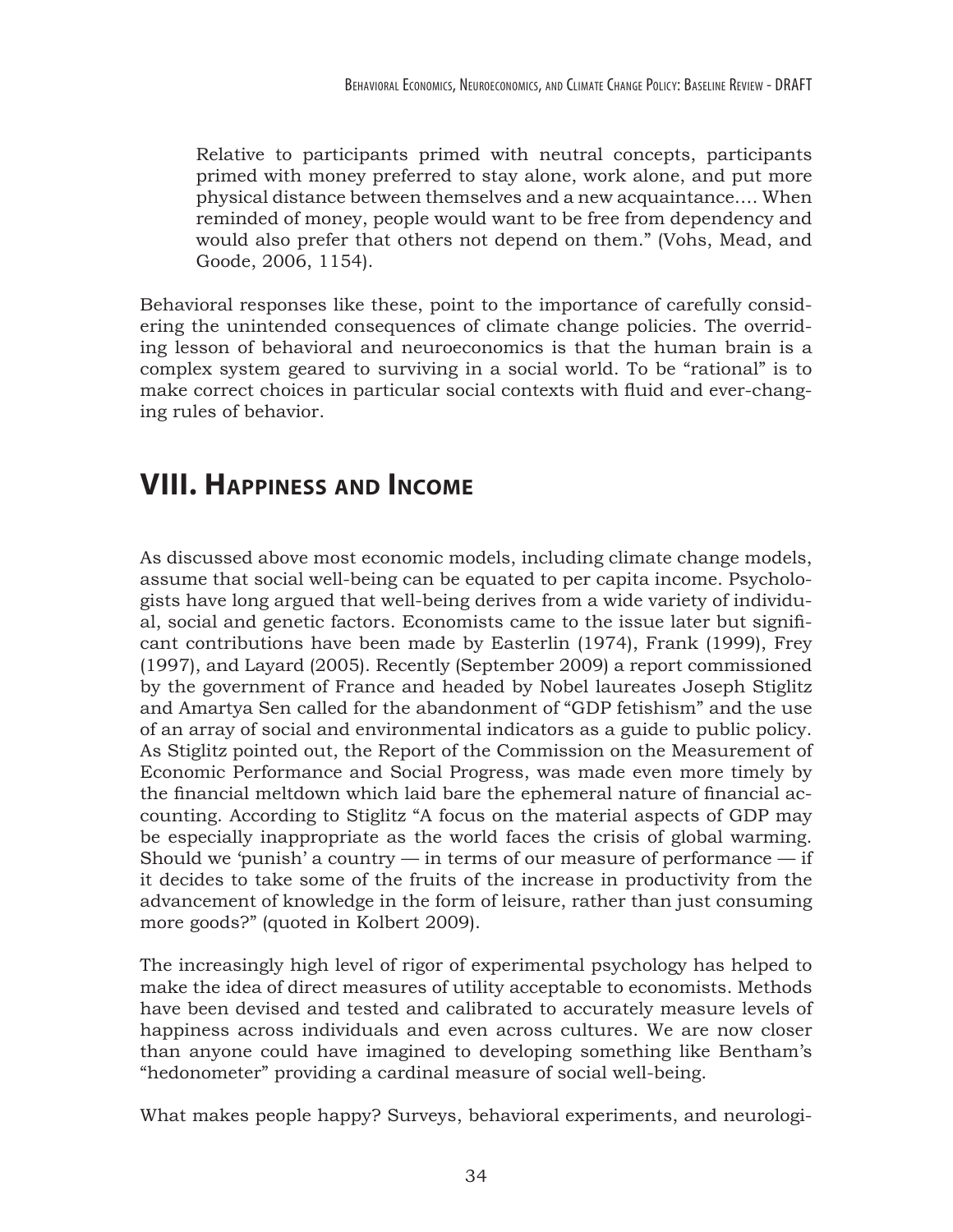cal analysis have identified key factors positively influencing well-being. These include health (especially self-reported health) (Ferrer-i-Carbonell and van Praag, 2002), close relationships and marriage, intelligence, education, and religion (Frey and Stutzer, 2002). Age, gender and income also influence happiness, but not to the degree once thought. Some "stylized facts" about income and happiness have been established. First, people in wealthier countries are generally happier than people in poorer countries (Diener, Diener, and Diener, 1995). But even this correlation is weak and the happiness data shows many anomalies. For example, some surveys show that people in Nigeria are happier than people in Austria, France and Japan (Frey and Stutzer, 2002, table 2.2, p. 35). Second, past a certain stage of development, increasing incomes do not lead to greater happiness. For example, real per capita income in the U.S. has increased sharply in recent decades but reported happiness has declined (Blanchflower and Oswald, 2000; Lane, 2000, Meyers, 2000). Similar results have been reported for Japan and Western Europe (Easterlin, 1995). Studies of individuals also show a lack of correlation between increases in income and increases in happiness (Frey and Stutzer 2002). Third, security seems to be a key element in happiness. Large welfare gains would come from a focus on improving welfare based on those things that increase individual security like health insurance, old age security, employment and job security. Fourth, mental health is a crucial factor in happiness. Frey and Stutzer (2002) and Layard (2005) argue, based on happiness survey results, for more public spending on mental health, especially for the very young since apparently the first few years of a person's life play a large role in their future happiness. If we want future generations to experience a high and sustainable level of welfare, we are likely to get high rates of return by investing in policies to insure adequate child nutrition, health care, education, and family counseling. Fifth, richer social relationships generally make people happier. This implies that welfare gains may be obtained from increased leisure time, and more public spending on social and recreational infrastructure. All of this research implies that the focus on GNP growth as a means to increase welfare may be misplaced. Ng (2003, 307) has demonstrated that analyzing preferences while ignoring the larger objective of welfare or happiness introduces a systematic materialistic bias:

Such a bias, in combination with relative-income effects, environmental disruption effects, and over-estimation of the excess burden of taxation, results in over-spending on private consumption and under-provision of public goods, and may make economic growth welfare-reducing.

What are the implications of all this for climate change policy? There is some evidence that when individuals are more secure financially (not necessary wealthier) they are more likely to care about the well-being of future generations and the well-being of the environment. Rangel (2003) argues that social security is good for the environment. Several of the economic security increasing policies discussed above—providing health care, job security, and a minimum income—may be classified as "backward generational goods."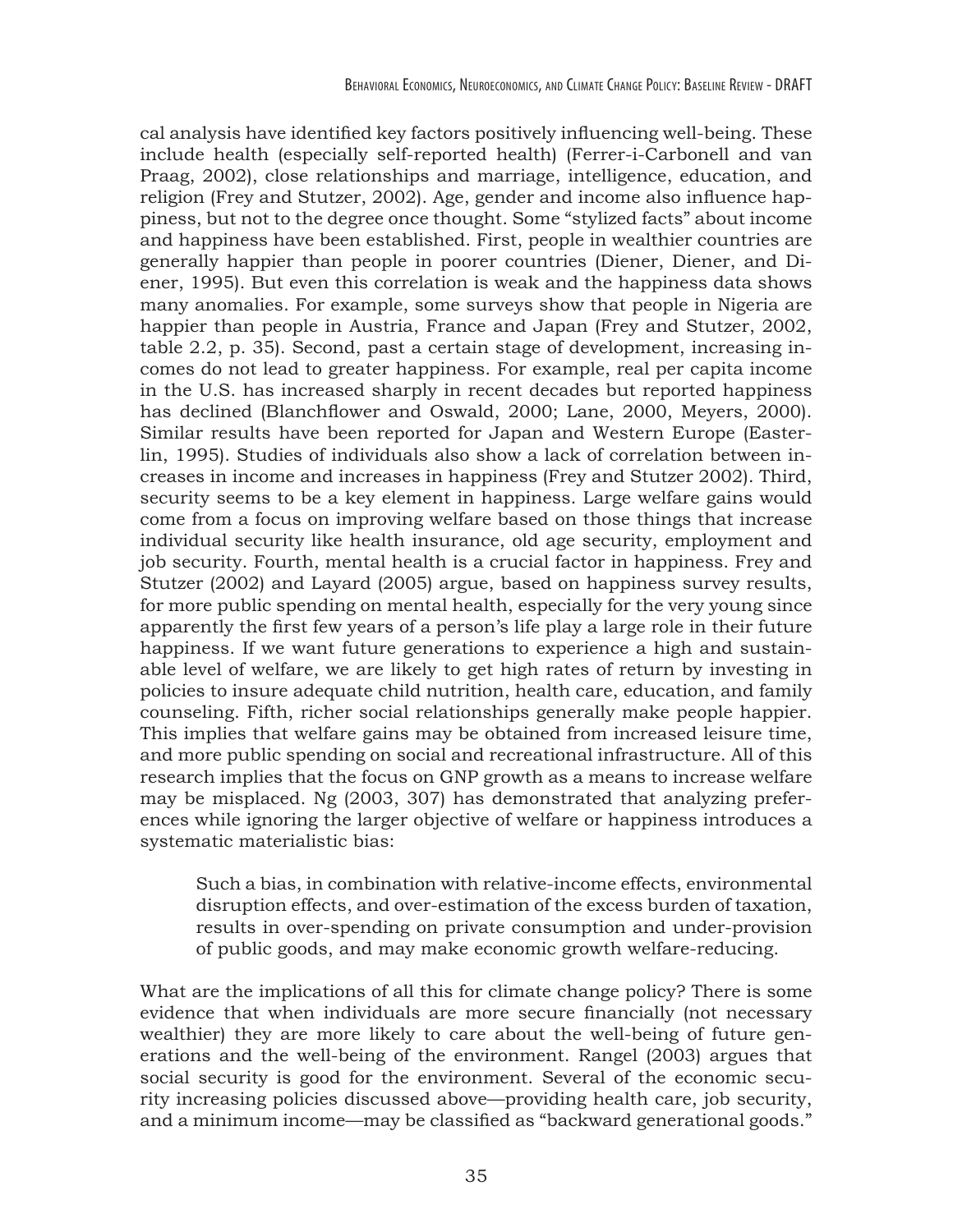These goods play a crucial role in sustaining investment in "forward intergenerational goods" such as environmental preservation. So it seems that focusing policies on subjective indicators of happiness, rather than on per capita income, would pay a double dividend. People would be happier and also more willing to support polices promoting environmental sustainability. Welsch (2002) uses reported well-being for 54 countries to estimate a hedonic indicator of the trade-off between environmental quality and per capita income. Welsch's study is path-breaking in that it takes self-reported happiness as an indicator of welfare, and treats per capita income as an explanatory variable. Welsch finds support for the hypothesis that specific forms of pollution are negatively related to well-being. Johansson-Stenman, Carlsson, and Daruvala (2002) found that, not only are people averse to inequality, risk, and a decline in relative standing, the social marginal utility of income may turn negative even at non-extreme income levels. Regarding the environment there is considerable evidence that at least some people hold non-anthropocentric ethical views (Johansson-Stenman, 2002).

Focusing policy on well-being rather than per capita consumption might have important positive implications for sustainability. But even if sustainable welfare policies are based on scientifically measured "preferences" this leaves us with the problem that it may not insure the preservation of the life support systems of the planet. Examples abound of societies that apparently worked well in satisfying the preferences of their citizens but ended in ecological collapse (Brander and Taylor, 1998). Humans get subjective well-being from nature but this does not insure that individuals living today will choose to preserve those features of nature that may be essential to future generations. Viewing the essential life support systems of the planet as mere inputs into a utility function, no matter how broadly defined, denies the basic biophysical nature of the human species. To fully develop a viable alternative to weak sustainability, scientific measures of the factors contributing to human wellbeing are needed but also needed are indicators of the physical and biological requirements for long-term human survival.

### **IX. ECONOMISTS' REACTION TO BEHAVIORAL ECONOMICS**

The reaction of most economists to behavioral economics and neuroscience has been positive. Leading economics journals regularly publish papers by behavioral economists, and leading economics departments offer courses on the subject. It must be said, however, that the rational actor model still holds sway in the economics profession. The rationality assumption lies at the core of neoclassical welfare economics and supports the major theoretical tools equilibrium, marginal analysis, revealed preference — of economic analysis. Rank and file economists are, for the most part, unconcerned about the implications of the behavioral findings but the top neoclassical theorists recognize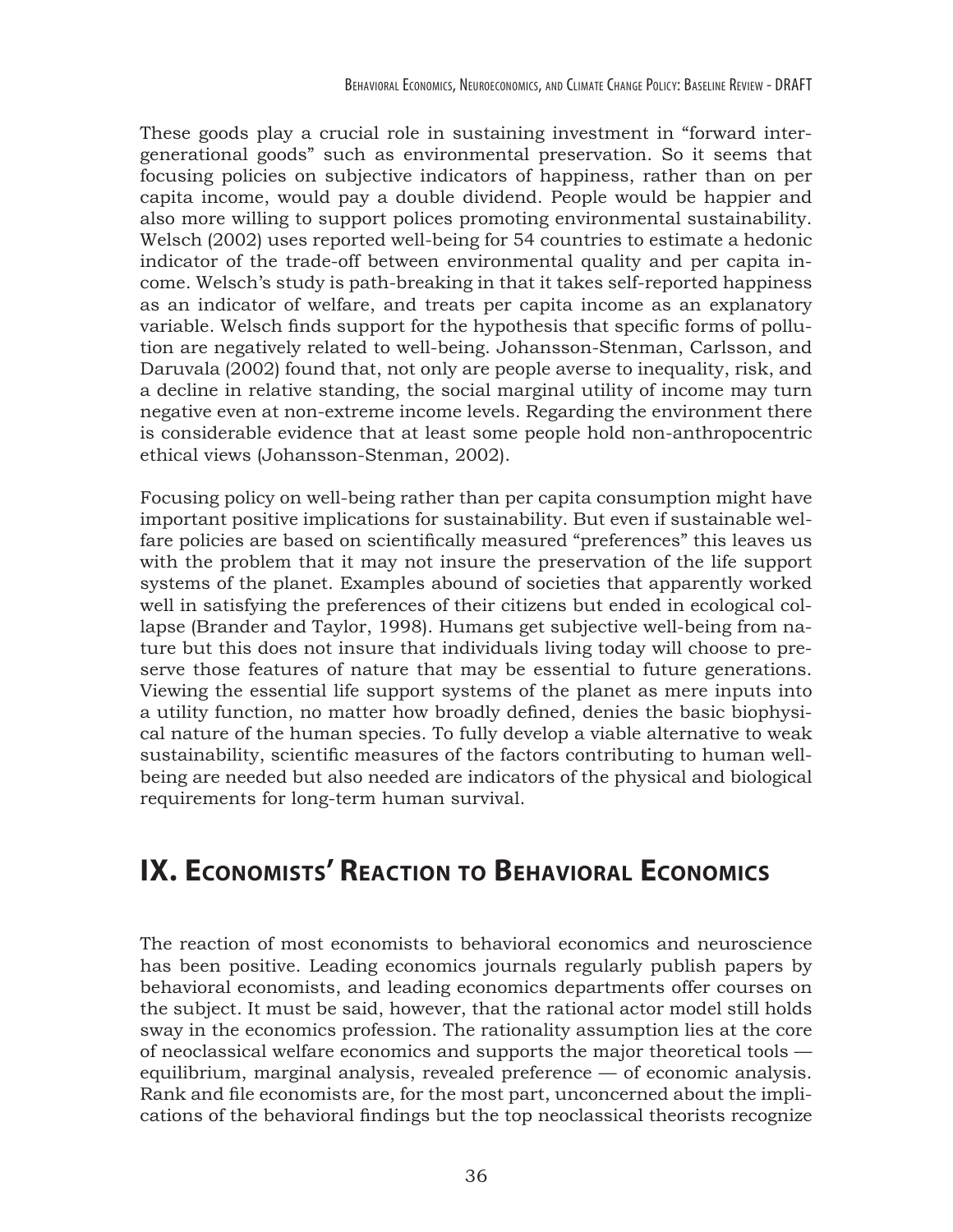the threat to the core principles of Walrasian theory:

Perhaps nothing is more readily distinctive about economics than the insistence on a unifying behavioral basis for explanations, in particular, a postulate of maximizing behavior. The need for such a theoretical basis is not controversial; to reject it is to reject economics. (Silverberg 1990, 14)

There have been two major reactions by neoclassical economists to the behavioral and neuroscience challenge.

1. People may initially make "irrational" decisions but choosing under uncertainty is a learning process and people eventually correct their mistakes. An early version of this defense was given by Marshack and Savage (1954). A recent extension of this idea is that markets train people to be rational. John List argues that the behavior of experienced agents generally conform well to neoclassical theory. For example, professional baseball card traders do not exhibit an endowment effect, compared to amateur card traders (Levitt and List 2008, Haigh and List 2005). Their argument is that market participation helps people to learn to behave rationally and this is another justification for the expansion of markets. An empirical test among the Papua New Guinea found no evidence to support the "market integration" hypothesis (Tracer 2004).

List also found evidence that experience as a card trader spilled over when people were asked to trade other goods. Only inexperienced traders tended to be influenced by the endowment effect. A criticism of this defense is that, people are not trained in markets to make the most important decisions in their lives. Experimental economics in general has been criticized for examining behavior in unrealistic settings (the laboratory) and for training participants to make choices consistent with economic theory.

2. "Irrational" behavior might be interesting but it's not economics. This argument was made forcefully by Gul and Pensdorfer (2008) in a paper appropriately titled "The Case for Mindless Economics." They assert: "Neuroscience evidence cannot refute economic models because the latter *make no assumptions and draw no conclusions about the physiology of the brain*." In fact the validity of revealed preferences (market or pseudo market choices) depends, in the standard model, on rational behavior. The assumptions of the standard model (transitivity, non-satiation, the independence of irrelevant alternatives, self-regarding preferences) are assertions about human psychology and ultimately about brain physiology. This is really an old debate going back to Paul Samuelson's theory of revealed preference. At first it was thought that that theory provided a "positive" foundation for economic theory, but it was soon realized that to construct indifference curves based on revealed choices required all the assumptions of *Homo economicus*.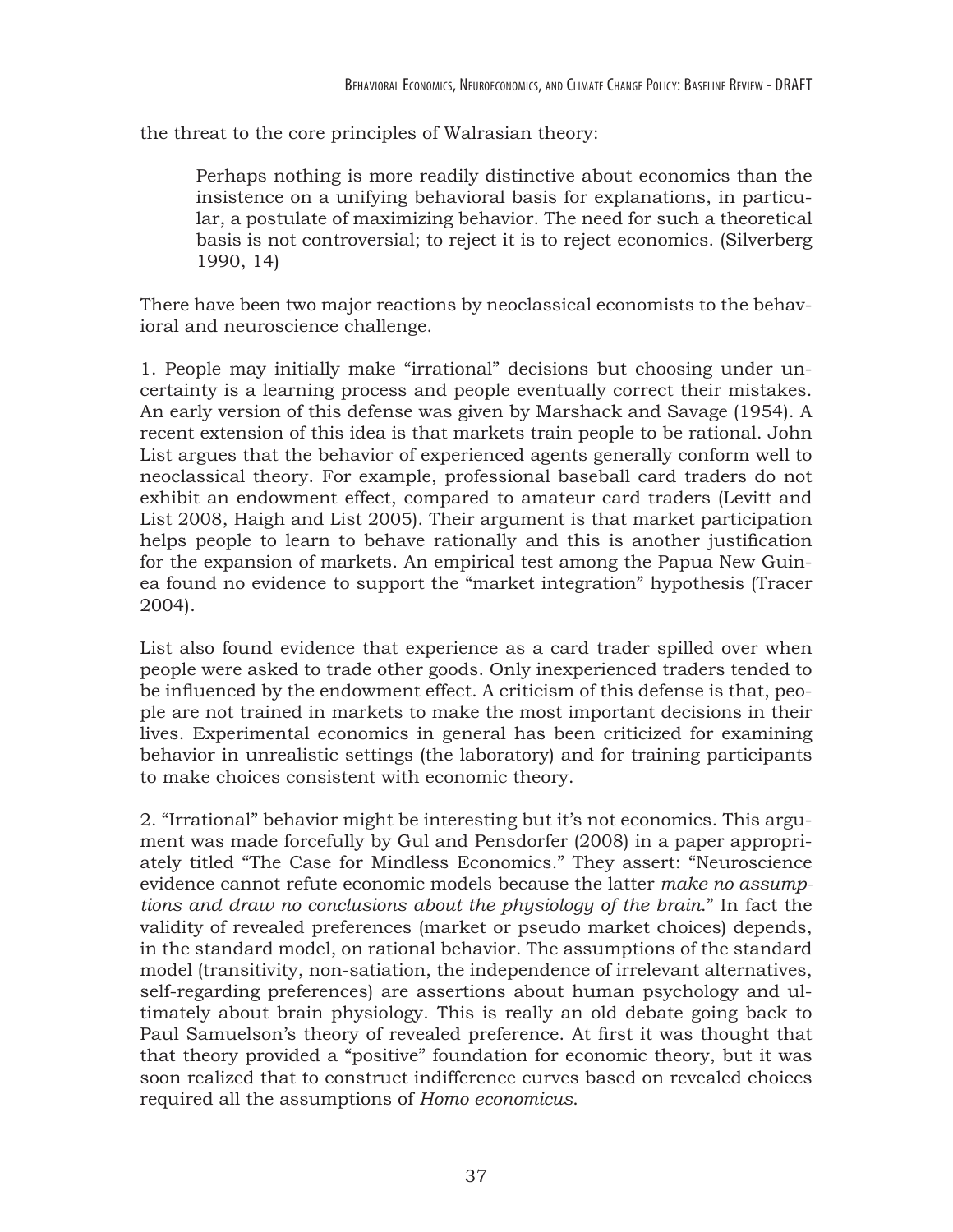## **X. THE IMPORTANCE OF EVOLUTION**

Behavioral economics is still in the process of establishing itself as a coherent alternative to the dominant Walrasian paradigm. There are several reasons for this, the main one being the infancy of behavioral economics. But another is the failure of behavioral economics to coalesce within a larger theoretical framework. Evolutionary theory may offer such a framework. Like behavioralism in general, behavioral economics ignores evolutionary history and still tends to see behavior as a collection of blank slate "anomalies". An evolutionary framework could help organize the uncovered behavioral regularities into a systematic explanation of behavior. For example, "fairness" seems to be a universal human attribute although it is manifested in different ways in different cultures. Humans have an incredible amount of behavioral and cultural flexibility but we do have an evolutionary history and genetic constraints. A good metaphor might be that the human mind is more like a coloring book than a blank slate.

Secondly, behavioral economics is still one dimensional. Behavioral economics recognizes that people may care about others but it still focuses on the decisions of individuals with no notion of groups or hierarchies. D.S. Wilson's research shows that pro-social behavior is embedded in pro-social groups. This is a critical insight. There is a real need to explore the middle ground between bottom up policies directed at modifying individual behavior on the one hand and top-down government regulations on the other (Ostrom 1990).

Another idea from evolutionary theory is the notion of "mismatch theory". An organism may have traits that are well adapted to one environment but become maladaptive when the environment changes. For example, a craving for sugar and fat was adaptive when we lived as hunter-gatherer with scarce resources and lots of exercise but is maladaptive in today's food abundant (for most of us) and sedentary world. This also relates to hierarchy. Conspicuous consumption may be adaptive at the individual level to convey status but has become disastrous at the species level as overconsumption is undermining the planet's life support systems.

# **XI. SUMMARY: CLIMATE CHANGE, NEUROSCIENCE AND BE-HAVIORAL ECONOMICS**

What do we go from here? How can behavioral insights be applied to policy? What do we need to know to successfully inform climate change policy? Most relevant findings for climate change: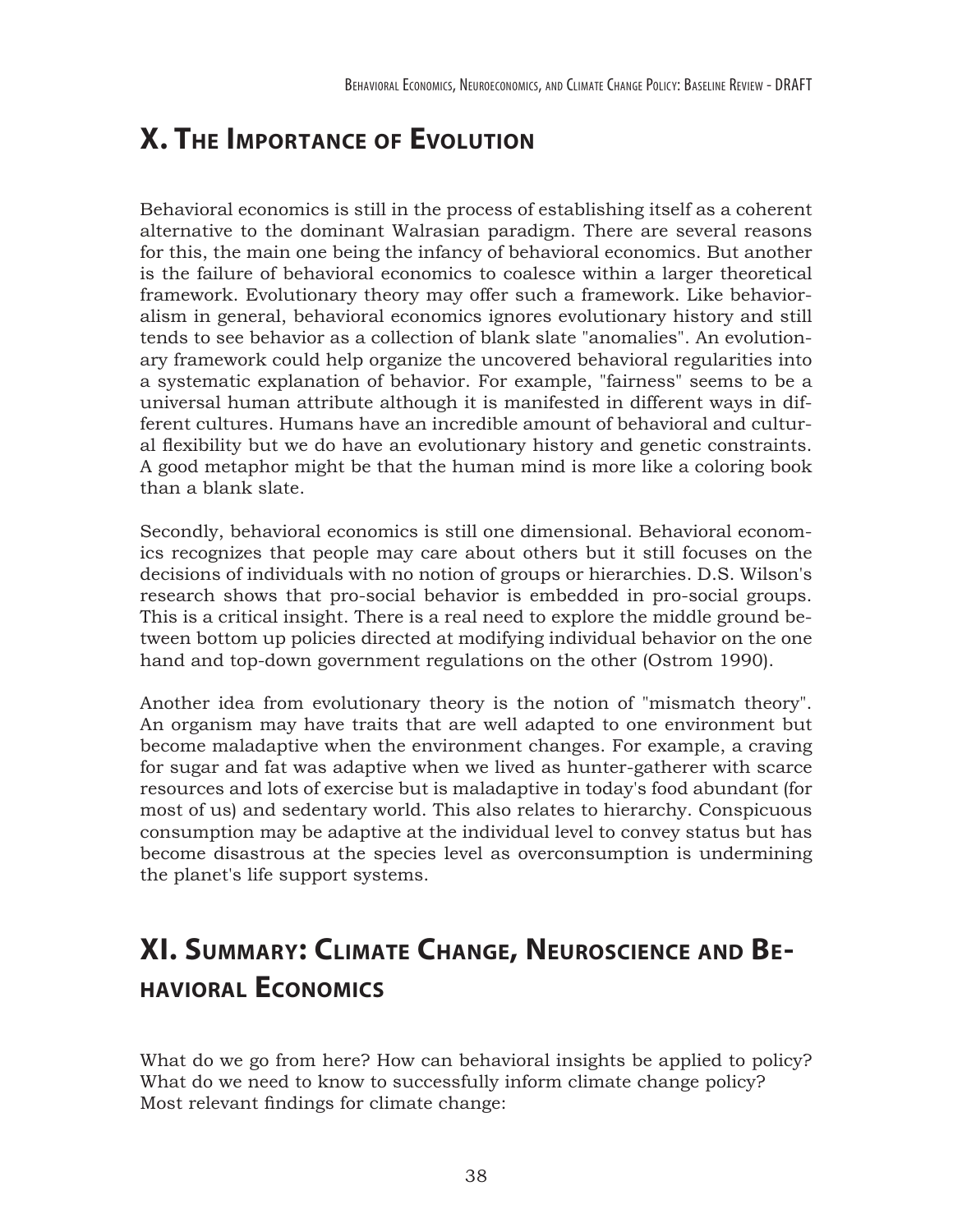1. Humans are naturally risk averse

2. Long-term planning is psychologically difficult

3. Climate change is a clear and present danger that will require signifi cant life-style changes. Nudging is not enough. Happiness studies show that less consumption, more leisure time can make us better off.

4. Extreme malleability of individuals. But cultures are hard to change because humans are hardwired at an early age.

5. "Us" and "them" are natural categories but they can be re-defined.

6. Any policy carries the risk of unintended consequences.

### **XII. SOME POSSIBLE GARRISON INSTITUTE INITIATIVES**

• Develop a common research agenda that explores the following:

o Linking neuro-economics and behavioral economics — the evolutionary basis for human behavior to climate change policy o Changing behavior as well as changing attitudes

o The policy relationship between well-being, GDP, and neuro and behavioral economics

o The role of behavior and institutions in adaptation to climate change by the world's poorest

o The role of behavior in reducing green house gas emissions from the occupants of buildings.

o How to enlarge the 'behavioral wedge', which amounts to 1 gigaton of reduction in CO2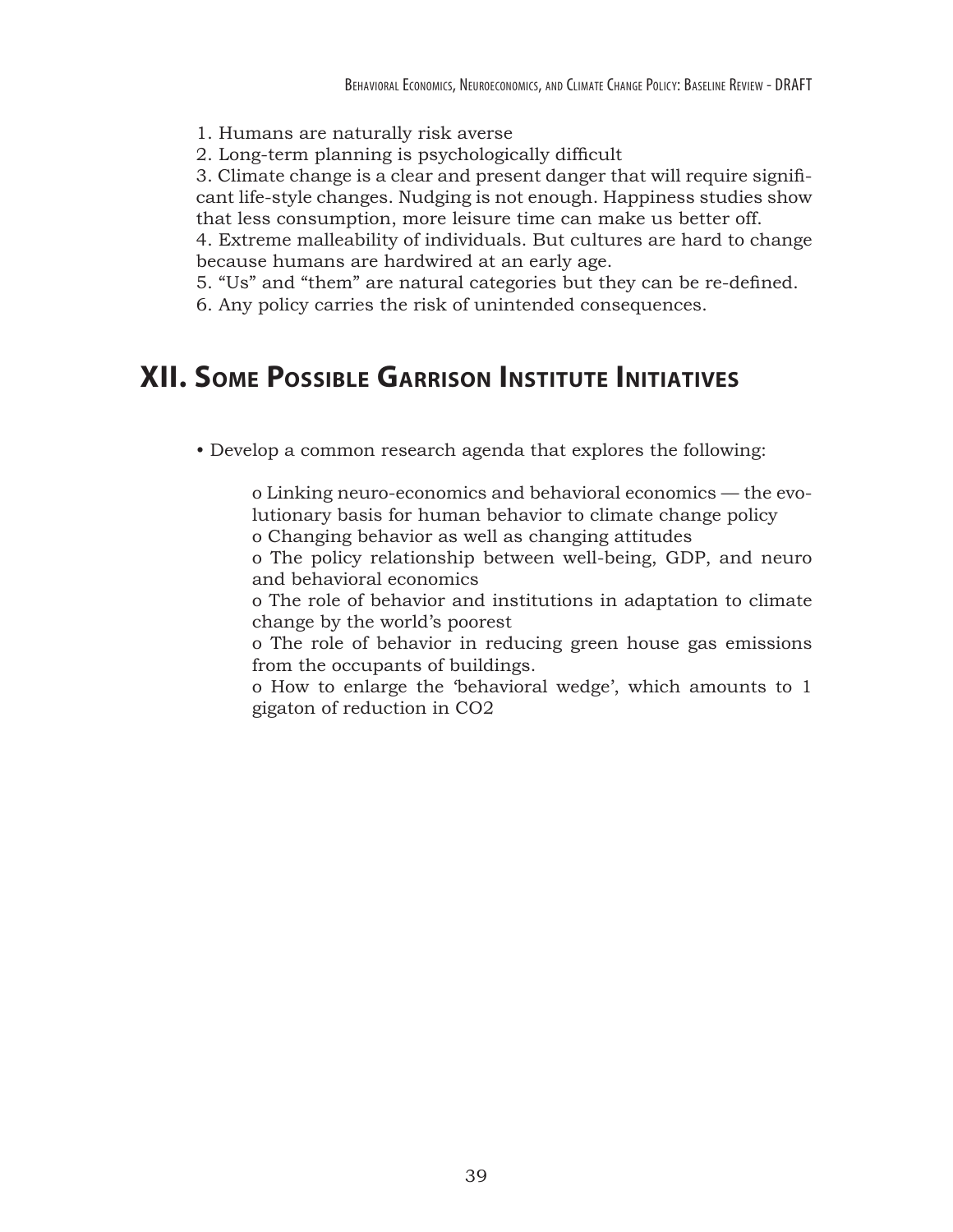### **GENERAL REFERENCES**

Surveys of Behavioral Economics and Neuroeconomics

Camerer, C., G. Lowenstein. 2004. Behavioral Economics: Past, Present, Future. In *Advances in Behavioral Economics*. C. Camerer, G. Loewenstein, M Rabin (editors). Princeton, NJ: Princeton University Press. 3-52.

Camerer, C., G. Loewenstein, D. Prelec. 2005. Neuroeconomics: How Neuroscience can Inform Economics. *Journal of Economic Literature* XLIII, 9-64.

Glimcher, P., C. Camerer, E. Fehr, and R. Poldrack. 2009. Introduction: A Brief History of Neuroeconomics. In *Neuroeconomics: Decision Making and the Brain*. Amsterdam: Elsevier.

### **CITED REFERENCES**

Alexander, R., 1987. *The Biology of Moral Systems*. New York: Aldine de Gruyter.

Allais, M., 1952. The foundations of a positive theory of choice involving risk and a criticism of the postulates and axioms of the American School. English translation in M. Allais and O./ Hagen (eds). *Expected Utility Hypotheses and the Allais Paradox*. Dordrecht: Reidel. 1979.

Anderson, K. and A. Bows. 2008. Reframing the Climate Change Challenge in Light of Post-2000 Emission Trends. *Philosophical Transactions of the Royal Society A* doi:10.1098/rsta.2008.0138.

Archer, D. 2009. *The Long Thaw*. Princeton University Press, Princeton, NJ.

Auffhammer, M. and R. Carson. 2008. Forecasting the Path of China´s CO2 Emissions Using Province Level Information. *Journal of Environmental Economics and Management* 55: 229-297.

Bala, G., K. Caldeira, A. Mirin, M. Wickett, and C. Delire. 2005. Multicentury Changes in Global climate and Carbon Cycle: Results from a Coupled Climate and Carbon Cycle Model. Journal of Climate 18: 4531-4544.

Beinhocker, E. 2006. *The Origin of Wealth*. Cambridge, MA: Harvard Business School Press.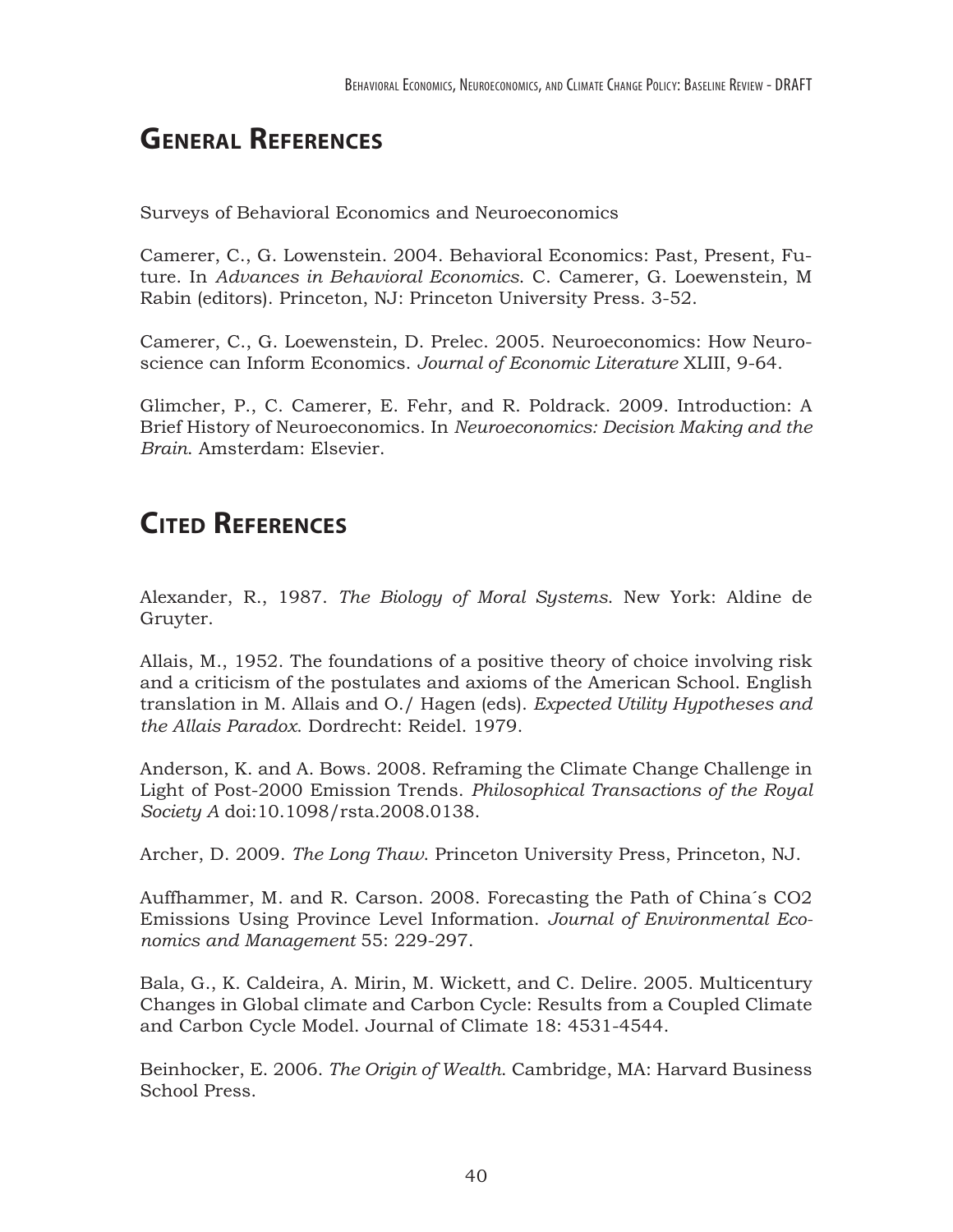Berreby, D. 2005. *Us and Them: The Science of Identity*. Chicago: U. of Chicago Press.

Blanchflower, D. and D. Oswald. 2000. Well-Being over Time in Britain and the U.S.A., NBER Working Paper 7481, National Bureau of Economic Analysis, Cambridge, MA.

Boehm, C. 1997. Impact of the Human Egalitarian Syndrome on Darwinian Selection Mechanisms. *The American Naturalist* 150 (supplement), 21.

Botzen, W., J. van den Bergh and J. Gowdy. 2008. Cumulative CO2 Emissions: Shifting International Responsibilities for Climate Debt. *Climate Policy*  8, 569-576.

Brander, J. and S. Taylor. 1998. The Simple Economics of Easter Island: A Ricardo-Malthus Model of Renewable Resource Use. *American Economic Review* 88, 119-138.

Brown, T., and R. Gregory. 1999. Why the WTA-WTP Disparity Matters. *Ecological Economics* 28, 323-335.

Busino, G. 1964. Note bibliographique sur le Cours. In: (ed.) *Epistolario*. Rome: Academia Nazionale dei Lincei, pp. 1165-1172.

Cassidy, J. 2006. Mind Games: What Neuroeconomics tells us about Money and the Brain. *The New Yorker*, September 18.

Chichilnisky, G. 1996. An axiomatic approach to sustainable development. *Social Choice and Welfare* 13, 231-257

Cline, W. 1992. *The Economics of Global Warming*. Washington, DC: Institute for International Economics.

Cole, D. 2008. The Stern Review and its critics: Implications for the Theory and Practice of Benefit-Cost Analysis." *Natural Resources Journal* 48, 53-90.

Cohen and Blum (Neuron 36(2)

Cropper, W. and D. Laibson. 1999. The Implications of Hyperbolic Discounting for Project Evaluation. *Discounting and Intergenerational Equity*, eds. P. Portney and J. Weyant. Washington, D.C.: Resources for the Future.

Damasio, A. 1994. *Descartes' Error: Emotion, Reason, and the Human Brain*, Putnam Publishing.

Dasgupta, P. 2006. Commentary: The Stern Review's Economics of Climate Change. *National Institute Economic Review* 119, 4-7.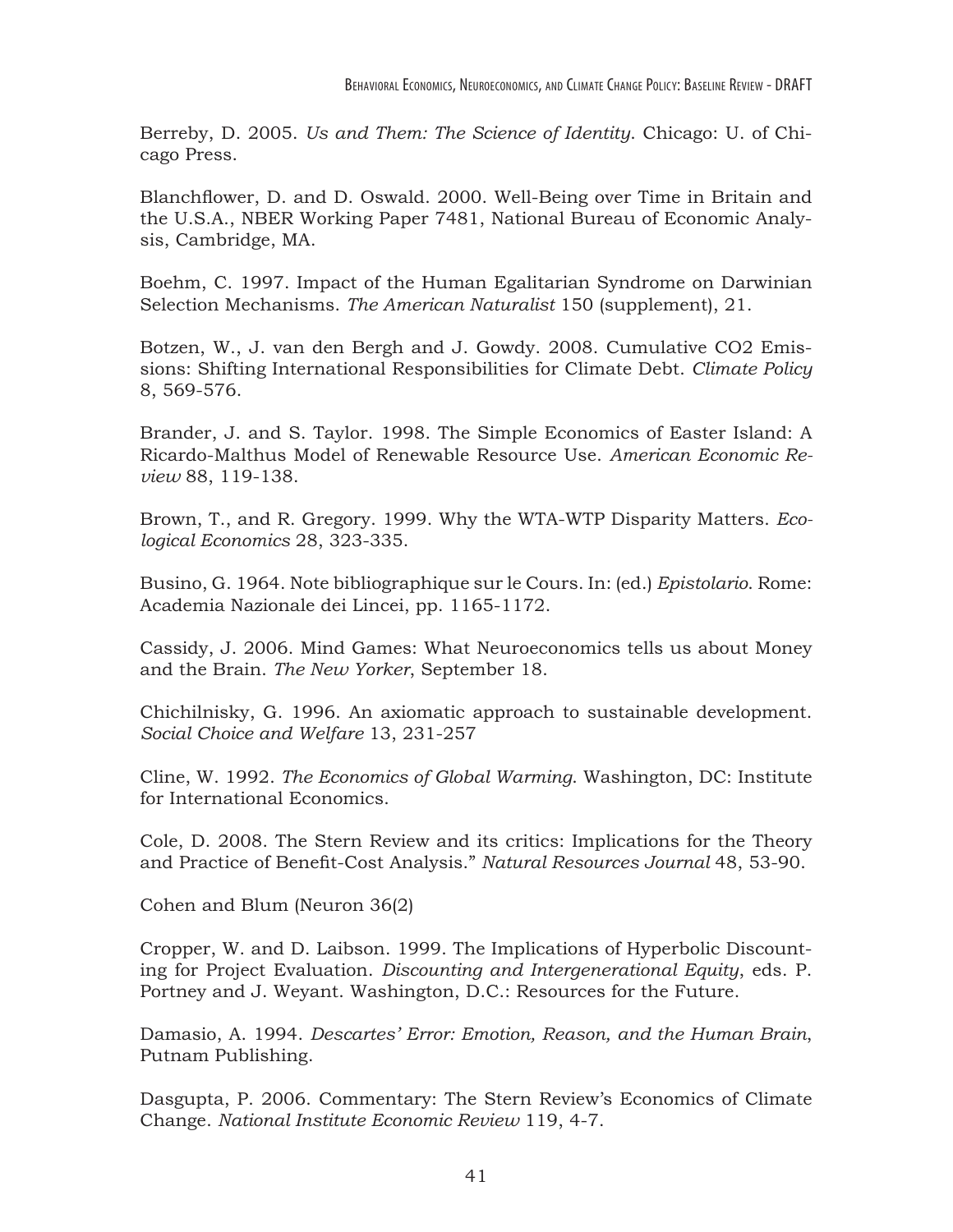Dasgupta, P. 2008. Nature in Economics. *Environmental and Resource Economics* 39, 1-7.

Dawkins, R., 1976. *The Selfish Gene*. Oxford: Oxford University Press.

De Martino, B., D. Kumaran, B. Seymour, and R. Dolan. 2006. Frames, Biases, and Rational Decision-Making in the Human Brain. *Science* 313, 684- 687.

de Waal, F., 1996. Good Natured: The Origins of Right and Wrong and Other Animals. Cambridge: Harvard University Press.

Dicter, et al. 2008. High Resolution Carbon Dioxide Concentration Record 650,000-800,000 Years before Present. *Nature* 253, 379-382.

Diener,E., Diener, M. and Diener, C., 1995. Factors Predicting the Well-Being of Nations. *Journal of Personality and Social Psychology* 69, 851-64.

Easterlin, R., 1974. Does Economic Growth Improve the Human Lot? Some Empirical Evidence. In P. David and M. Reder (eds.), *Nations and Happiness in Economic Growth: Essays in Honor of Moses Abramowitz*, pp. 89-125, Academic Press, New York.

Easterlin, R., 1995. Will Raising the Incomes of all Increase the Happiness of All? *Journal of Economic Behavior and Organization* 27, 35-37.

Fehr. E. and S. Gächter. 1999. Cooperation and Punishment. *American Economic Review*

Feldman, A. 1987. Welfare Economics. *New Palgrave Dictionary of Economics*. J. Eatwell, M. Milgate and P. Newman (eds.), London: Macmillan Press.

Ferrer-i-Carbonell, A. and van Praag, B.M.S., 2002. The Subjective Costs of Health Losses due to Chronic Diseases: An Alternative to Monetary Appraisal. *Health Economics* 11, 709-722.

Field, A. 2001. *Altruistically Inclined?* Ann Arbor: U. of Michigan Press.

Frank, R., 1999. *Luxury Fever: Money and Happiness in an Era of Excess*. Princeton University Press, Princeton and Oxford.

Frederick, S., G. Loewenstein, and T. O'Donoghue. 2002. Time Discounting and Time Preference: A Critical Review. *Journal of Economic Literature* 40, 351-401.

Frey, B., 1997. A Constitution of Knaves Crowds out Civic Virtues. *Economic*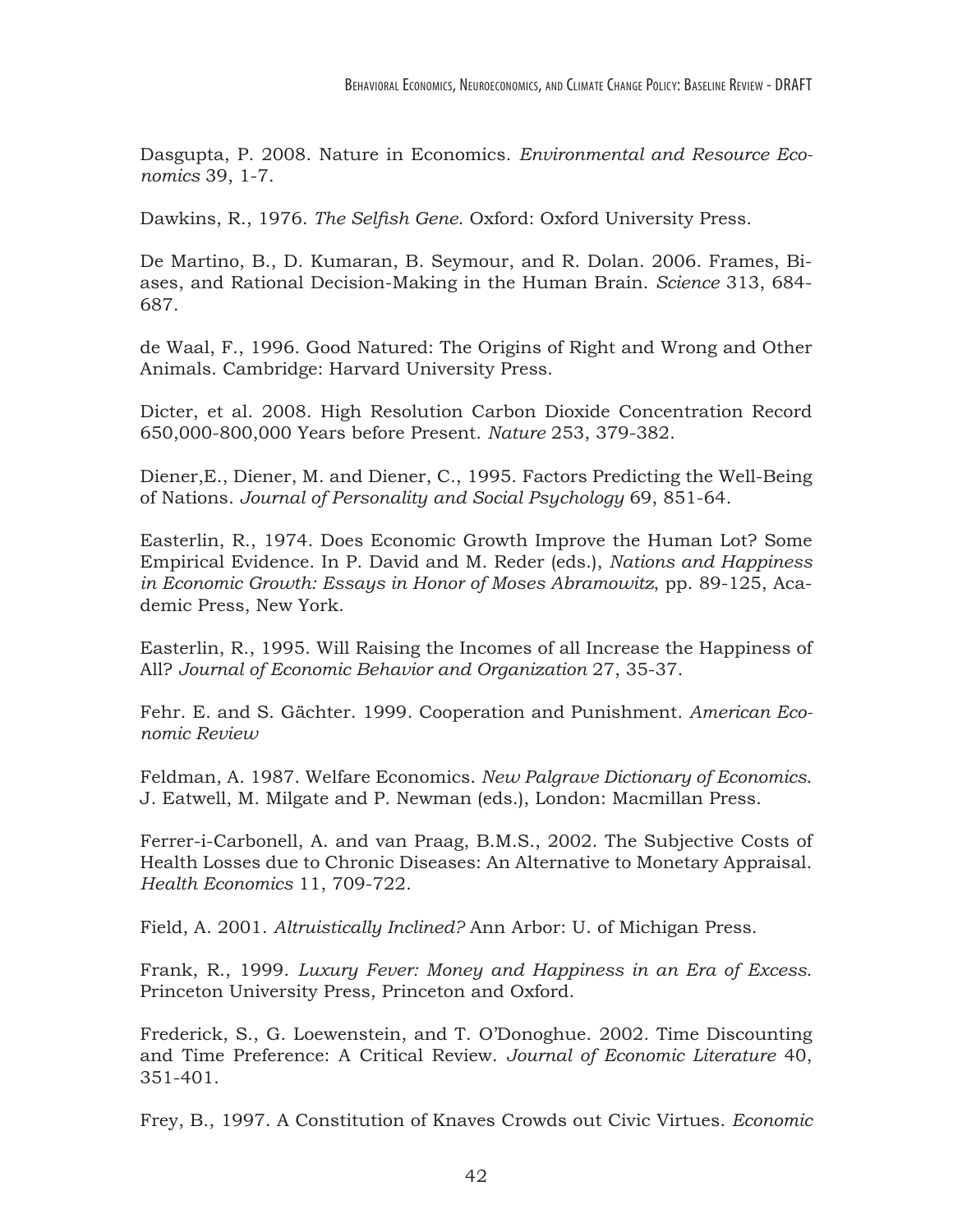*Journal* 107, 1043-1053.

Frey, B. and F. Oberholtzer-Gee. 1997. The Cost of Price Incentives: An Empirical Analysis of Motivation Crowding Out. *American Economic Review* 87, 746-755.

Frey, B. and Stutzer, A., 2002. *Happiness and Economics: How the Economy and Institutions Affect Well-Being*. Princeton University Press, Princeton, NJ.

Gintis, H., 2000a. Beyond *Homo economicus*: Evidence from Experimental Economics. *Ecological Economics* 35, 311-322.

Gintis, H., 2000b. *Game Theory Evolving*. Princeton, NJ: Princeton University Press.

Gintis, H., 2006. A Framework for the Integration of the Behavioral Sciences. *Behavioral and Brain Sciences* 30, 1-61 (with commentary).

Glimcher, P., 2002. Decisions, Decisions, Decisions: Choosing a Biological Science of Choice. *Neuron* 36, 323-332.

Glimcher, P., M. Dorris, H. Bayer. 2005. Physiological Utility Theory and the Neuroeconomics of Choice. *Games and Economic Behavior* 52, 213-256.

Glimscher, P., C. Camerer, E. Fehr, R. Poldrack. 2009. Introduction: A Brief History of Neuroeconomics. In Neuroeconomics: *Decision Making and the Brain*. Academic Press, London.

Gowdy, J. 2009a. *Economic Theory Old and New: A Students' Guide*. Stanford University Press.

Gowdy, J. 2009b. "Discounting, Ethics, and Options for Maintaining Biodiversity and Ecosystem Services". In The Economics of Ecosystems and Biodiversity. TEEB Chapter Six. (corresponding lead author). Available on-line at: www.teebweb.org/LinkClick.aspx?fileticket= RVBL8L6CPug%3d&tabid=1018&language=en-US

Gowdy, J. 2008. Behavioral Economics and Climate Change Policy. *Journal of Economic Behavior and Organization* 68, 632-644.

Gowdy, J., R. Iorgulescu, S. Onyeiwu. 2003. Fairness and Retaliation in a Rural Nigerian Village. *Journal of Economic Behavior and Organization* 52, 469-479.

Grist, M. 2009. *Changing the Subject*. Royal Society for Arts, Manufactures, and Commerce (RSA).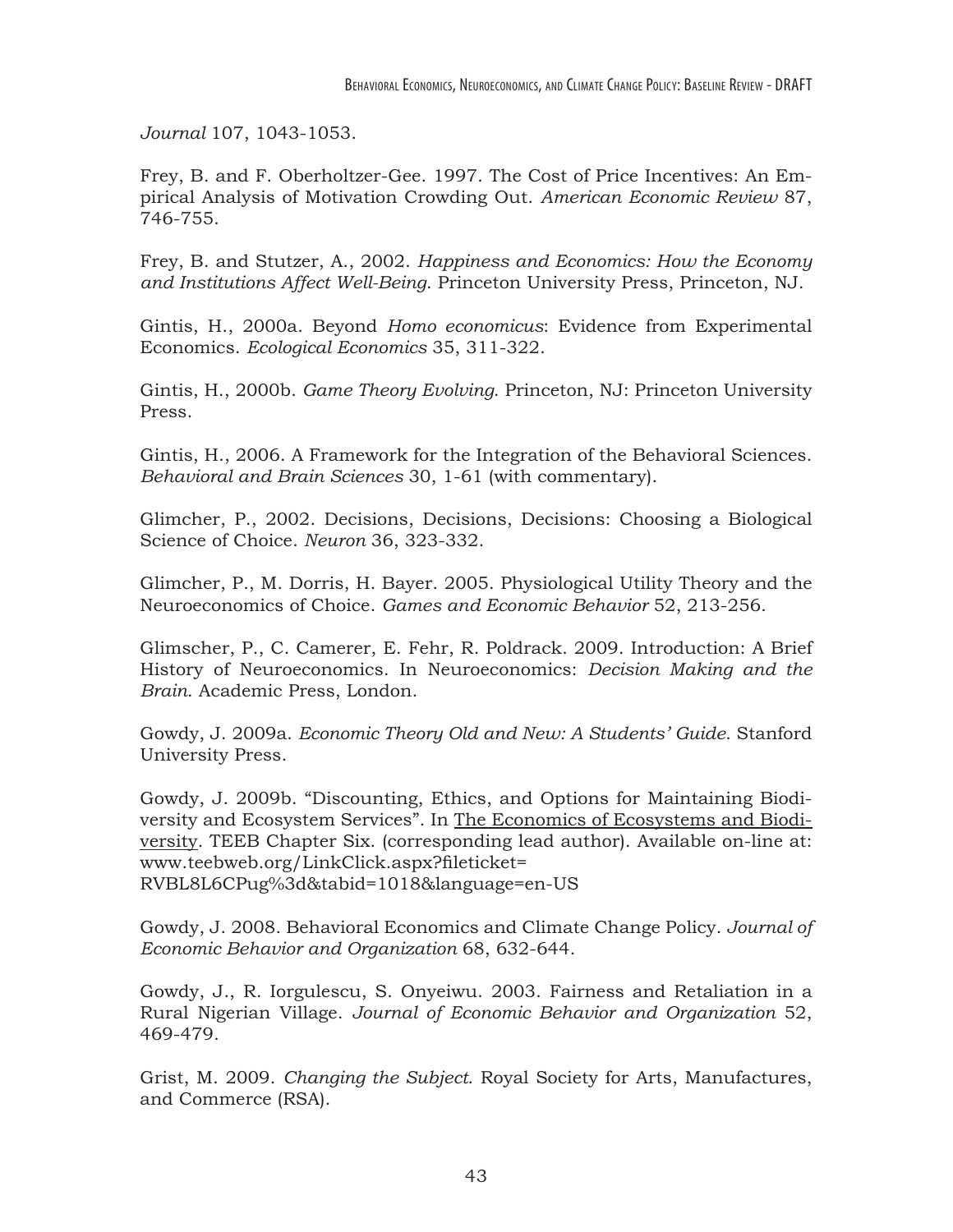Gul, F. and W. Pensdorfer. 2008. The Case for Mindless Economics. In *The Foundations of Positive and Normative Economics*, Eds. A. Caplin and A. Shotter. London: Oxford U. Press.

Güth, W., R. Schmittberger, and B. Schwarz. 1982. An Experimental Analysis of Ultimatum game Bargaining. *Journal of Economic Behavior and Organization* 3, 367-88.

Haigh, M. and J. List. 2005. Do Professional Traders Exhibit Myopic Loss Aversion? *Journal of Finance* 60, 523-534.

Heilbroner, R. 1996. *Teachings from the Worldly Philosophy*. New York: W.W. Norton.

Henrich, J., 2004. Cultural Group Selection, Coevolutionary Processes and Large-Scale Cooperation. *Journal of Economic Behavior and Organization* 53, 3-35.

Henrich, J., R. Boyd, S. Bowles, C. Camerer, E. Fehr, H. Gintis, and R. McElreath. 2001. In Search of Homo economicus: Behavioral Experiments in 15 Small-scale Societies. *American Economic Review* 91, 73-78.

Henrich, J., R. McElreath, A. Barr, J. Ensminger, C. Barrett, A. Bolyanatz, J. Cardenas, M. Gurven, E. Gwako, N. Henrich, C. Lesorogol, F. Marlowe, D. Tracer, and J. Ziker. 2006. Costly Punishment Across Human Societies. *Science* 312, 1767-1770.

Hepburn, C. 2006. Use of Discount Rates in the Estimation of the Costs of Inaction with Respect to Selected Environmental Concerns. Organisation for Economic Co-operation and Development, ENV/EPOC/WPNEP(2006)13.

Hodgson, G. 2004. *The Evolution of Institutional Economics: Agency, Structure and Darwinism in American Institutionalism*. London: Routledge.

Hoffman, E., K. McCabe, K. Shachat and V. Smith. 1994. Preferences, Property Rights, and Anonymity in Bargaining Games. *Games and Economic Behavior* 7, 346-80.

Jaeger, C., H. Schellnhuber and V. Brovkin. 2008. Stern's Review and Adam's Fallacy. *Climatic Change* 89, 207-218.

Jamieson, D. 2006. An American Paradox. *Climatic Change* 77, 97-102.

Johansson-Stenman, O., 2002. What Should we do with Inconsistent, Nonwelfaristic, and Undeveloped Preferences. In D. Bromley and J. Paavola (eds.) *Economics, Ethics, and Environmental Policy*, Blackwell, Oxford, UK, pp. 103- 119.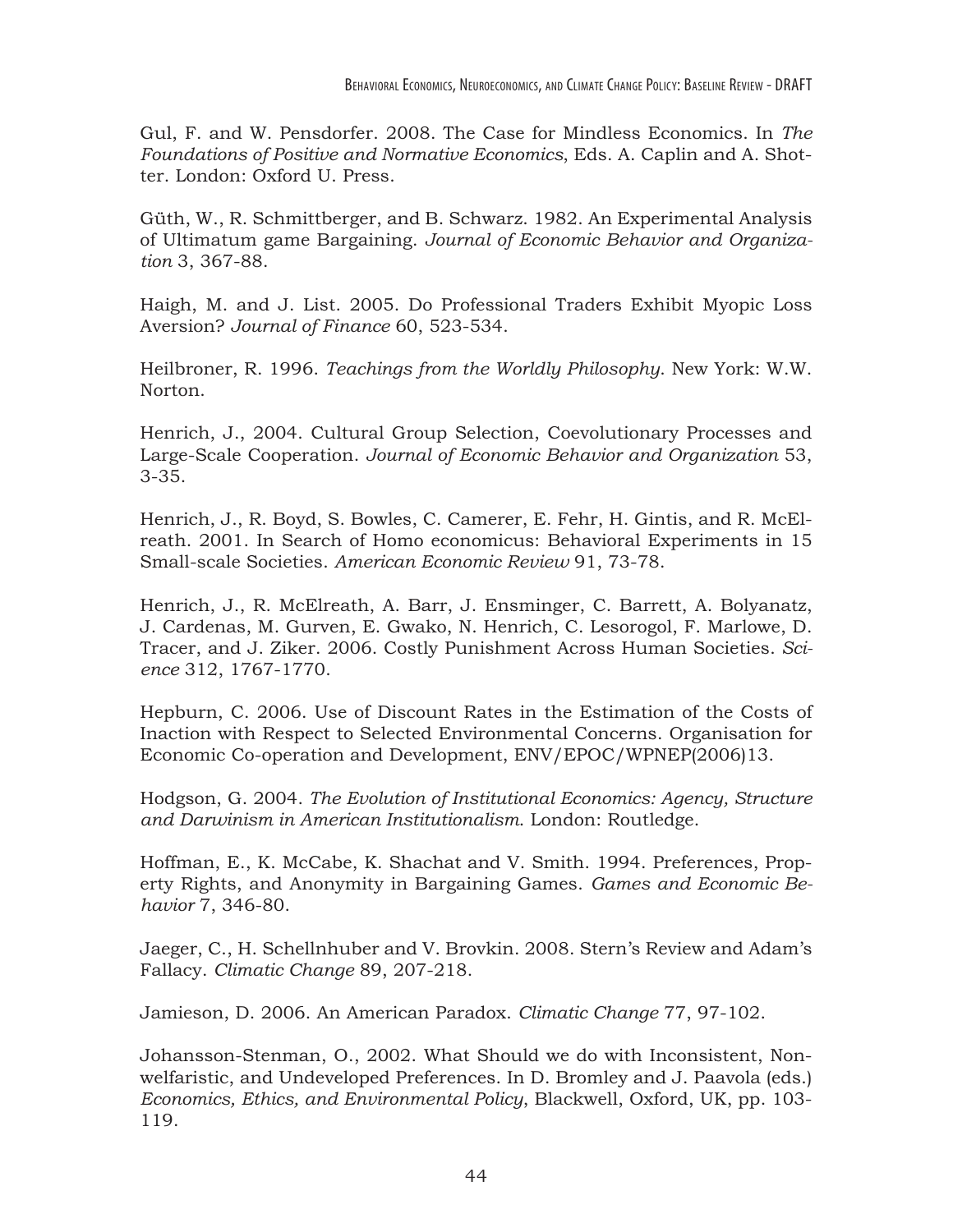Johansson-Stenman, O., Carlsson, F., and Daruvala, D., 2002. Measuring Future Grandparents' Preferences for Equality and Relative Standing. *Economic Journal* 112, 362-383.

Kahneman, D. and A. Tversky. 1979. Prospect theory: An Analysis of Decision Under Risk. *Econometrica* 47, 263-291.

Kasting, J. 1998. The Carbon Cycle, Climate, and the Long-term Effects of Fossil Fuel Burning. *Consequences* 4: 15-27.

Kintisch, E. 2008. IPCC Tunes up for its Next Report Aiming for Better, Timely Results. *Science* 320: 300.

Knetch, J. 1989. "The Endowment Effect and Evidence of Nonreversible Indifference Curves." *American Economic Review* 79: 1277-1284.

Knetch, J. and J. Sinden. 1984. Willingness to Pay and Compensation Demanded: Experimental Evidence of an Unexpected Disparity in Measures of Value. *Quarterly Journal of Economics* 99, 507-21.

Kolbert, E. 2009. Better Measures. *The New Yorker* news desk, September 15.

Kump, L., 2002. Reducing Uncertainty about Carbon Dioxide as a Climate Driver. *Nature* 419: 188-190.

Lane, R., 2000. *The Loss of Happiness in Market Economies*. New Haven and London, Yale University Press.

Layard, R. 2005. *Happiness: Lessons from a New Science*. The Penguin Press, New York.

Leiserowitz, A. 2006. Climate Change Risk Perception and Policy Preferences: The Role of Affect, Imagery, and Values. *Climatic Change* 77, 45-72.

Leiserowitz, A. 2007. Public Perception, Opinion and Understanding of Climate Change — Current Patterns, Trends and Limitations. United Nations Development Programme, New York. http://hdr.undp.org/en/reports/global/hdr2007-2008/papers/leiserowitz\_anthony.pdf.

Levitt, S. and J. List. 2008. Homo economicus Evolves. *Science* 319, 909- 910.

List, J. 2003. Does Market Experience Eliminate Anomalies? *Quarterly Journal of Economics*,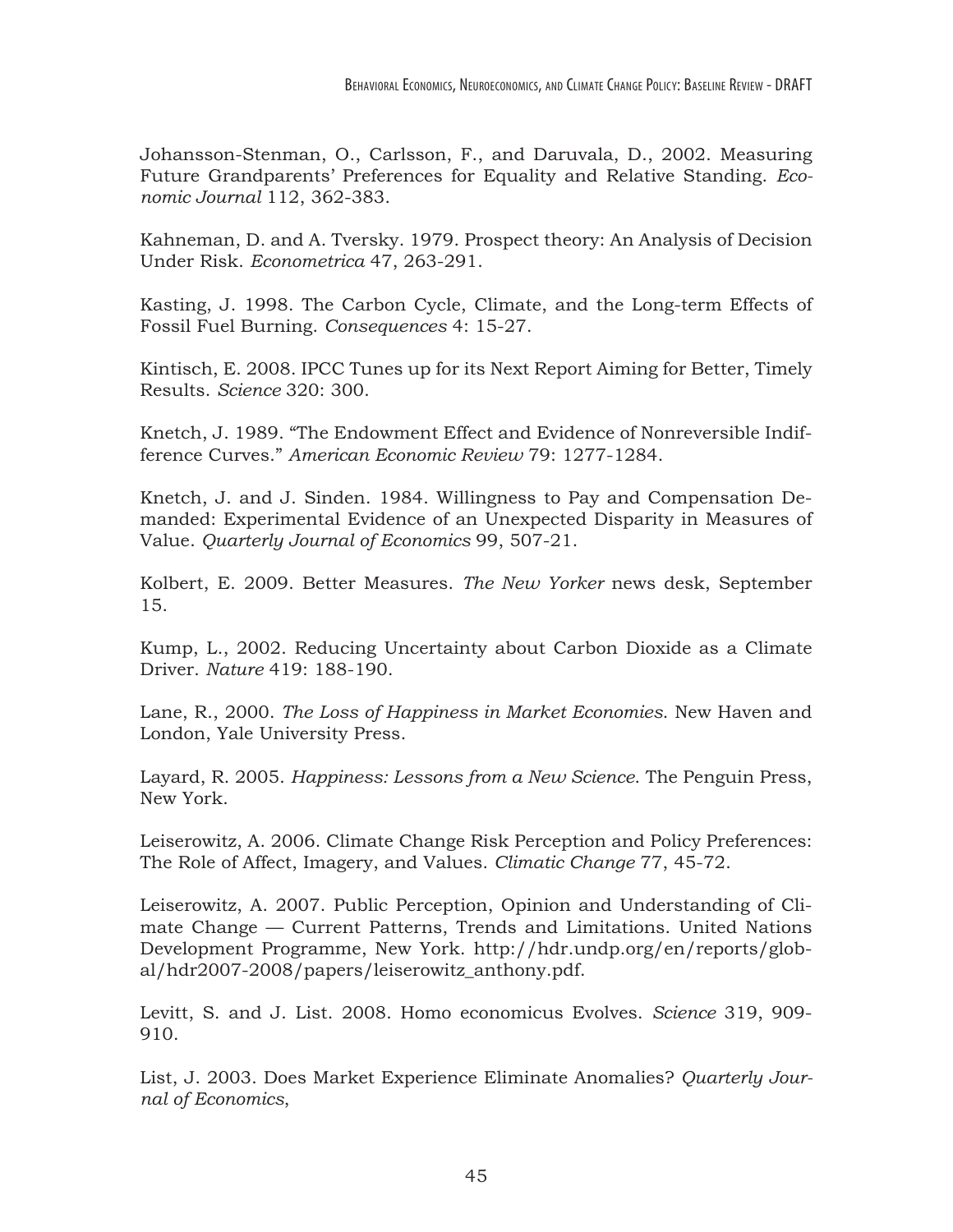Loewenstein, G. 1987. Anticipation and the Value of Delayed Consumption. *Economic Journal* 97, 666-684.

Manner, M. and J. Gowdy. 2010. Group Selection and the Evolution of Moral Behavior: Toward a Coevolutionary Foundation for Public Policy", *Ecological Economics*, In Press.

Marshack, J. and L. Savage. 1954.

Meyers, D., 2000. The Funds, Friends, and Faith of Happy People. *American Psychologist* 55, 56-67.

Miller, G., 2006. The Emotional Brain Weighs its Options. *Science* 313, 600- 601.

Mirowski, P. 1989. *More Heat than Light: Economics as Social Physics, Physics as Nature's Economics*. Cambridge, UK: Cambridge University Press.

Ng, Y.K., 2003. From Preferences to Happiness: Towards a More Complete Welfare Economics. *Social Choice and Welfare* 20, 307-350.

Nordhaus, W. 1994. *Managing the Global Commons: The Economics of Climate Change*. Cambridge, MA: MIT Press.

Nordhaus, W. 2007. A Review of the Stern Review on the Economics of Climate Change. *Journal of Economic Literature* XLV: 686-702.

Nowak, M., K. Page, and K. Sigmund. 2000. Fairness Versus Reason in the Ultimatum Game. *Science* 289, 1773–1775.

Oppenheimer, M. and A. Todorov. 2006. Global Warming: The Psychology of Long Term Risk. *Climatic Change* 77, 1-6.

Ostrom, E. 1990. *Governing the Commons: The Evolution of Institutions for Collective Action*. Cambridge, UK: Cambridge University Press.

Pearce, D. et al. 2003. Valuing the future: Recent Advances in Social Discounting. *World Economics* 4: 121-141.

Pensdorfer, W. 2006. Behavioral Economics Comes of Age: A Review Essay on Advances in Behavioral Economics. *Journal of Economic Literature* 44, 712- 721.

Portney, P. and J. Weynat. 1999. Introduction. In P.R. Portney and J.P. Weyant (eds.) *Discounting and Intergenerational Equity*. Washington, DC: Resources for the Future, 1-11.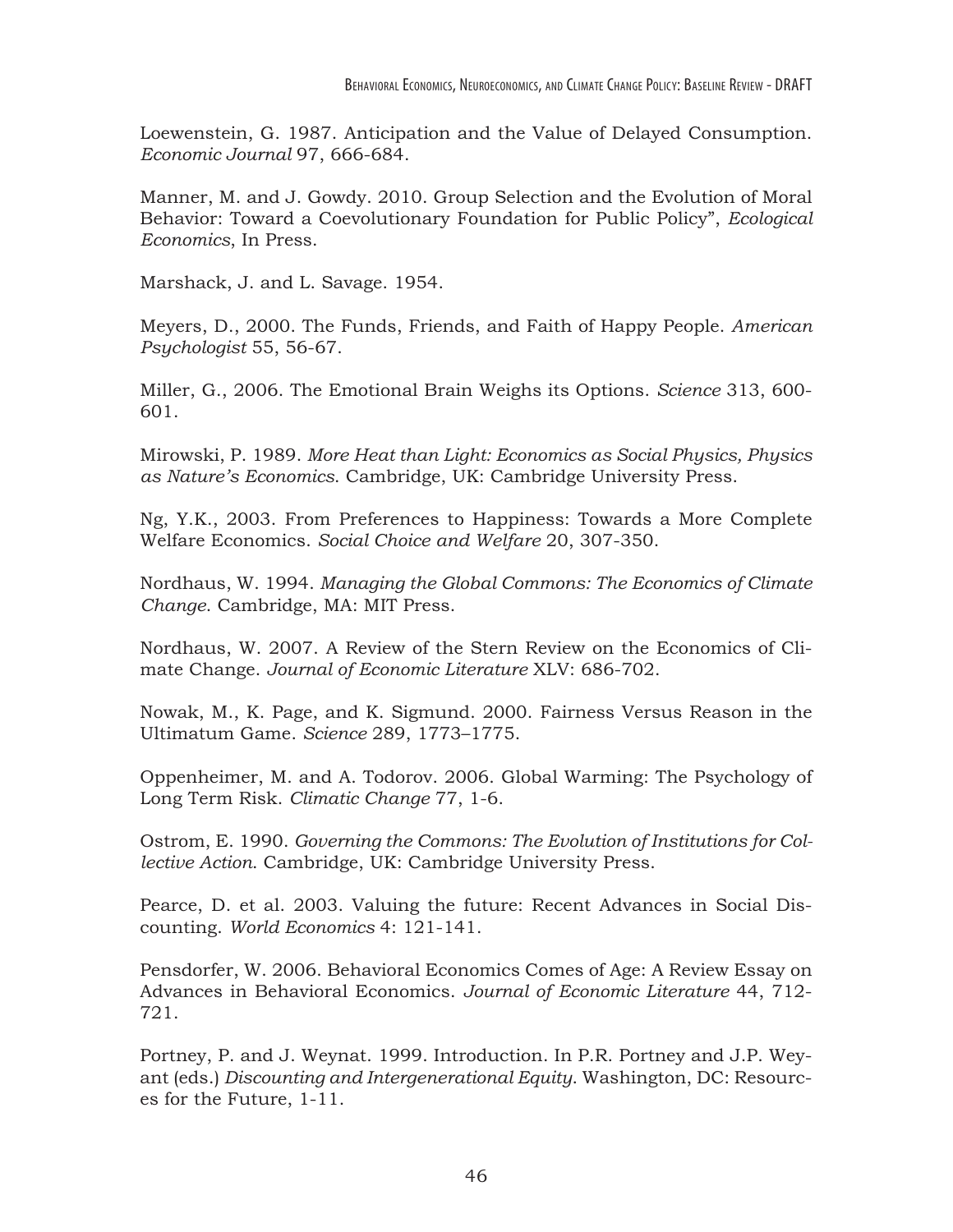Price, G., 1970. Selection and Covariance. *Nature* 227, 520-521.

Price, G., 1972. Extension of Covariance Selection Mathematics. *Annals of Human Genetics* 35, 485-490.

Quiggin, J. 2007. Stern and the Critics on Discounting. Mimeo University of Queensland.

Ramsey, F. 1928. A Mathematical Theory of Saving. *Economic Journal* 38 (152): 543-49.

Rangel, A., 2003. Forward and Backward Generational Goods: Why is Social Security Good for the Environment? *American Economic Review* 93 (3), 813- 834.

Raupach, M., G. Marland, P. Ciais, C. Le Quéré, J. Canadell, G. Klepper, and C. Field. 2007. Global and Regional Drivers of Accelerating CO2 Emissions. *Proceedings of the National Academy of Sciences* 104(24), 10288-93.

Richerson, P. and R. Boyd. 2005. *Not by Genes Alone*. Chicago: University of Chicago Press.

Rieskamp, J., Busemeyer, J., Mellers, B., 2006. Extending the Bounds of Rationality: Evidence and Theories of Preferential Choice. *Journal of Economic Literature* 44, 631-661.

Rubinstein, A. 2003. "Economics and Psychology"? The Case of Hyperbolic Discounting. *International Economic Review* 44, 1207-1216.

Sahlins, M. 1996. The Sadness of Sweetness: A Native Anthropology of Western Cosmology. *Current Anthropology*, Vol. 37, pp. 395-428.

Schultz, P. W. 2000. Empathizing with Nature: The Effects of Perspective Taking on Concern for Environmental Issues. *Journal of Social Issues*, 56, 391- 406.

Schultz, P.W. 2001. The Structure of Environmental Concern: Concern for Self, Other, and the Biosphere. *Journal of Environmental Psychology* 21, 1-13.

Schultz, W., 2002. Getting Formal with Dopamine and Reward. *Neuron* 36, 241-263.

Schultz, W., P. Dayan, and P. Montague. 1997. A Neural Substrate of Prediction and Reward. *Science* 275, 1593-1599.

Sherif, M., J. Harvey, J. White, W. Hood, and C. Sherif. 1961. *The Robbers Cave Experiment: Intergroup Conflict and Cooperation.* Wesleyan University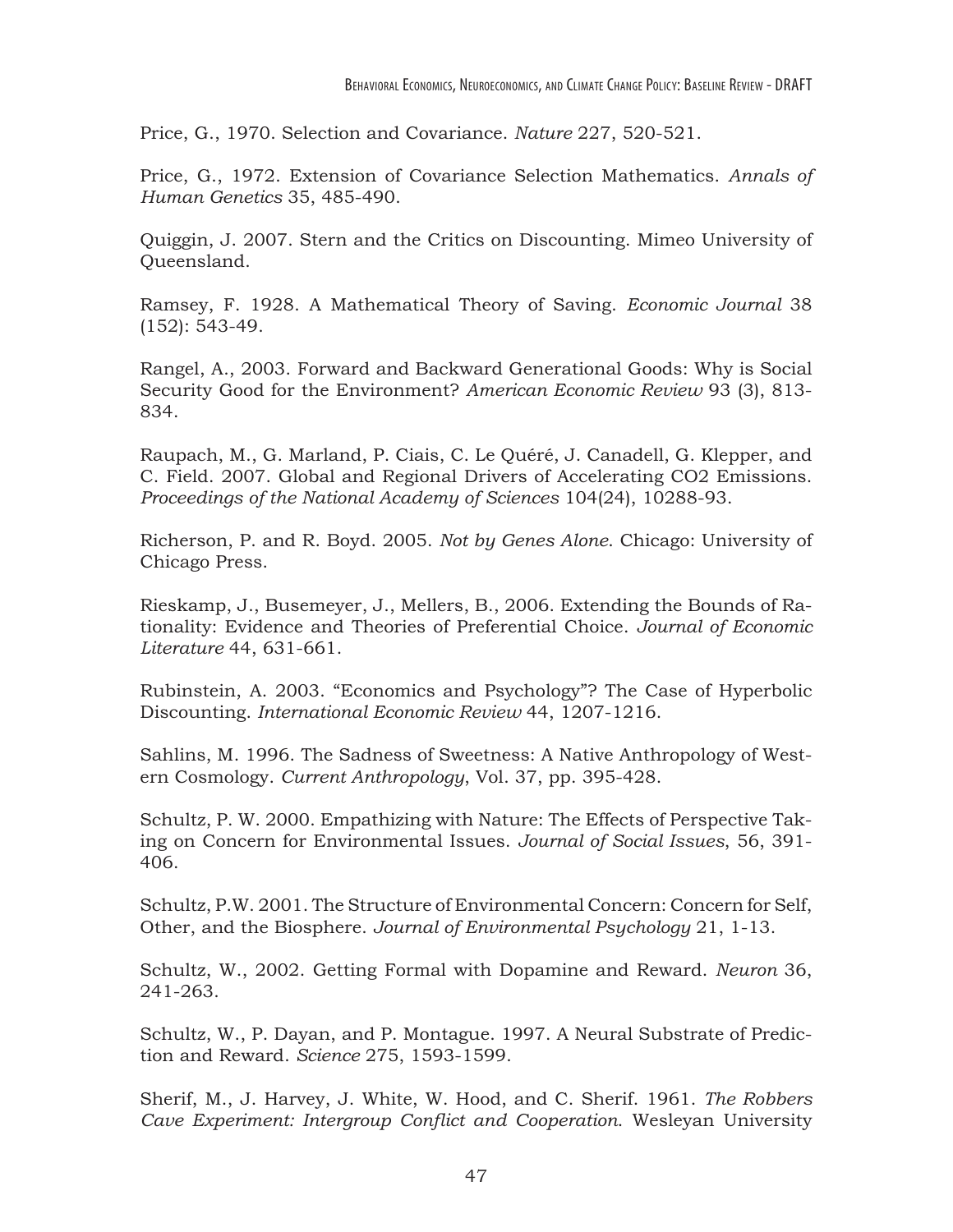Press.

Simon, H. 1987. Satisficing. *New Palgrave Dictionary of Economics*. London: Macmillan and Company.

Singer, T. 2009. Understanding Others: Brain Mechanisms of Theory of Mind and Empathy. In *Neuroeconomics: Decision Making and the Brain*. Amsterdam: Elsevier.

Singer, T. 2006. The Neuronal Basis and Ontogeny of Empathy and Mind Reading: Review of the Literature and Implications for Future Research. *Neuroscience and Behavioral Reviews* 30, 855-863.

Singer, T. and E. Fehr. 2005. The Neuroeconomics of Mind Reading and Empathy. *American Economic Review* 95(2), 340-345.

Singer, T., B. Seymour, J. O'Doherty, K. Stephan, R. Dolan, C. Frith. 2006. Empathic Neural Responses are Modulated by the Perceived Fairness of Others. *Nature* 439 (26 January), 466-469.

Sober, E. and D. Wilson.1998. Unto Others: *The Evolution and Psychology of Unselfish Behavior.* Cambridge and London: Harvard University Press.

Stavins, R., Wagner, A. and Wagner, F., 2002. Interpreting Sustainability in Economic Terms: Dynamic Efficiency plus Intergenerational Equity. Resources for the Future Discussion Paper 02-29, Washington, D.C.

Sterman, J. 2008. Risk Communication on Climate: Mental Models and Mass Balances. *Science* 322, 532-533.

Stern, N. 2007. *The Economics of Climate Change: The Stern Review*. Cambridge, UK: Cambridge University Press.

Swaminathan, N. 2007. Kill One to Save Many? Brain Damage makes Decision Easier. *Scientific American*, March.

Swim, Janet et al. 2008. Psychology and Global Climate Change: Addressing a Multi-faceted Phenomenon and Set of Challenges. A Report by the American Psychological Association's Task Force on the Interface Between Psychology and Global Climate Change. http://www.apa.org/science/about/publications/climate-change.pdf

Titmuss, R., 1971. *The Gift Relationship: From Human Blood to Social Policy*. New York: Pantheon Books.

Tom, S., R. Fox, C. Trepel, R. Poldrack, 2007. The Neural Basis of Loss Aversion in Decision-Making under Risk. *Science* 315, 515-518.